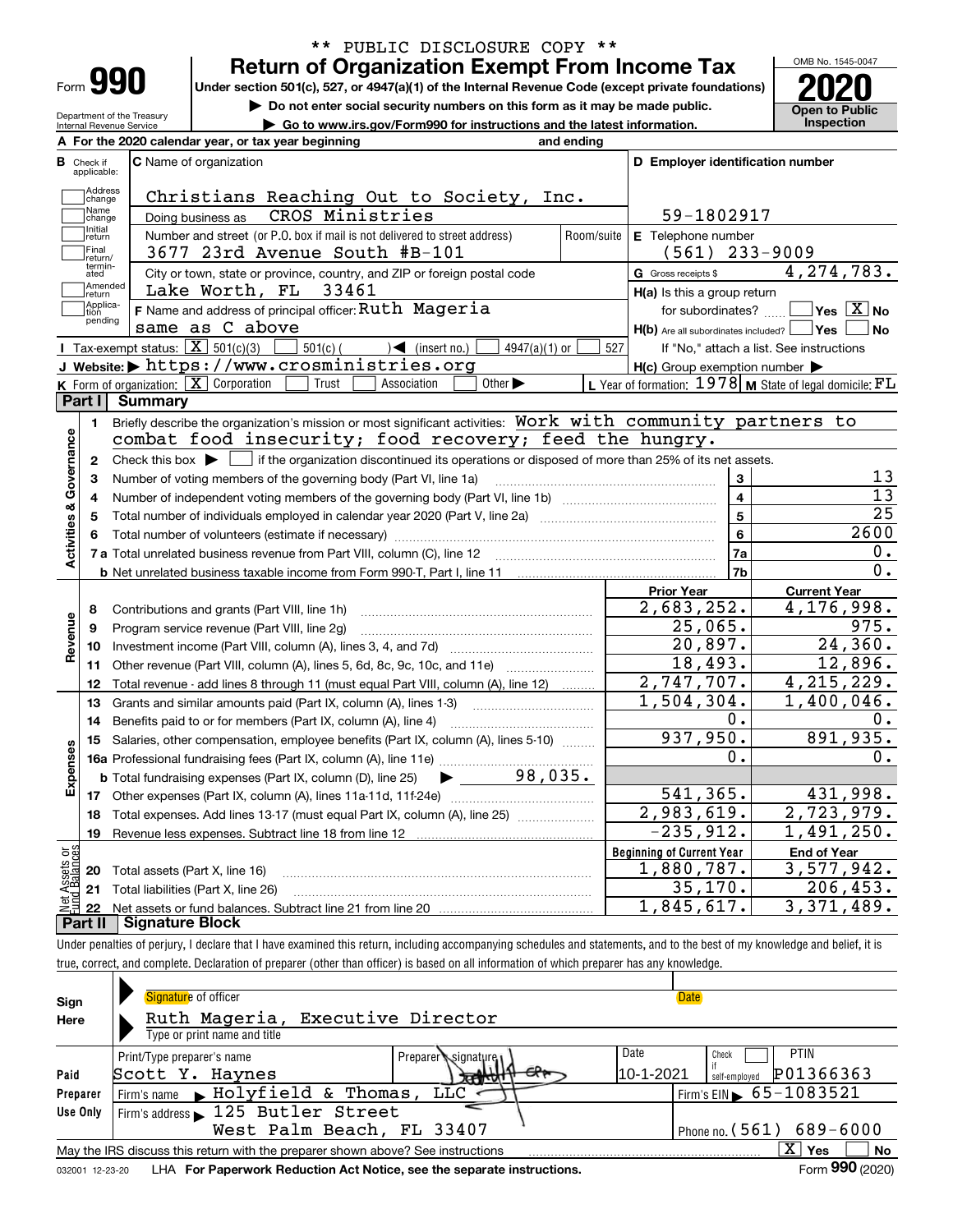|              | 59-1802917<br>Christians Reaching Out to Society, Inc.<br>Page $2$<br>Form 990 (2020)                                                                           |
|--------------|-----------------------------------------------------------------------------------------------------------------------------------------------------------------|
|              | <b>Part III   Statement of Program Service Accomplishments</b>                                                                                                  |
|              | $\boxed{\text{X}}$                                                                                                                                              |
| $\mathbf{1}$ | Briefly describe the organization's mission:                                                                                                                    |
|              | CROS serves the hungry by distributing food at local pantries,                                                                                                  |
|              | recovering and distributing fresh produce that would otherwise go to                                                                                            |
|              | waste, serving lunch at local meal sites, delivering prepared meals to                                                                                          |
|              | the homebound, and providing meals through camp programs.                                                                                                       |
|              |                                                                                                                                                                 |
| $\mathbf{2}$ | Did the organization undertake any significant program services during the year which were not listed on the                                                    |
|              | $\exists$ Yes $\boxed{\text{X}}$ No                                                                                                                             |
|              | If "Yes," describe these new services on Schedule O.                                                                                                            |
| 3            | $\boxed{\phantom{1}}$ Yes $\boxed{\text{X}}$ No<br>Did the organization cease conducting, or make significant changes in how it conducts, any program services? |
|              | If "Yes," describe these changes on Schedule O.                                                                                                                 |
| 4            | Describe the organization's program service accomplishments for each of its three largest program services, as measured by expenses.                            |
|              | Section 501(c)(3) and 501(c)(4) organizations are required to report the amount of grants and allocations to others, the total expenses, and                    |
|              | revenue, if any, for each program service reported.                                                                                                             |
| 4a           | 1,742,813. including grants of \$ 1,234,057. ) (Revenue \$<br>(Code: ) (Expenses \$                                                                             |
|              | Community Food Pantries                                                                                                                                         |
|              | CROS operates seven food pantries. Six are in community partner                                                                                                 |
|              | buildings located in food-insecure communities. The seventh is a mobile                                                                                         |
|              | pantry unit that serves multiple locations with distribution during                                                                                             |
|              | evening and weekend hours which provides pantry access to people who                                                                                            |
|              | have jobs or barriers to transportation. The pantries distribute bags                                                                                           |
|              | of non-perishable food which last a minimum of four days. Fresh produce                                                                                         |
|              |                                                                                                                                                                 |
|              | is distributed, when available, as well as frozen meats. The COVID                                                                                              |
|              | pandemic created operational challenges in 2020. However, pantries                                                                                              |
|              | remained open, with modified procedures, and clients received food                                                                                              |
|              | throughout the year. In 2020, CROS Pantries distributed food to 71,986                                                                                          |
|              | individuals (duplicated); 31% were children; 11% were seniors.                                                                                                  |
| 4b           | ) (Expenses \$ 153, 285. including grants of \$ $($ Pevenue \$ $)$ (Revenue \$<br>(Code:                                                                        |
|              | Gleaning and Food Recovery                                                                                                                                      |
|              | Gleaning is the collection of crops either from farmers' fields that                                                                                            |
|              | have already been mechanically harvested or from fields where it is not                                                                                         |
|              | economically profitable to harvest, due to low market prices.                                                                                                   |
|              | Partnerships with local growers who allow access to fields provide                                                                                              |
|              | fresh produce that is often lacking in the diets of people who are food                                                                                         |
|              | insecure. CROS' Gleaning Program uses an army of approximately 2,300                                                                                            |
|              | volunteers to glean fresh produce that would otherwise go to waste.                                                                                             |
|              | Partnering with local food banks, the fresh produce is distributed to                                                                                           |
|              | meal kitchens and food pantries that feed the hungry. Gleaning activity                                                                                         |
|              |                                                                                                                                                                 |
|              | was briefly halted and restructured due to the pandemic. And with COVID                                                                                         |
|              | protocols in place, 631,430 pounds of produce was recovered in 2020.                                                                                            |
|              |                                                                                                                                                                 |
|              | The Caring Kitchen                                                                                                                                              |
|              | The Caring Kitchen is a community-centered meal program that insures                                                                                            |
|              | hungry people are fed six days of the week. Lunch is served Monday                                                                                              |
|              | through Friday and bag lunches are distributed on Saturday. Meals are                                                                                           |
|              | delivered to homebound clients by volunteers who also do health/welfare                                                                                         |
|              | check-ins. The Caring Kitchen is a food recovery program that collects                                                                                          |
|              | safe and wholesome food donated from commercial sources to meet the                                                                                             |
|              | nutritional needs of the hungry. In 2020, due to the COVID pandemic,                                                                                            |
|              | the delivery of service changed from congregant meals to drive-thru and                                                                                         |
|              | to-go meals. COVID patients quarantined by the Health Dept. were added                                                                                          |
|              | to the meal delivery service. In 2020, the Caring Kitchen served 50,609                                                                                         |
|              |                                                                                                                                                                 |
|              | meals.                                                                                                                                                          |
|              | 4d Other program services (Describe on Schedule O.)                                                                                                             |
|              | 975.<br>(Expenses \$ $92, 852$ a including grants of \$<br>(Revenue \$                                                                                          |
|              | 4e Total program service expenses > 2,529,059.                                                                                                                  |
|              | Form 990 (2020)                                                                                                                                                 |

032002 12-23-20

2 11051001 784176 1703000 2020.04030 CHRISTIANS REACHING OUT T 17030001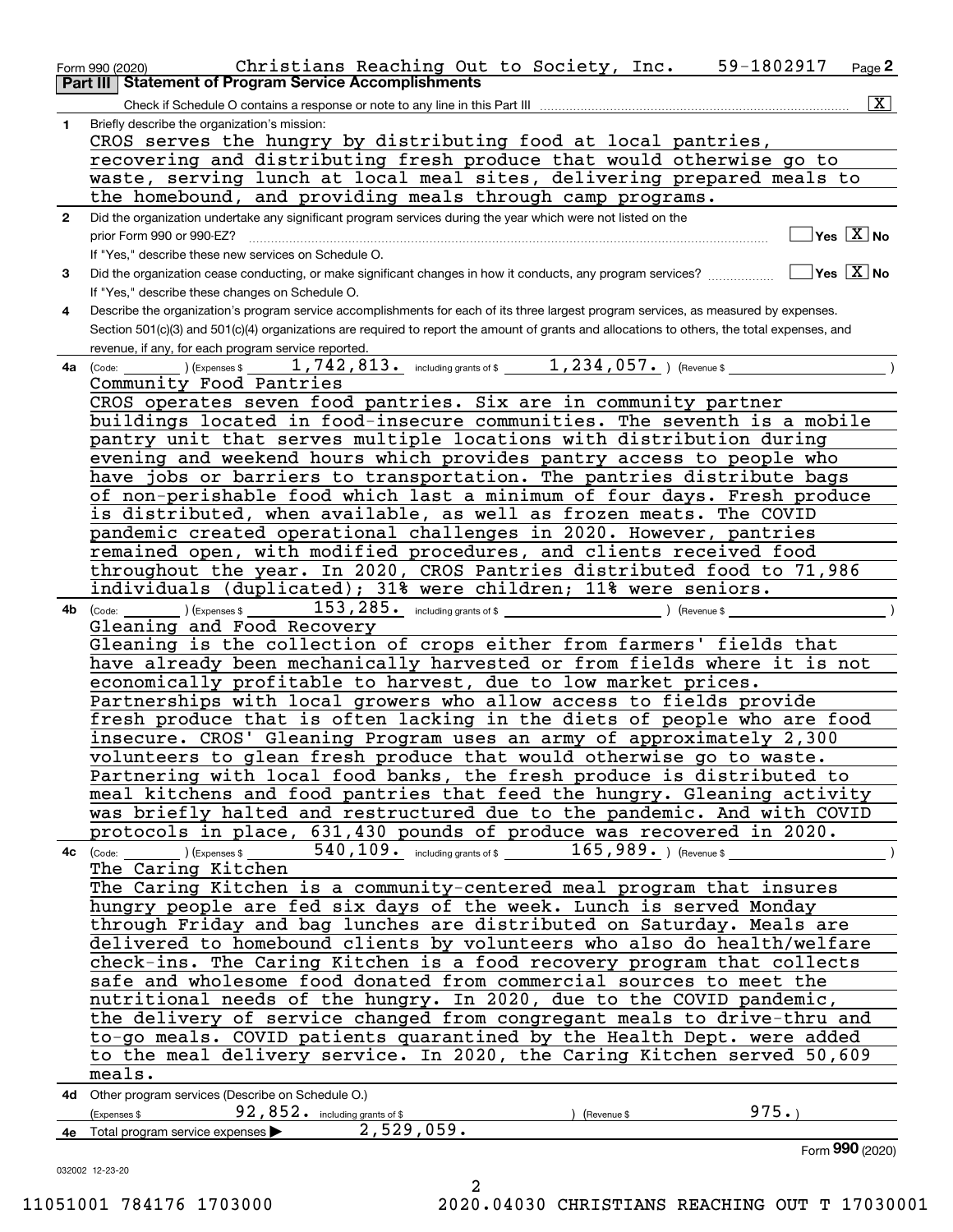| Form 990 (2020) |                                                  | Christians Reaching Out to Society, Inc. |  |  | 59-1802917 | Page 3 |
|-----------------|--------------------------------------------------|------------------------------------------|--|--|------------|--------|
|                 | <b>Part IV   Checklist of Required Schedules</b> |                                          |  |  |            |        |

|     |                                                                                                                                       |                 | Yes         | No              |
|-----|---------------------------------------------------------------------------------------------------------------------------------------|-----------------|-------------|-----------------|
| 1   | Is the organization described in section $501(c)(3)$ or $4947(a)(1)$ (other than a private foundation)?                               |                 |             |                 |
|     |                                                                                                                                       | 1.              | х           |                 |
| 2   |                                                                                                                                       | $\overline{2}$  | $\mathbf x$ |                 |
| 3   | Did the organization engage in direct or indirect political campaign activities on behalf of or in opposition to candidates for       |                 |             |                 |
|     |                                                                                                                                       | з               |             | x               |
| 4   | Section 501(c)(3) organizations. Did the organization engage in lobbying activities, or have a section 501(h) election in effect      |                 |             |                 |
|     |                                                                                                                                       | 4               |             | x               |
| 5   | Is the organization a section 501(c)(4), 501(c)(5), or 501(c)(6) organization that receives membership dues, assessments, or          |                 |             |                 |
|     |                                                                                                                                       | 5               |             | x               |
| 6   | Did the organization maintain any donor advised funds or any similar funds or accounts for which donors have the right to             |                 |             |                 |
|     | provide advice on the distribution or investment of amounts in such funds or accounts? If "Yes," complete Schedule D, Part I          | 6               |             | x               |
| 7   | Did the organization receive or hold a conservation easement, including easements to preserve open space,                             |                 |             |                 |
|     |                                                                                                                                       | $\overline{7}$  |             | x               |
| 8   | Did the organization maintain collections of works of art, historical treasures, or other similar assets? If "Yes," complete          |                 |             |                 |
|     |                                                                                                                                       | 8               |             | x               |
| 9   | Did the organization report an amount in Part X, line 21, for escrow or custodial account liability, serve as a custodian for         |                 |             |                 |
|     | amounts not listed in Part X; or provide credit counseling, debt management, credit repair, or debt negotiation services?             |                 |             |                 |
|     |                                                                                                                                       | 9               |             | x               |
| 10  | Did the organization, directly or through a related organization, hold assets in donor-restricted endowments                          |                 |             |                 |
|     |                                                                                                                                       | 10              | x           |                 |
| 11  | If the organization's answer to any of the following questions is "Yes," then complete Schedule D, Parts VI, VIII, VIII, IX, or X     |                 |             |                 |
|     | as applicable.                                                                                                                        |                 |             |                 |
|     | a Did the organization report an amount for land, buildings, and equipment in Part X, line 10? If "Yes," complete Schedule D,         |                 |             |                 |
|     |                                                                                                                                       | 11a             | X           |                 |
|     | <b>b</b> Did the organization report an amount for investments - other securities in Part X, line 12, that is 5% or more of its total |                 |             |                 |
|     |                                                                                                                                       | 11b             |             | x               |
|     | c Did the organization report an amount for investments - program related in Part X, line 13, that is 5% or more of its total         |                 |             |                 |
|     |                                                                                                                                       | 11c             |             | x               |
|     | d Did the organization report an amount for other assets in Part X, line 15, that is 5% or more of its total assets reported in       |                 |             |                 |
|     |                                                                                                                                       | 11d             |             | x               |
|     | e Did the organization report an amount for other liabilities in Part X, line 25? If "Yes," complete Schedule D, Part X               | <b>11e</b>      | Χ           |                 |
| f   | Did the organization's separate or consolidated financial statements for the tax year include a footnote that addresses               |                 |             |                 |
|     | the organization's liability for uncertain tax positions under FIN 48 (ASC 740)? If "Yes," complete Schedule D, Part X                | 11f             | X           |                 |
|     | 12a Did the organization obtain separate, independent audited financial statements for the tax year? If "Yes," complete               |                 |             |                 |
|     |                                                                                                                                       | 12a             | X           |                 |
|     | <b>b</b> Was the organization included in consolidated, independent audited financial statements for the tax year?                    |                 |             |                 |
|     | If "Yes," and if the organization answered "No" to line 12a, then completing Schedule D, Parts XI and XII is optional                 | 12b             |             | A               |
| 13  |                                                                                                                                       | 13              |             | X               |
| 14a | Did the organization maintain an office, employees, or agents outside of the United States?                                           | 14a             |             | x               |
|     | <b>b</b> Did the organization have aggregate revenues or expenses of more than \$10,000 from grantmaking, fundraising, business,      |                 |             |                 |
|     | investment, and program service activities outside the United States, or aggregate foreign investments valued at \$100,000            |                 |             |                 |
|     |                                                                                                                                       | 14b             |             | x               |
| 15  | Did the organization report on Part IX, column (A), line 3, more than \$5,000 of grants or other assistance to or for any             |                 |             |                 |
|     |                                                                                                                                       | 15              |             | x               |
| 16  | Did the organization report on Part IX, column (A), line 3, more than \$5,000 of aggregate grants or other assistance to              |                 |             |                 |
|     |                                                                                                                                       | 16              |             | x               |
| 17  | Did the organization report a total of more than \$15,000 of expenses for professional fundraising services on Part IX,               |                 |             |                 |
|     |                                                                                                                                       | 17              |             | x               |
| 18  | Did the organization report more than \$15,000 total of fundraising event gross income and contributions on Part VIII, lines          |                 |             |                 |
|     |                                                                                                                                       | 18              |             | x               |
| 19  | Did the organization report more than \$15,000 of gross income from gaming activities on Part VIII, line 9a? If "Yes."                |                 |             |                 |
|     |                                                                                                                                       | 19              |             | X               |
|     |                                                                                                                                       | <b>20a</b>      |             | x               |
|     | b If "Yes" to line 20a, did the organization attach a copy of its audited financial statements to this return?                        | 20 <sub>b</sub> |             |                 |
| 21  | Did the organization report more than \$5,000 of grants or other assistance to any domestic organization or                           |                 |             |                 |
|     |                                                                                                                                       | 21              | Х           |                 |
|     | 032003 12-23-20                                                                                                                       |                 |             | Form 990 (2020) |
|     | ٦                                                                                                                                     |                 |             |                 |

3

032003 12-23-20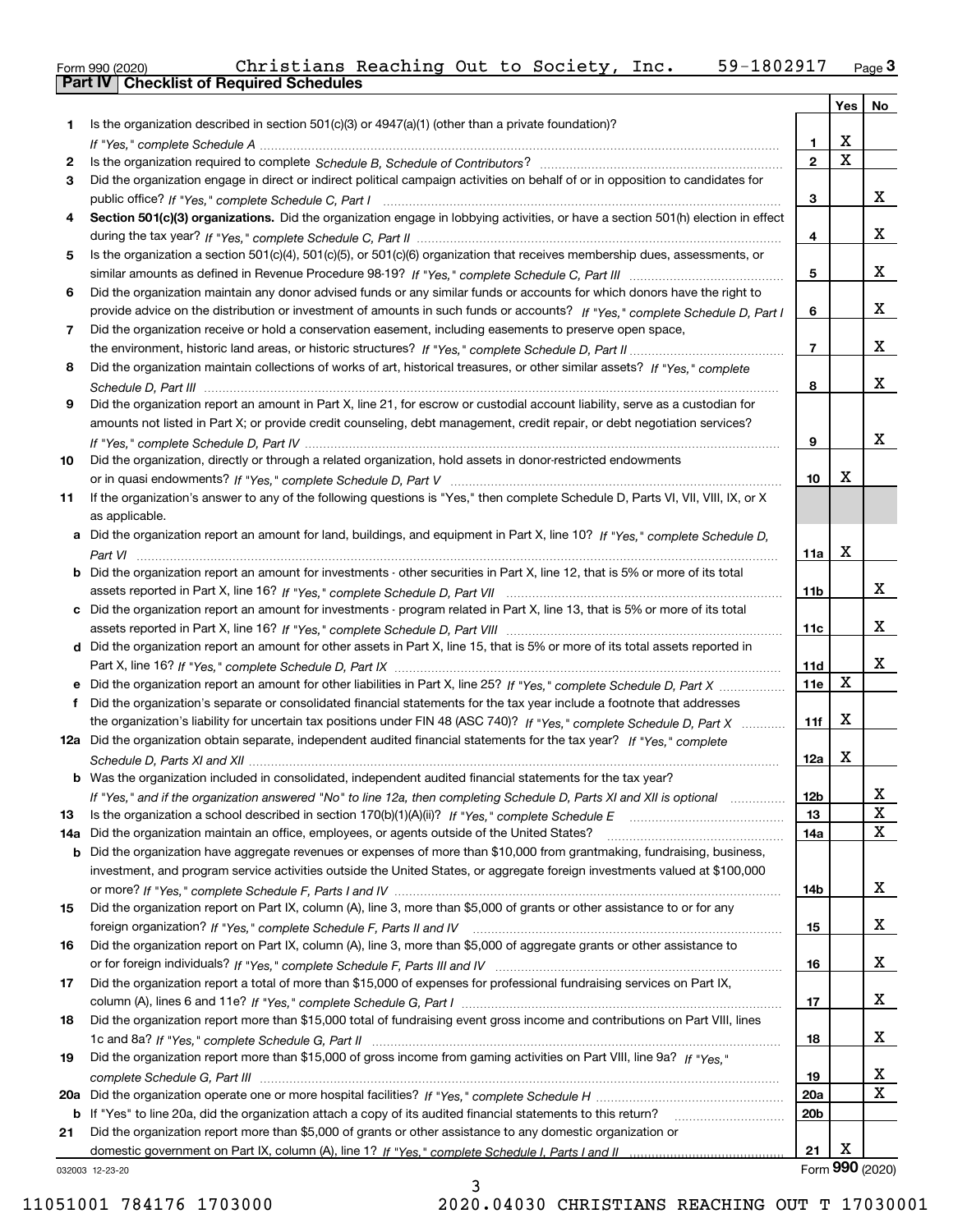Form 990 (2020) Christians Reaching Out to Society, Inc. 59-1802917 <sub>Page</sub> 4<br>**Part IV | Checklist of Required Schedules** <sub>(continued)</sub>

|        | Part IV   Grieckijst of Required Scriedules <sub>(continued)</sub>                                                                 |     |                 |    |
|--------|------------------------------------------------------------------------------------------------------------------------------------|-----|-----------------|----|
|        |                                                                                                                                    |     | Yes             | No |
| 22     | Did the organization report more than \$5,000 of grants or other assistance to or for domestic individuals on                      |     |                 |    |
|        |                                                                                                                                    | 22  | х               |    |
| 23     | Did the organization answer "Yes" to Part VII, Section A, line 3, 4, or 5 about compensation of the organization's current         |     |                 |    |
|        | and former officers, directors, trustees, key employees, and highest compensated employees? If "Yes," complete                     |     |                 |    |
|        |                                                                                                                                    | 23  |                 | x  |
|        | 24a Did the organization have a tax-exempt bond issue with an outstanding principal amount of more than \$100,000 as of the        |     |                 |    |
|        | last day of the year, that was issued after December 31, 2002? If "Yes," answer lines 24b through 24d and complete                 |     |                 |    |
|        |                                                                                                                                    | 24a |                 | x  |
|        | <b>b</b> Did the organization invest any proceeds of tax-exempt bonds beyond a temporary period exception?                         | 24b |                 |    |
|        | c Did the organization maintain an escrow account other than a refunding escrow at any time during the year to defease             |     |                 |    |
|        |                                                                                                                                    | 24c |                 |    |
|        |                                                                                                                                    | 24d |                 |    |
|        | 25a Section 501(c)(3), 501(c)(4), and 501(c)(29) organizations. Did the organization engage in an excess benefit                   |     |                 |    |
|        |                                                                                                                                    | 25a |                 | x  |
|        | b Is the organization aware that it engaged in an excess benefit transaction with a disqualified person in a prior year, and       |     |                 |    |
|        | that the transaction has not been reported on any of the organization's prior Forms 990 or 990-EZ? If "Yes," complete              |     |                 |    |
|        | Schedule L, Part I                                                                                                                 | 25b |                 | x  |
| 26     | Did the organization report any amount on Part X, line 5 or 22, for receivables from or payables to any current                    |     |                 |    |
|        | or former officer, director, trustee, key employee, creator or founder, substantial contributor, or 35%                            |     |                 |    |
|        |                                                                                                                                    | 26  |                 | x  |
| 27     | Did the organization provide a grant or other assistance to any current or former officer, director, trustee, key employee,        |     |                 |    |
|        | creator or founder, substantial contributor or employee thereof, a grant selection committee member, or to a 35% controlled        |     |                 |    |
|        | entity (including an employee thereof) or family member of any of these persons? If "Yes," complete Schedule L, Part III           | 27  |                 | x  |
| 28     | Was the organization a party to a business transaction with one of the following parties (see Schedule L, Part IV                  |     |                 |    |
|        | instructions, for applicable filing thresholds, conditions, and exceptions):                                                       |     |                 |    |
|        | a A current or former officer, director, trustee, key employee, creator or founder, or substantial contributor? If                 |     |                 |    |
|        |                                                                                                                                    | 28a |                 | х  |
|        |                                                                                                                                    | 28b |                 | Х  |
|        | c A 35% controlled entity of one or more individuals and/or organizations described in lines 28a or 28b? If                        |     |                 |    |
|        |                                                                                                                                    | 28c |                 | x  |
| 29     |                                                                                                                                    | 29  | х               |    |
| 30     | Did the organization receive contributions of art, historical treasures, or other similar assets, or qualified conservation        |     |                 |    |
|        |                                                                                                                                    | 30  |                 | х  |
| 31     | Did the organization liquidate, terminate, or dissolve and cease operations? If "Yes," complete Schedule N, Part I                 | 31  |                 | x  |
| 32     | Did the organization sell, exchange, dispose of, or transfer more than 25% of its net assets? If "Yes," complete                   |     |                 |    |
|        | Schedule N. Part II                                                                                                                | 32  |                 | х  |
| 33     | Did the organization own 100% of an entity disregarded as separate from the organization under Regulations                         |     |                 |    |
|        |                                                                                                                                    | 33  |                 | x  |
| 34     | Was the organization related to any tax-exempt or taxable entity? If "Yes," complete Schedule R, Part II, III, or IV, and          |     |                 |    |
|        |                                                                                                                                    | 34  |                 | х  |
|        | 35a Did the organization have a controlled entity within the meaning of section 512(b)(13)?                                        | 35a |                 | х  |
|        | <b>b</b> If "Yes" to line 35a, did the organization receive any payment from or engage in any transaction with a controlled entity |     |                 |    |
|        |                                                                                                                                    | 35b |                 |    |
| 36     | Section 501(c)(3) organizations. Did the organization make any transfers to an exempt non-charitable related organization?         |     |                 |    |
|        |                                                                                                                                    | 36  |                 | x  |
| 37     | Did the organization conduct more than 5% of its activities through an entity that is not a related organization                   |     |                 |    |
|        |                                                                                                                                    | 37  |                 | х  |
| 38     | Did the organization complete Schedule O and provide explanations in Schedule O for Part VI, lines 11b and 19?                     |     |                 |    |
|        | Note: All Form 990 filers are required to complete Schedule O                                                                      | 38  | х               |    |
| Part V | <b>Statements Regarding Other IRS Filings and Tax Compliance</b>                                                                   |     |                 |    |
|        | Check if Schedule O contains a response or note to any line in this Part V                                                         |     |                 |    |
|        |                                                                                                                                    |     | Yes             | No |
|        | 1a                                                                                                                                 |     |                 |    |
|        | 0<br><b>b</b> Enter the number of Forms W-2G included in line 1a. Enter -0- if not applicable<br>1b                                |     |                 |    |
|        | c Did the organization comply with backup withholding rules for reportable payments to vendors and reportable gaming               |     |                 |    |
|        | (gambling) winnings to prize winners?                                                                                              | 1c  |                 |    |
|        | 032004 12-23-20                                                                                                                    |     | Form 990 (2020) |    |
|        | 4                                                                                                                                  |     |                 |    |

 <sup>11051001 784176 1703000 2020.04030</sup> CHRISTIANS REACHING OUT T 17030001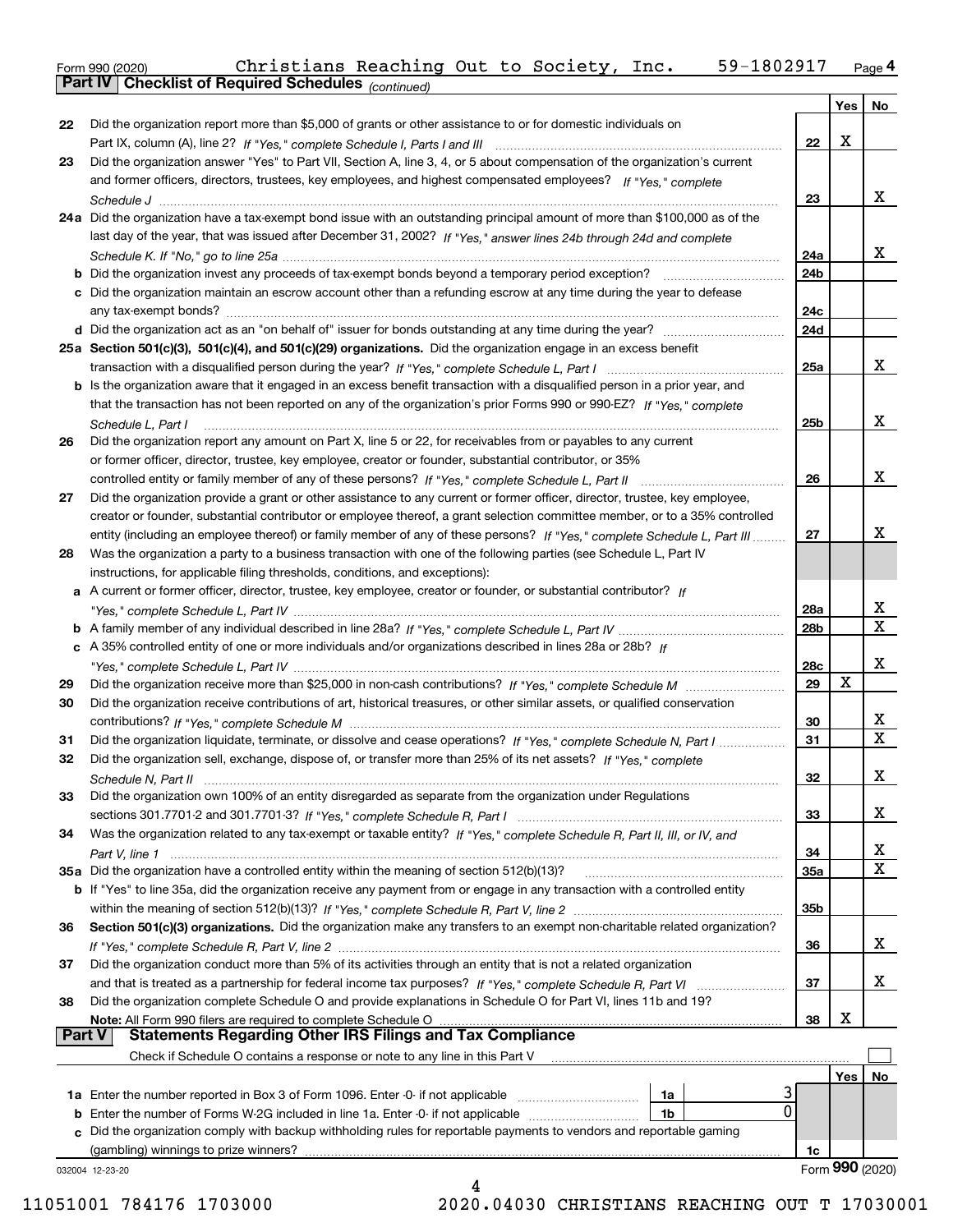|    | 59-1802917<br>Christians Reaching Out to Society, Inc.<br>Form 990 (2020)                                                                                    |                |     | <u>Page 5</u> |  |  |  |  |  |  |
|----|--------------------------------------------------------------------------------------------------------------------------------------------------------------|----------------|-----|---------------|--|--|--|--|--|--|
|    | Statements Regarding Other IRS Filings and Tax Compliance (continued)<br><b>Part V</b>                                                                       |                |     |               |  |  |  |  |  |  |
|    |                                                                                                                                                              |                | Yes | No            |  |  |  |  |  |  |
|    | 2a Enter the number of employees reported on Form W-3, Transmittal of Wage and Tax Statements,                                                               |                |     |               |  |  |  |  |  |  |
|    | 25<br>filed for the calendar year ending with or within the year covered by this return<br>2a                                                                |                |     |               |  |  |  |  |  |  |
|    |                                                                                                                                                              | 2 <sub>b</sub> | X   |               |  |  |  |  |  |  |
|    |                                                                                                                                                              |                |     |               |  |  |  |  |  |  |
|    | 3a Did the organization have unrelated business gross income of \$1,000 or more during the year?                                                             | 3a             |     | х             |  |  |  |  |  |  |
|    |                                                                                                                                                              | 3b             |     |               |  |  |  |  |  |  |
|    | 4a At any time during the calendar year, did the organization have an interest in, or a signature or other authority over, a                                 |                |     |               |  |  |  |  |  |  |
|    | financial account in a foreign country (such as a bank account, securities account, or other financial account)?                                             |                |     |               |  |  |  |  |  |  |
|    | <b>b</b> If "Yes," enter the name of the foreign country $\blacktriangleright$                                                                               |                |     |               |  |  |  |  |  |  |
|    | See instructions for filing requirements for FinCEN Form 114, Report of Foreign Bank and Financial Accounts (FBAR).                                          |                |     |               |  |  |  |  |  |  |
|    |                                                                                                                                                              | 5a             |     | х             |  |  |  |  |  |  |
|    |                                                                                                                                                              | 5b             |     | x             |  |  |  |  |  |  |
|    |                                                                                                                                                              | 5c             |     |               |  |  |  |  |  |  |
|    | 6a Does the organization have annual gross receipts that are normally greater than \$100,000, and did the organization solicit                               |                |     |               |  |  |  |  |  |  |
|    |                                                                                                                                                              | 6a             |     | х             |  |  |  |  |  |  |
|    | <b>b</b> If "Yes," did the organization include with every solicitation an express statement that such contributions or gifts                                |                |     |               |  |  |  |  |  |  |
|    | were not tax deductible?                                                                                                                                     | 6b             |     |               |  |  |  |  |  |  |
| 7  | Organizations that may receive deductible contributions under section 170(c).                                                                                |                |     |               |  |  |  |  |  |  |
| а  | Did the organization receive a payment in excess of \$75 made partly as a contribution and partly for goods and services provided to the payor?              | 7a             |     | х             |  |  |  |  |  |  |
|    | <b>b</b> If "Yes," did the organization notify the donor of the value of the goods or services provided?                                                     | 7b             |     |               |  |  |  |  |  |  |
|    | c Did the organization sell, exchange, or otherwise dispose of tangible personal property for which it was required                                          |                |     |               |  |  |  |  |  |  |
|    |                                                                                                                                                              | 7c             |     | x             |  |  |  |  |  |  |
|    | 7d                                                                                                                                                           |                |     |               |  |  |  |  |  |  |
| е  |                                                                                                                                                              | 7e             |     |               |  |  |  |  |  |  |
| f  | Did the organization, during the year, pay premiums, directly or indirectly, on a personal benefit contract?                                                 | 7f             |     |               |  |  |  |  |  |  |
| g  | If the organization received a contribution of qualified intellectual property, did the organization file Form 8899 as required?                             | 7g             |     |               |  |  |  |  |  |  |
| h  | If the organization received a contribution of cars, boats, airplanes, or other vehicles, did the organization file a Form 1098-C?                           | 7h             |     |               |  |  |  |  |  |  |
| 8  | Sponsoring organizations maintaining donor advised funds. Did a donor advised fund maintained by the                                                         |                |     |               |  |  |  |  |  |  |
|    | sponsoring organization have excess business holdings at any time during the year?                                                                           | 8              |     |               |  |  |  |  |  |  |
| 9  | Sponsoring organizations maintaining donor advised funds.                                                                                                    |                |     |               |  |  |  |  |  |  |
| а  | Did the sponsoring organization make any taxable distributions under section 4966?                                                                           | 9а             |     |               |  |  |  |  |  |  |
|    |                                                                                                                                                              | 9b             |     |               |  |  |  |  |  |  |
| 10 | Section 501(c)(7) organizations. Enter:                                                                                                                      |                |     |               |  |  |  |  |  |  |
|    | 10a                                                                                                                                                          |                |     |               |  |  |  |  |  |  |
|    | 10b <br>Gross receipts, included on Form 990, Part VIII, line 12, for public use of club facilities                                                          |                |     |               |  |  |  |  |  |  |
| 11 | Section 501(c)(12) organizations. Enter:                                                                                                                     |                |     |               |  |  |  |  |  |  |
| а  | Gross income from members or shareholders<br>11a                                                                                                             |                |     |               |  |  |  |  |  |  |
|    | b Gross income from other sources (Do not net amounts due or paid to other sources against                                                                   |                |     |               |  |  |  |  |  |  |
|    | amounts due or received from them.)<br>11b<br>12a Section 4947(a)(1) non-exempt charitable trusts. Is the organization filing Form 990 in lieu of Form 1041? | 12a            |     |               |  |  |  |  |  |  |
|    | 12 <sub>b</sub><br><b>b</b> If "Yes," enter the amount of tax-exempt interest received or accrued during the year <i>manument</i> of                         |                |     |               |  |  |  |  |  |  |
| 13 | Section 501(c)(29) qualified nonprofit health insurance issuers.                                                                                             |                |     |               |  |  |  |  |  |  |
|    | a Is the organization licensed to issue qualified health plans in more than one state?                                                                       | 13а            |     |               |  |  |  |  |  |  |
|    | Note: See the instructions for additional information the organization must report on Schedule O.                                                            |                |     |               |  |  |  |  |  |  |
|    | <b>b</b> Enter the amount of reserves the organization is required to maintain by the states in which the                                                    |                |     |               |  |  |  |  |  |  |
|    | 13b                                                                                                                                                          |                |     |               |  |  |  |  |  |  |
|    | 13с                                                                                                                                                          |                |     |               |  |  |  |  |  |  |
|    | 14a Did the organization receive any payments for indoor tanning services during the tax year?                                                               | 14a            |     | X             |  |  |  |  |  |  |
|    | <b>b</b> If "Yes," has it filed a Form 720 to report these payments? If "No," provide an explanation on Schedule O                                           | 14b            |     |               |  |  |  |  |  |  |
| 15 | Is the organization subject to the section 4960 tax on payment(s) of more than \$1,000,000 in remuneration or                                                |                |     |               |  |  |  |  |  |  |
|    |                                                                                                                                                              | 15             |     | X             |  |  |  |  |  |  |
|    | If "Yes," see instructions and file Form 4720, Schedule N.                                                                                                   |                |     |               |  |  |  |  |  |  |
| 16 | Is the organization an educational institution subject to the section 4968 excise tax on net investment income?                                              | 16             |     | х             |  |  |  |  |  |  |
|    | If "Yes," complete Form 4720, Schedule O.                                                                                                                    |                |     |               |  |  |  |  |  |  |
|    |                                                                                                                                                              |                |     | $\mathbf{QQ}$ |  |  |  |  |  |  |

Form (2020) **990**

032005 12-23-20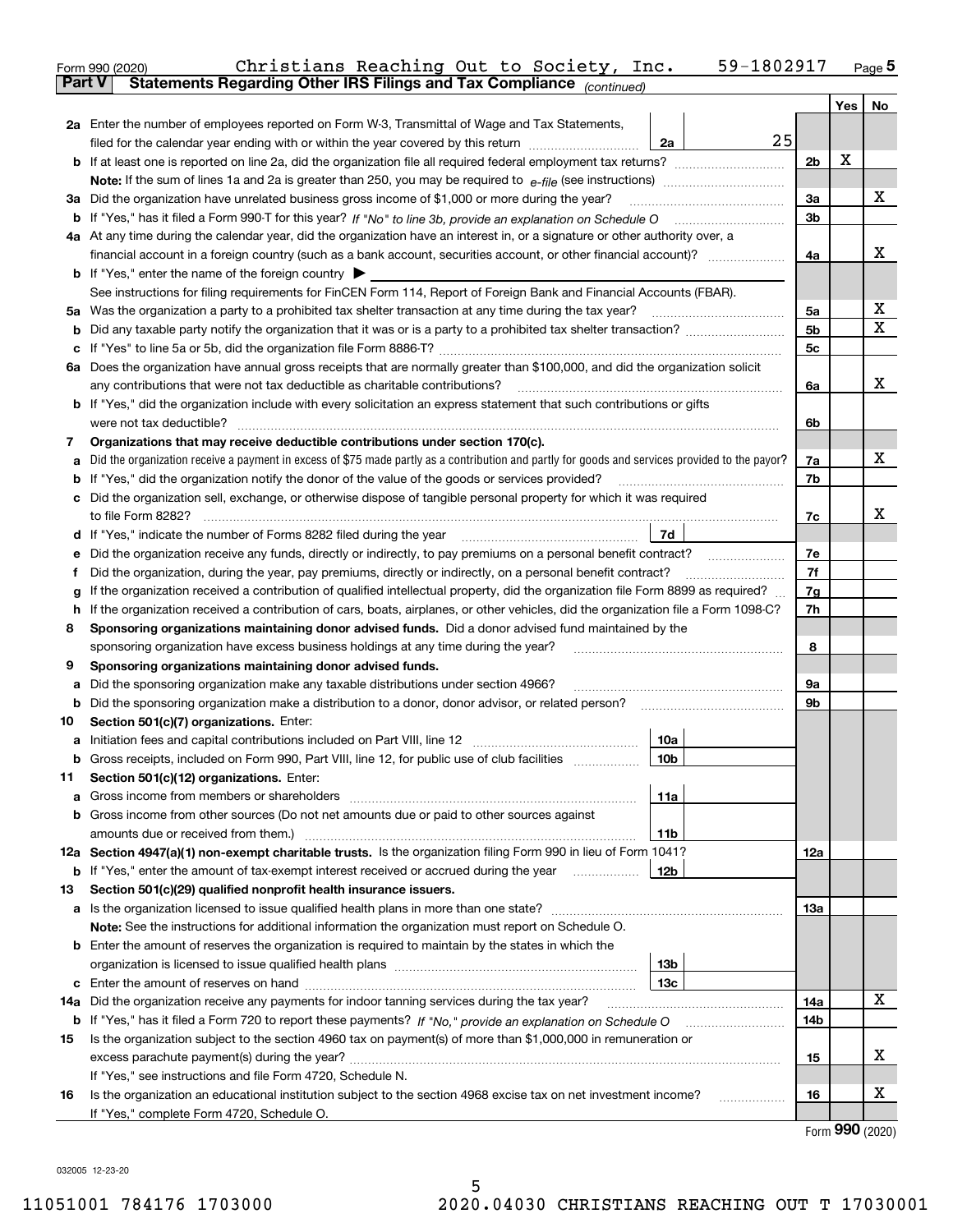|  | Form 990 (2020) |
|--|-----------------|
|  |                 |

## *For each "Yes" response to lines 2 through 7b below, and for a "No" response* **6Part VI Governance, Management, and Disclosure**  Christians Reaching Out to Society, Inc. 59-1802917 Christians Reaching Out to Society, Inc. 59-1802917 Page 6

*to line 8a, 8b, or 10b below, describe the circumstances, processes, or changes on Schedule O. See instructions.*

|    | <b>1a</b> Enter the number of voting members of the governing body at the end of the tax year                                                                                                                                  | 1a |  | 13 |                 | Yes <sub>1</sub> | No                      |  |  |  |  |  |
|----|--------------------------------------------------------------------------------------------------------------------------------------------------------------------------------------------------------------------------------|----|--|----|-----------------|------------------|-------------------------|--|--|--|--|--|
|    | If there are material differences in voting rights among members of the governing body, or if the governing                                                                                                                    |    |  |    |                 |                  |                         |  |  |  |  |  |
|    | body delegated broad authority to an executive committee or similar committee, explain on Schedule O.                                                                                                                          |    |  |    |                 |                  |                         |  |  |  |  |  |
| b  | Enter the number of voting members included on line 1a, above, who are independent <i>manumum</i>                                                                                                                              | 1b |  | 13 |                 |                  |                         |  |  |  |  |  |
| 2  | Did any officer, director, trustee, or key employee have a family relationship or a business relationship with any other                                                                                                       |    |  |    |                 |                  |                         |  |  |  |  |  |
|    | officer, director, trustee, or key employee?                                                                                                                                                                                   |    |  |    | $\mathbf{2}$    |                  | X                       |  |  |  |  |  |
| 3  | Did the organization delegate control over management duties customarily performed by or under the direct supervision                                                                                                          |    |  |    |                 |                  |                         |  |  |  |  |  |
|    |                                                                                                                                                                                                                                |    |  |    | 3               |                  | $\mathbf{X}$            |  |  |  |  |  |
| 4  | Did the organization make any significant changes to its governing documents since the prior Form 990 was filed?                                                                                                               |    |  |    | 4               |                  | $\overline{\texttt{x}}$ |  |  |  |  |  |
| 5  |                                                                                                                                                                                                                                |    |  |    | 5               |                  | $\overline{\mathbf{x}}$ |  |  |  |  |  |
| 6  | Did the organization have members or stockholders?                                                                                                                                                                             |    |  |    |                 |                  |                         |  |  |  |  |  |
| 7a | Did the organization have members, stockholders, or other persons who had the power to elect or appoint one or                                                                                                                 |    |  |    |                 |                  |                         |  |  |  |  |  |
|    |                                                                                                                                                                                                                                |    |  |    | 7a              |                  | X                       |  |  |  |  |  |
|    | <b>b</b> Are any governance decisions of the organization reserved to (or subject to approval by) members, stockholders, or                                                                                                    |    |  |    |                 |                  |                         |  |  |  |  |  |
|    | persons other than the governing body?                                                                                                                                                                                         |    |  |    | 7b              |                  | X                       |  |  |  |  |  |
| 8  | Did the organization contemporaneously document the meetings held or written actions undertaken during the year by the following:                                                                                              |    |  |    |                 |                  |                         |  |  |  |  |  |
| a  |                                                                                                                                                                                                                                |    |  |    | 8а              | X                |                         |  |  |  |  |  |
|    |                                                                                                                                                                                                                                |    |  |    | 8b              | X                |                         |  |  |  |  |  |
| 9  | Is there any officer, director, trustee, or key employee listed in Part VII, Section A, who cannot be reached at the                                                                                                           |    |  |    |                 |                  |                         |  |  |  |  |  |
|    |                                                                                                                                                                                                                                |    |  |    | 9               |                  | X                       |  |  |  |  |  |
|    | Section B. Policies <sub>(This</sub> Section B requests information about policies not required by the Internal Revenue Code.)                                                                                                 |    |  |    |                 |                  |                         |  |  |  |  |  |
|    |                                                                                                                                                                                                                                |    |  |    |                 | Yes              | No                      |  |  |  |  |  |
|    |                                                                                                                                                                                                                                |    |  |    | 10a             |                  | X                       |  |  |  |  |  |
|    | <b>b</b> If "Yes," did the organization have written policies and procedures governing the activities of such chapters, affiliates,                                                                                            |    |  |    |                 |                  |                         |  |  |  |  |  |
|    |                                                                                                                                                                                                                                |    |  |    | 10 <sub>b</sub> |                  |                         |  |  |  |  |  |
|    | 11a Has the organization provided a complete copy of this Form 990 to all members of its governing body before filing the form?                                                                                                |    |  |    | 11a             | X                |                         |  |  |  |  |  |
|    | <b>b</b> Describe in Schedule O the process, if any, used by the organization to review this Form 990.                                                                                                                         |    |  |    |                 |                  |                         |  |  |  |  |  |
|    |                                                                                                                                                                                                                                |    |  |    | 12a             | X                |                         |  |  |  |  |  |
| b  |                                                                                                                                                                                                                                |    |  |    | 12 <sub>b</sub> | X                |                         |  |  |  |  |  |
|    | c Did the organization regularly and consistently monitor and enforce compliance with the policy? If "Yes," describe                                                                                                           |    |  |    |                 |                  |                         |  |  |  |  |  |
|    | in Schedule O how this was done measured and the control of the control of the state of the control of the control of the control of the control of the control of the control of the control of the control of the control of |    |  |    | 12c             | X                |                         |  |  |  |  |  |
| 13 |                                                                                                                                                                                                                                |    |  |    | 13              | $\mathbf x$      |                         |  |  |  |  |  |
| 14 | Did the organization have a written document retention and destruction policy? manufactured and the organization have a written document retention and destruction policy?                                                     |    |  |    | 14              | X                |                         |  |  |  |  |  |
| 15 | Did the process for determining compensation of the following persons include a review and approval by independent                                                                                                             |    |  |    |                 |                  |                         |  |  |  |  |  |
|    | persons, comparability data, and contemporaneous substantiation of the deliberation and decision?                                                                                                                              |    |  |    |                 |                  |                         |  |  |  |  |  |
|    | a The organization's CEO, Executive Director, or top management official manufactured content content of the organization's CEO, Executive Director, or top management official manufactured content of the state of the state |    |  |    | 15a             | х                |                         |  |  |  |  |  |
|    | <b>b</b> Other officers or key employees of the organization                                                                                                                                                                   |    |  |    | 15 <sub>b</sub> | X                |                         |  |  |  |  |  |
|    | If "Yes" to line 15a or 15b, describe the process in Schedule O (see instructions).                                                                                                                                            |    |  |    |                 |                  |                         |  |  |  |  |  |
|    | 16a Did the organization invest in, contribute assets to, or participate in a joint venture or similar arrangement with a                                                                                                      |    |  |    |                 |                  |                         |  |  |  |  |  |
|    | taxable entity during the year?                                                                                                                                                                                                |    |  |    | 16a             |                  | X                       |  |  |  |  |  |
|    | b If "Yes," did the organization follow a written policy or procedure requiring the organization to evaluate its participation                                                                                                 |    |  |    |                 |                  |                         |  |  |  |  |  |
|    | in joint venture arrangements under applicable federal tax law, and take steps to safequard the organization's                                                                                                                 |    |  |    |                 |                  |                         |  |  |  |  |  |
|    | exempt status with respect to such arrangements?                                                                                                                                                                               |    |  |    | 16b             |                  |                         |  |  |  |  |  |
|    | <b>Section C. Disclosure</b>                                                                                                                                                                                                   |    |  |    |                 |                  |                         |  |  |  |  |  |
| 17 | List the states with which a copy of this Form 990 is required to be filed $\blacktriangleright$ FL                                                                                                                            |    |  |    |                 |                  |                         |  |  |  |  |  |
| 18 | Section 6104 requires an organization to make its Forms 1023 (1024 or 1024-A, if applicable), 990, and 990-T (Section 501(c)(3)s only) available                                                                               |    |  |    |                 |                  |                         |  |  |  |  |  |
|    | for public inspection. Indicate how you made these available. Check all that apply.                                                                                                                                            |    |  |    |                 |                  |                         |  |  |  |  |  |
|    | $X$ Upon request<br>Another's website<br>Own website<br>Other (explain on Schedule O)                                                                                                                                          |    |  |    |                 |                  |                         |  |  |  |  |  |
| 19 | Describe on Schedule O whether (and if so, how) the organization made its governing documents, conflict of interest policy, and financial                                                                                      |    |  |    |                 |                  |                         |  |  |  |  |  |
|    | statements available to the public during the tax year.                                                                                                                                                                        |    |  |    |                 |                  |                         |  |  |  |  |  |
| 20 | State the name, address, and telephone number of the person who possesses the organization's books and records                                                                                                                 |    |  |    |                 |                  |                         |  |  |  |  |  |
|    | Karen Mills - (561) 233-9009                                                                                                                                                                                                   |    |  |    |                 |                  |                         |  |  |  |  |  |
|    | 33461<br>3677 23rd Avenue South #B-101, Lake Worth, FL                                                                                                                                                                         |    |  |    |                 |                  |                         |  |  |  |  |  |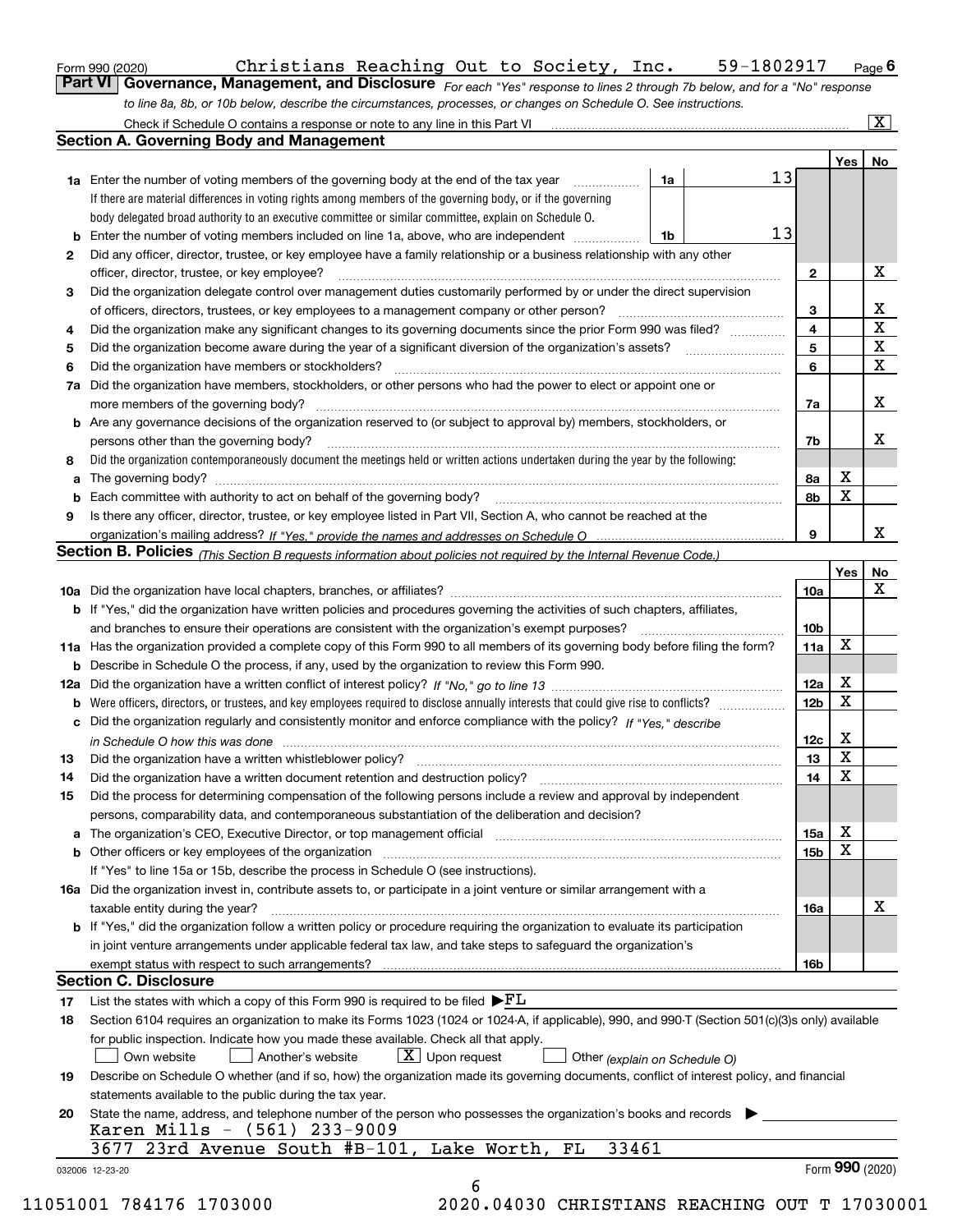| Form 990 (2020)                                                                             | Christians Reaching Out to Society, Inc.                                     |  |  |  |  | 59-1802917 | Page i |  |  |
|---------------------------------------------------------------------------------------------|------------------------------------------------------------------------------|--|--|--|--|------------|--------|--|--|
| Part VIII Compensation of Officers, Directors, Trustees, Key Employees, Highest Compensated |                                                                              |  |  |  |  |            |        |  |  |
|                                                                                             | <b>Employees, and Independent Contractors</b>                                |  |  |  |  |            |        |  |  |
|                                                                                             | Check if Schedule O contains a response or note to any line in this Part VII |  |  |  |  |            |        |  |  |

**Section A. Officers, Directors, Trustees, Key Employees, and Highest Compensated Employees**

**1a**  Complete this table for all persons required to be listed. Report compensation for the calendar year ending with or within the organization's tax year. **•** List all of the organization's current officers, directors, trustees (whether individuals or organizations), regardless of amount of compensation.

Enter -0- in columns (D), (E), and (F) if no compensation was paid.

 $\bullet$  List all of the organization's  $\,$ current key employees, if any. See instructions for definition of "key employee."

• List the organization's five current highest compensated employees (other than an officer, director, trustee, or key employee) who received report-■ List the organization's five current highest compensated employees (other than an officer, director, trustee, or key employee) who received report<br>able compensation (Box 5 of Form W-2 and/or Box 7 of Form 1099-MISC) of

**•** List all of the organization's former officers, key employees, and highest compensated employees who received more than \$100,000 of reportable compensation from the organization and any related organizations.

**former directors or trustees**  ¥ List all of the organization's that received, in the capacity as a former director or trustee of the organization, more than \$10,000 of reportable compensation from the organization and any related organizations.

See instructions for the order in which to list the persons above.

Check this box if neither the organization nor any related organization compensated any current officer, director, or trustee.  $\mathcal{L}^{\text{max}}$ 

| (A)                        | (B)                                                                  |                               |                                                                                                 |                         | (C)          |                                   |        | (D)                                    | (E)                                        | (F)                                                                      |
|----------------------------|----------------------------------------------------------------------|-------------------------------|-------------------------------------------------------------------------------------------------|-------------------------|--------------|-----------------------------------|--------|----------------------------------------|--------------------------------------------|--------------------------------------------------------------------------|
| Name and title             | Average<br>hours per<br>week                                         |                               | (do not check more than one<br>box, unless person is both an<br>officer and a director/trustee) | Position                |              |                                   |        | Reportable<br>compensation<br>from     | Reportable<br>compensation<br>from related | Estimated<br>amount of<br>other                                          |
|                            | (list any<br>hours for<br>related<br>organizations<br>below<br>line) | ndividual trustee or director | Institutional trustee                                                                           | Officer                 | Key employee | Highest compensated<br>  employee | Former | the<br>organization<br>(W-2/1099-MISC) | organizations<br>(W-2/1099-MISC)           | compensation<br>from the<br>organization<br>and related<br>organizations |
| (1) Ruth Mageria           | 40.00                                                                |                               |                                                                                                 |                         |              |                                   |        |                                        |                                            |                                                                          |
| Executive Director         |                                                                      |                               |                                                                                                 | $\mathbf x$             |              |                                   |        | 108,199.                               | 0.                                         | 9,795.                                                                   |
| (2) Dr Stephen Anderson    | 3.00                                                                 |                               |                                                                                                 |                         |              |                                   |        |                                        |                                            |                                                                          |
| Director                   |                                                                      | $\mathbf X$                   |                                                                                                 |                         |              |                                   |        | 0.                                     | $\mathbf 0$ .                              | $\mathbf 0$ .                                                            |
| (3) Dr. John Conde         | 3.00                                                                 |                               |                                                                                                 |                         |              |                                   |        |                                        |                                            |                                                                          |
| President                  |                                                                      | $\mathbf X$                   |                                                                                                 | $\mathbf X$             |              |                                   |        | 0.                                     | $\mathbf 0$ .                              | $\mathbf 0$ .                                                            |
| Tim Pallesen<br>(4)        | 3.00                                                                 |                               |                                                                                                 |                         |              |                                   |        |                                        |                                            |                                                                          |
| Secretary                  |                                                                      | $\mathbf x$                   |                                                                                                 | $\overline{\textbf{X}}$ |              |                                   |        | 0.                                     | 0.                                         | $\mathbf 0$ .                                                            |
| (5) Patti Alexander        | 3.00                                                                 |                               |                                                                                                 |                         |              |                                   |        |                                        |                                            |                                                                          |
| Treasurer                  |                                                                      | $\mathbf X$                   |                                                                                                 | $\mathbf x$             |              |                                   |        | $0$ .                                  | 0.                                         | $\mathbf 0$ .                                                            |
| (6) Rebecca Dodge          | 3.00                                                                 |                               |                                                                                                 |                         |              |                                   |        |                                        |                                            |                                                                          |
| Director                   |                                                                      | $\mathbf x$                   |                                                                                                 |                         |              |                                   |        | 0.                                     | 0.                                         | $\mathbf 0$ .                                                            |
| (7) Denise Bleau           | 3.00                                                                 |                               |                                                                                                 |                         |              |                                   |        |                                        |                                            |                                                                          |
| Director                   |                                                                      | $\mathbf X$                   |                                                                                                 |                         |              |                                   |        | $\mathbf 0$ .                          | $\mathbf 0$ .                              | $\mathbf 0$ .                                                            |
| (8) Nancy Hurd             | 3.00                                                                 |                               |                                                                                                 |                         |              |                                   |        |                                        |                                            |                                                                          |
| Director                   |                                                                      | $\mathbf x$                   |                                                                                                 |                         |              |                                   |        | 0.                                     | 0.                                         | $\mathbf 0$ .                                                            |
| (9) Rev. Dr. Aaron Janklow | 3.00                                                                 |                               |                                                                                                 |                         |              |                                   |        |                                        |                                            |                                                                          |
| Director                   |                                                                      | $\mathbf x$                   |                                                                                                 |                         |              |                                   |        | 0.                                     | 0.                                         | $\mathbf 0$ .                                                            |
| (10) Deana McCrea          | 3.00                                                                 |                               |                                                                                                 |                         |              |                                   |        |                                        |                                            |                                                                          |
| Director                   |                                                                      | $\mathbf X$                   |                                                                                                 |                         |              |                                   |        | $0$ .                                  | 0.                                         | $0$ .                                                                    |
| (11) Felicia Slappy        | 3.00                                                                 |                               |                                                                                                 |                         |              |                                   |        |                                        |                                            |                                                                          |
| Director                   |                                                                      | $\mathbf X$                   |                                                                                                 |                         |              |                                   |        | 0.                                     | $\mathbf 0$ .                              | $\mathbf 0$ .                                                            |
| (12) Christine Stiller     | 3.00                                                                 |                               |                                                                                                 |                         |              |                                   |        |                                        |                                            |                                                                          |
| Director                   |                                                                      | $\mathbf x$                   |                                                                                                 |                         |              |                                   |        | 0.                                     | $\mathbf 0$ .                              | $\mathbf 0$ .                                                            |
| (13) Ken Treadwell         | 3.00                                                                 |                               |                                                                                                 |                         |              |                                   |        |                                        |                                            |                                                                          |
| Vice President             |                                                                      | $\mathbf X$                   |                                                                                                 | $\mathbf x$             |              |                                   |        | 0.                                     | $\mathbf 0$ .                              | 0.                                                                       |
| (14) Rev. Dionne Hammond   | 3.00                                                                 |                               |                                                                                                 |                         |              |                                   |        |                                        |                                            |                                                                          |
| Ex-Officio                 |                                                                      | $\mathbf X$                   |                                                                                                 |                         |              |                                   |        | 0.                                     | 0.                                         | 0.                                                                       |
|                            |                                                                      |                               |                                                                                                 |                         |              |                                   |        |                                        |                                            |                                                                          |
|                            |                                                                      |                               |                                                                                                 |                         |              |                                   |        |                                        |                                            |                                                                          |
|                            |                                                                      |                               |                                                                                                 |                         |              |                                   |        |                                        |                                            |                                                                          |
|                            |                                                                      |                               |                                                                                                 |                         |              |                                   |        |                                        |                                            |                                                                          |
|                            |                                                                      |                               |                                                                                                 |                         |              |                                   |        |                                        |                                            |                                                                          |

7

032007 12-23-20

Form (2020) **990**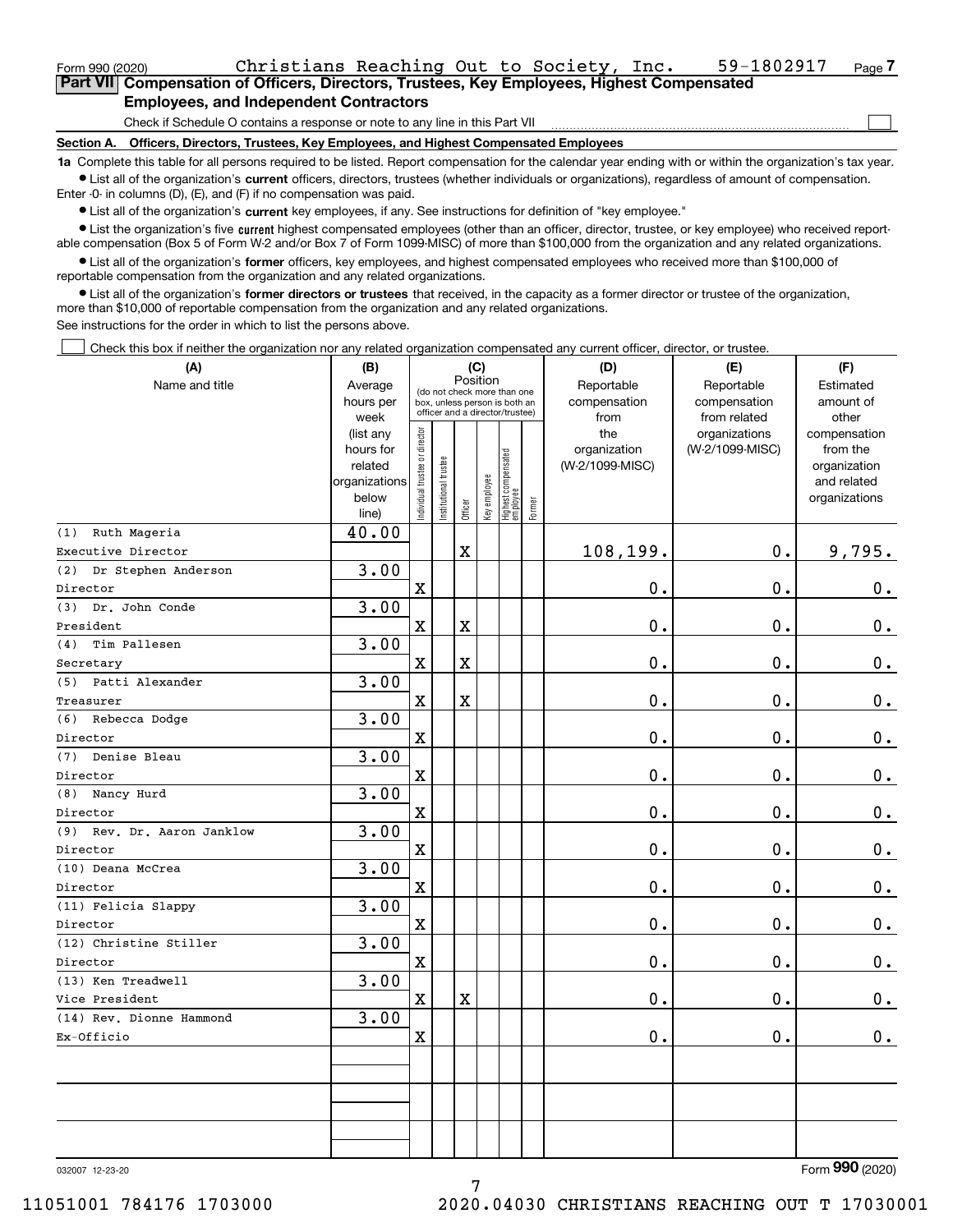|                 | Form 990 (2020)                                                                                                                                                                                                                                                                                                                           |                                                                      |                                |                       |         |              |                                   |        | Christians Reaching Out to Society, Inc.          | 59-1802917                       |             |                                        |                                         | Page 8  |
|-----------------|-------------------------------------------------------------------------------------------------------------------------------------------------------------------------------------------------------------------------------------------------------------------------------------------------------------------------------------------|----------------------------------------------------------------------|--------------------------------|-----------------------|---------|--------------|-----------------------------------|--------|---------------------------------------------------|----------------------------------|-------------|----------------------------------------|-----------------------------------------|---------|
| <b>Part VII</b> | Section A. Officers, Directors, Trustees, Key Employees, and Highest Compensated Employees (continued)<br>(B)<br>(C)<br>(A)<br>(D)<br>Position<br>Average<br>Reportable<br>Name and title<br>(do not check more than one<br>hours per<br>compensation<br>box, unless person is both an<br>officer and a director/trustee)<br>week<br>from |                                                                      |                                |                       |         |              |                                   |        | (E)<br>Reportable<br>compensation<br>from related |                                  |             | (F)<br>Estimated<br>amount of<br>other |                                         |         |
|                 |                                                                                                                                                                                                                                                                                                                                           | (list any<br>hours for<br>related<br>organizations<br>below<br>line) | Individual trustee or director | Institutional trustee | Officer | Key employee | Highest compensated<br>  employee | Former | the<br>organization<br>(W-2/1099-MISC)            | organizations<br>(W-2/1099-MISC) |             | compensation<br>organizations          | from the<br>organization<br>and related |         |
|                 |                                                                                                                                                                                                                                                                                                                                           |                                                                      |                                |                       |         |              |                                   |        |                                                   |                                  |             |                                        |                                         |         |
|                 |                                                                                                                                                                                                                                                                                                                                           |                                                                      |                                |                       |         |              |                                   |        |                                                   |                                  |             |                                        |                                         |         |
|                 |                                                                                                                                                                                                                                                                                                                                           |                                                                      |                                |                       |         |              |                                   |        |                                                   |                                  |             |                                        |                                         |         |
|                 |                                                                                                                                                                                                                                                                                                                                           |                                                                      |                                |                       |         |              |                                   |        |                                                   |                                  |             |                                        |                                         |         |
|                 |                                                                                                                                                                                                                                                                                                                                           |                                                                      |                                |                       |         |              |                                   |        |                                                   |                                  |             |                                        |                                         |         |
|                 | 1b Subtotal<br>c Total from continuation sheets to Part VII, Section A [111] [120] [20]                                                                                                                                                                                                                                                   |                                                                      |                                |                       |         |              |                                   |        | 108, 199.<br>0.                                   |                                  | 0.<br>$0$ . |                                        | 9,795.                                  | $0$ .   |
| $\mathbf{2}$    | Total number of individuals (including but not limited to those listed above) who received more than \$100,000 of reportable<br>compensation from the organization $\blacktriangleright$                                                                                                                                                  |                                                                      |                                |                       |         |              |                                   |        | 108, 199.                                         |                                  | 0.          |                                        | 9,795.<br><b>Yes</b>                    | 1<br>No |
| 3<br>4          | Did the organization list any former officer, director, trustee, key employee, or highest compensated employee on<br>For any individual listed on line 1a, is the sum of reportable compensation and other compensation from the organization                                                                                             |                                                                      |                                |                       |         |              |                                   |        |                                                   |                                  |             | 3                                      |                                         | x       |
| 5               | Did any person listed on line 1a receive or accrue compensation from any unrelated organization or individual for services                                                                                                                                                                                                                |                                                                      |                                |                       |         |              |                                   |        |                                                   |                                  |             | 4<br>5                                 |                                         | х<br>х  |
| 1               | <b>Section B. Independent Contractors</b><br>Complete this table for your five highest compensated independent contractors that received more than \$100,000 of compensation from<br>the organization. Report compensation for the calendar year ending with or within the organization's tax year.                                       |                                                                      |                                |                       |         |              |                                   |        |                                                   |                                  |             |                                        |                                         |         |
|                 | (A)<br>Name and business address                                                                                                                                                                                                                                                                                                          |                                                                      |                                | <b>NONE</b>           |         |              |                                   |        | (B)<br>Description of services                    |                                  |             | (C)<br>Compensation                    |                                         |         |
|                 |                                                                                                                                                                                                                                                                                                                                           |                                                                      |                                |                       |         |              |                                   |        |                                                   |                                  |             |                                        |                                         |         |
|                 |                                                                                                                                                                                                                                                                                                                                           |                                                                      |                                |                       |         |              |                                   |        |                                                   |                                  |             |                                        |                                         |         |
| 2               | Total number of independent contractors (including but not limited to those listed above) who received more than                                                                                                                                                                                                                          |                                                                      |                                |                       |         |              |                                   |        |                                                   |                                  |             |                                        |                                         |         |
|                 | \$100,000 of compensation from the organization                                                                                                                                                                                                                                                                                           |                                                                      |                                |                       |         | Ü            |                                   |        |                                                   |                                  |             | Form 990 (2020)                        |                                         |         |

032008 12-23-20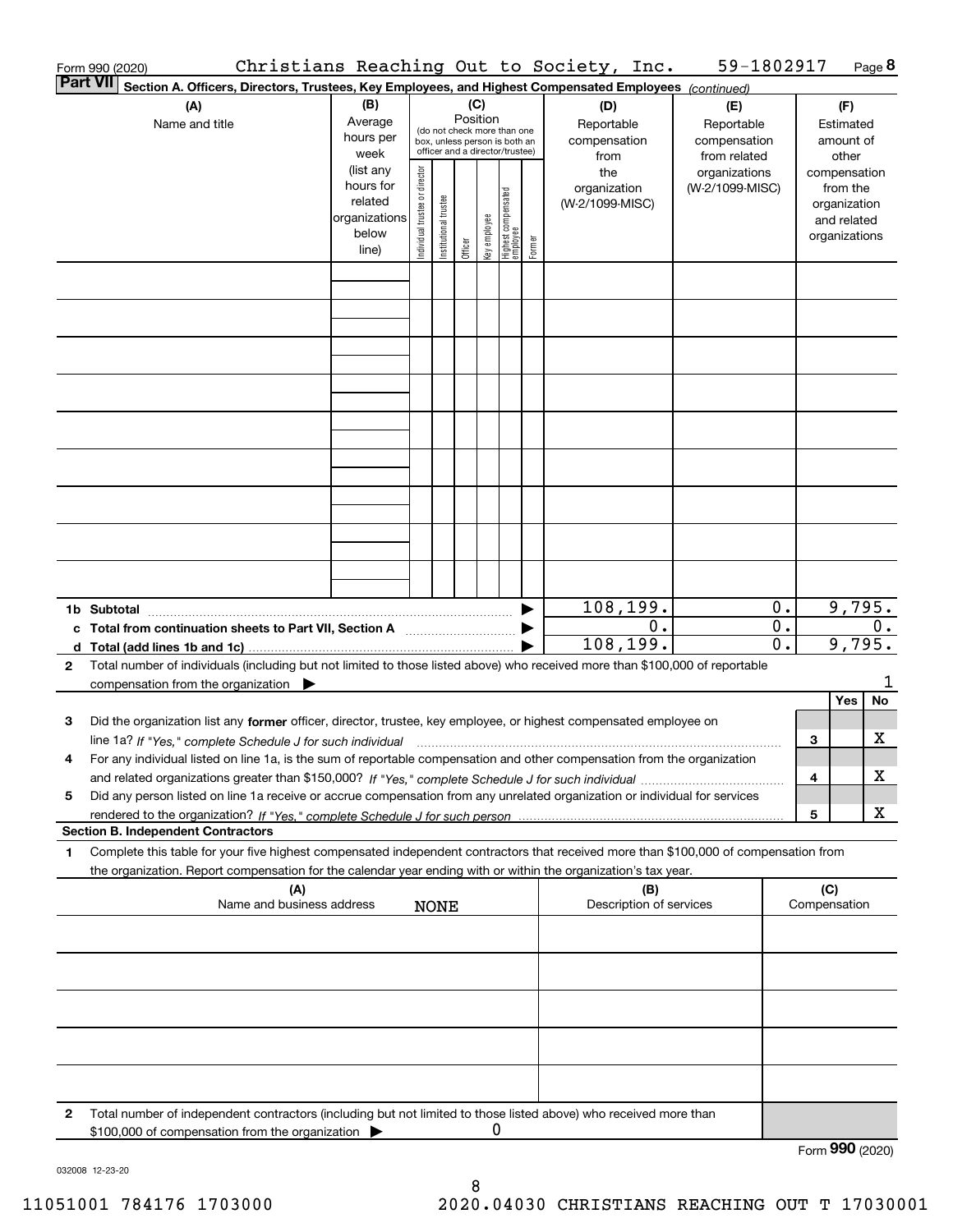| <b>Part VIII</b><br>Check if Schedule O contains a response or note to any line in this Part VIII<br>$\overline{(\mathsf{B})}$ $\overline{(\mathsf{C})}$<br>(D)<br>(A)<br>Related or exempt<br>Unrelated<br>Total revenue<br>function revenue<br>business revenue<br>130, 300.<br>1a<br>1 a Federated campaigns<br>Contributions, Gifts, Grants<br>and Other Similar Amounts<br>1 <sub>b</sub><br><b>b</b> Membership dues<br>$\overline{\phantom{a}}$<br>1c<br>c Fundraising events<br>1d<br>d Related organizations<br>252,661.<br>e Government grants (contributions)<br>1e<br>f All other contributions, gifts, grants, and<br>3,794,037.<br>similar amounts not included above<br>1f<br>1g \$1,328,931.<br>g Noncash contributions included in lines 1a-1f<br>4,176,998.<br><b>Business Code</b><br>975.<br>975.<br>900099<br>2 a Camp Fees<br>Program Service<br>Revenue<br>b<br><u> 1989 - Johann Stoff, Amerikaansk politiker (</u><br>с<br><u> 1989 - Andrea Stadt Britain, amerikansk politiker (</u><br>d<br><u> 1989 - Johann Stein, mars an de Brazilian (b. 1989)</u><br>е<br>f All other program service revenue<br>975.<br>a<br>З<br>Investment income (including dividends, interest, and<br>16,426.<br>Income from investment of tax-exempt bond proceeds<br>4<br>5<br>(i) Real<br>(ii) Personal<br><b>6 a</b> Gross rents<br>l 6a<br>6b<br><b>b</b> Less: rental expenses<br>c Rental income or (loss)<br>6с<br><b>d</b> Net rental income or (loss)<br>(i) Securities<br>(ii) Other<br>7 a Gross amount from sales of<br>54,488.<br>13,000.<br>7al<br>assets other than inventory<br><b>b</b> Less: cost or other basis<br>$ \mathbf{z_b} $ 57,145. 2,409.<br>evenue<br>and sales expenses<br>$-2,657.$ 10,591.<br> 7c <br>c Gain or (loss)<br>7,934.<br>7,934.<br>Other R<br>8 a Gross income from fundraising events (not<br>including \$<br>contributions reported on line 1c). See<br> 8a<br>8b<br>c Net income or (loss) from fundraising events<br>9 a Gross income from gaming activities. See<br> 9a<br>9 <sub>b</sub><br><b>b</b> Less: direct expenses <b>manually</b><br>c Net income or (loss) from gaming activities<br>10 a Gross sales of inventory, less returns<br> 10a<br>10 <sub>b</sub><br><b>b</b> Less: cost of goods sold<br>c Net income or (loss) from sales of inventory<br><b>Business Code</b><br>Miscellaneous<br>11 a Change in Value-Trust<br>900099<br>12,896.<br>Revenue<br>b<br><u> Alexandria de la contrada de la contrada de la contrada de la contrada de la contrada de la contrada de la c</u><br>c<br>12,896.<br>$\blacktriangleright$<br>4, 215, 229.<br>975.<br>$0$ .<br>▶<br>12<br>032009 12-23-20 |  |  | Christians Reaching Out to Society, Inc.<br>Form 990 (2020) |  | 59-1802917 | Page 9                                                   |
|--------------------------------------------------------------------------------------------------------------------------------------------------------------------------------------------------------------------------------------------------------------------------------------------------------------------------------------------------------------------------------------------------------------------------------------------------------------------------------------------------------------------------------------------------------------------------------------------------------------------------------------------------------------------------------------------------------------------------------------------------------------------------------------------------------------------------------------------------------------------------------------------------------------------------------------------------------------------------------------------------------------------------------------------------------------------------------------------------------------------------------------------------------------------------------------------------------------------------------------------------------------------------------------------------------------------------------------------------------------------------------------------------------------------------------------------------------------------------------------------------------------------------------------------------------------------------------------------------------------------------------------------------------------------------------------------------------------------------------------------------------------------------------------------------------------------------------------------------------------------------------------------------------------------------------------------------------------------------------------------------------------------------------------------------------------------------------------------------------------------------------------------------------------------------------------------------------------------------------------------------------------------------------------------------------------------------------------------------------------------------------------------------------------------------------------------------------------------------------------------------------------------------------------------------------------------------------------------------------------------------------------------------------------------|--|--|-------------------------------------------------------------|--|------------|----------------------------------------------------------|
|                                                                                                                                                                                                                                                                                                                                                                                                                                                                                                                                                                                                                                                                                                                                                                                                                                                                                                                                                                                                                                                                                                                                                                                                                                                                                                                                                                                                                                                                                                                                                                                                                                                                                                                                                                                                                                                                                                                                                                                                                                                                                                                                                                                                                                                                                                                                                                                                                                                                                                                                                                                                                                                                    |  |  | <b>Statement of Revenue</b>                                 |  |            |                                                          |
|                                                                                                                                                                                                                                                                                                                                                                                                                                                                                                                                                                                                                                                                                                                                                                                                                                                                                                                                                                                                                                                                                                                                                                                                                                                                                                                                                                                                                                                                                                                                                                                                                                                                                                                                                                                                                                                                                                                                                                                                                                                                                                                                                                                                                                                                                                                                                                                                                                                                                                                                                                                                                                                                    |  |  |                                                             |  |            |                                                          |
|                                                                                                                                                                                                                                                                                                                                                                                                                                                                                                                                                                                                                                                                                                                                                                                                                                                                                                                                                                                                                                                                                                                                                                                                                                                                                                                                                                                                                                                                                                                                                                                                                                                                                                                                                                                                                                                                                                                                                                                                                                                                                                                                                                                                                                                                                                                                                                                                                                                                                                                                                                                                                                                                    |  |  |                                                             |  |            | Revenue excluded<br>from tax under<br>sections 512 - 514 |
|                                                                                                                                                                                                                                                                                                                                                                                                                                                                                                                                                                                                                                                                                                                                                                                                                                                                                                                                                                                                                                                                                                                                                                                                                                                                                                                                                                                                                                                                                                                                                                                                                                                                                                                                                                                                                                                                                                                                                                                                                                                                                                                                                                                                                                                                                                                                                                                                                                                                                                                                                                                                                                                                    |  |  |                                                             |  |            |                                                          |
|                                                                                                                                                                                                                                                                                                                                                                                                                                                                                                                                                                                                                                                                                                                                                                                                                                                                                                                                                                                                                                                                                                                                                                                                                                                                                                                                                                                                                                                                                                                                                                                                                                                                                                                                                                                                                                                                                                                                                                                                                                                                                                                                                                                                                                                                                                                                                                                                                                                                                                                                                                                                                                                                    |  |  |                                                             |  |            |                                                          |
|                                                                                                                                                                                                                                                                                                                                                                                                                                                                                                                                                                                                                                                                                                                                                                                                                                                                                                                                                                                                                                                                                                                                                                                                                                                                                                                                                                                                                                                                                                                                                                                                                                                                                                                                                                                                                                                                                                                                                                                                                                                                                                                                                                                                                                                                                                                                                                                                                                                                                                                                                                                                                                                                    |  |  |                                                             |  |            |                                                          |
|                                                                                                                                                                                                                                                                                                                                                                                                                                                                                                                                                                                                                                                                                                                                                                                                                                                                                                                                                                                                                                                                                                                                                                                                                                                                                                                                                                                                                                                                                                                                                                                                                                                                                                                                                                                                                                                                                                                                                                                                                                                                                                                                                                                                                                                                                                                                                                                                                                                                                                                                                                                                                                                                    |  |  |                                                             |  |            | 16,426.                                                  |
|                                                                                                                                                                                                                                                                                                                                                                                                                                                                                                                                                                                                                                                                                                                                                                                                                                                                                                                                                                                                                                                                                                                                                                                                                                                                                                                                                                                                                                                                                                                                                                                                                                                                                                                                                                                                                                                                                                                                                                                                                                                                                                                                                                                                                                                                                                                                                                                                                                                                                                                                                                                                                                                                    |  |  |                                                             |  |            |                                                          |
|                                                                                                                                                                                                                                                                                                                                                                                                                                                                                                                                                                                                                                                                                                                                                                                                                                                                                                                                                                                                                                                                                                                                                                                                                                                                                                                                                                                                                                                                                                                                                                                                                                                                                                                                                                                                                                                                                                                                                                                                                                                                                                                                                                                                                                                                                                                                                                                                                                                                                                                                                                                                                                                                    |  |  |                                                             |  |            |                                                          |
|                                                                                                                                                                                                                                                                                                                                                                                                                                                                                                                                                                                                                                                                                                                                                                                                                                                                                                                                                                                                                                                                                                                                                                                                                                                                                                                                                                                                                                                                                                                                                                                                                                                                                                                                                                                                                                                                                                                                                                                                                                                                                                                                                                                                                                                                                                                                                                                                                                                                                                                                                                                                                                                                    |  |  |                                                             |  |            |                                                          |
|                                                                                                                                                                                                                                                                                                                                                                                                                                                                                                                                                                                                                                                                                                                                                                                                                                                                                                                                                                                                                                                                                                                                                                                                                                                                                                                                                                                                                                                                                                                                                                                                                                                                                                                                                                                                                                                                                                                                                                                                                                                                                                                                                                                                                                                                                                                                                                                                                                                                                                                                                                                                                                                                    |  |  |                                                             |  |            |                                                          |
|                                                                                                                                                                                                                                                                                                                                                                                                                                                                                                                                                                                                                                                                                                                                                                                                                                                                                                                                                                                                                                                                                                                                                                                                                                                                                                                                                                                                                                                                                                                                                                                                                                                                                                                                                                                                                                                                                                                                                                                                                                                                                                                                                                                                                                                                                                                                                                                                                                                                                                                                                                                                                                                                    |  |  |                                                             |  |            |                                                          |
|                                                                                                                                                                                                                                                                                                                                                                                                                                                                                                                                                                                                                                                                                                                                                                                                                                                                                                                                                                                                                                                                                                                                                                                                                                                                                                                                                                                                                                                                                                                                                                                                                                                                                                                                                                                                                                                                                                                                                                                                                                                                                                                                                                                                                                                                                                                                                                                                                                                                                                                                                                                                                                                                    |  |  |                                                             |  |            |                                                          |
|                                                                                                                                                                                                                                                                                                                                                                                                                                                                                                                                                                                                                                                                                                                                                                                                                                                                                                                                                                                                                                                                                                                                                                                                                                                                                                                                                                                                                                                                                                                                                                                                                                                                                                                                                                                                                                                                                                                                                                                                                                                                                                                                                                                                                                                                                                                                                                                                                                                                                                                                                                                                                                                                    |  |  |                                                             |  |            |                                                          |
|                                                                                                                                                                                                                                                                                                                                                                                                                                                                                                                                                                                                                                                                                                                                                                                                                                                                                                                                                                                                                                                                                                                                                                                                                                                                                                                                                                                                                                                                                                                                                                                                                                                                                                                                                                                                                                                                                                                                                                                                                                                                                                                                                                                                                                                                                                                                                                                                                                                                                                                                                                                                                                                                    |  |  |                                                             |  |            |                                                          |
|                                                                                                                                                                                                                                                                                                                                                                                                                                                                                                                                                                                                                                                                                                                                                                                                                                                                                                                                                                                                                                                                                                                                                                                                                                                                                                                                                                                                                                                                                                                                                                                                                                                                                                                                                                                                                                                                                                                                                                                                                                                                                                                                                                                                                                                                                                                                                                                                                                                                                                                                                                                                                                                                    |  |  |                                                             |  |            |                                                          |
|                                                                                                                                                                                                                                                                                                                                                                                                                                                                                                                                                                                                                                                                                                                                                                                                                                                                                                                                                                                                                                                                                                                                                                                                                                                                                                                                                                                                                                                                                                                                                                                                                                                                                                                                                                                                                                                                                                                                                                                                                                                                                                                                                                                                                                                                                                                                                                                                                                                                                                                                                                                                                                                                    |  |  |                                                             |  |            |                                                          |
|                                                                                                                                                                                                                                                                                                                                                                                                                                                                                                                                                                                                                                                                                                                                                                                                                                                                                                                                                                                                                                                                                                                                                                                                                                                                                                                                                                                                                                                                                                                                                                                                                                                                                                                                                                                                                                                                                                                                                                                                                                                                                                                                                                                                                                                                                                                                                                                                                                                                                                                                                                                                                                                                    |  |  |                                                             |  |            | 12,896.                                                  |
|                                                                                                                                                                                                                                                                                                                                                                                                                                                                                                                                                                                                                                                                                                                                                                                                                                                                                                                                                                                                                                                                                                                                                                                                                                                                                                                                                                                                                                                                                                                                                                                                                                                                                                                                                                                                                                                                                                                                                                                                                                                                                                                                                                                                                                                                                                                                                                                                                                                                                                                                                                                                                                                                    |  |  |                                                             |  |            |                                                          |
|                                                                                                                                                                                                                                                                                                                                                                                                                                                                                                                                                                                                                                                                                                                                                                                                                                                                                                                                                                                                                                                                                                                                                                                                                                                                                                                                                                                                                                                                                                                                                                                                                                                                                                                                                                                                                                                                                                                                                                                                                                                                                                                                                                                                                                                                                                                                                                                                                                                                                                                                                                                                                                                                    |  |  |                                                             |  |            |                                                          |
|                                                                                                                                                                                                                                                                                                                                                                                                                                                                                                                                                                                                                                                                                                                                                                                                                                                                                                                                                                                                                                                                                                                                                                                                                                                                                                                                                                                                                                                                                                                                                                                                                                                                                                                                                                                                                                                                                                                                                                                                                                                                                                                                                                                                                                                                                                                                                                                                                                                                                                                                                                                                                                                                    |  |  |                                                             |  |            | 37,256.                                                  |
|                                                                                                                                                                                                                                                                                                                                                                                                                                                                                                                                                                                                                                                                                                                                                                                                                                                                                                                                                                                                                                                                                                                                                                                                                                                                                                                                                                                                                                                                                                                                                                                                                                                                                                                                                                                                                                                                                                                                                                                                                                                                                                                                                                                                                                                                                                                                                                                                                                                                                                                                                                                                                                                                    |  |  |                                                             |  |            | Form 990 (2020)                                          |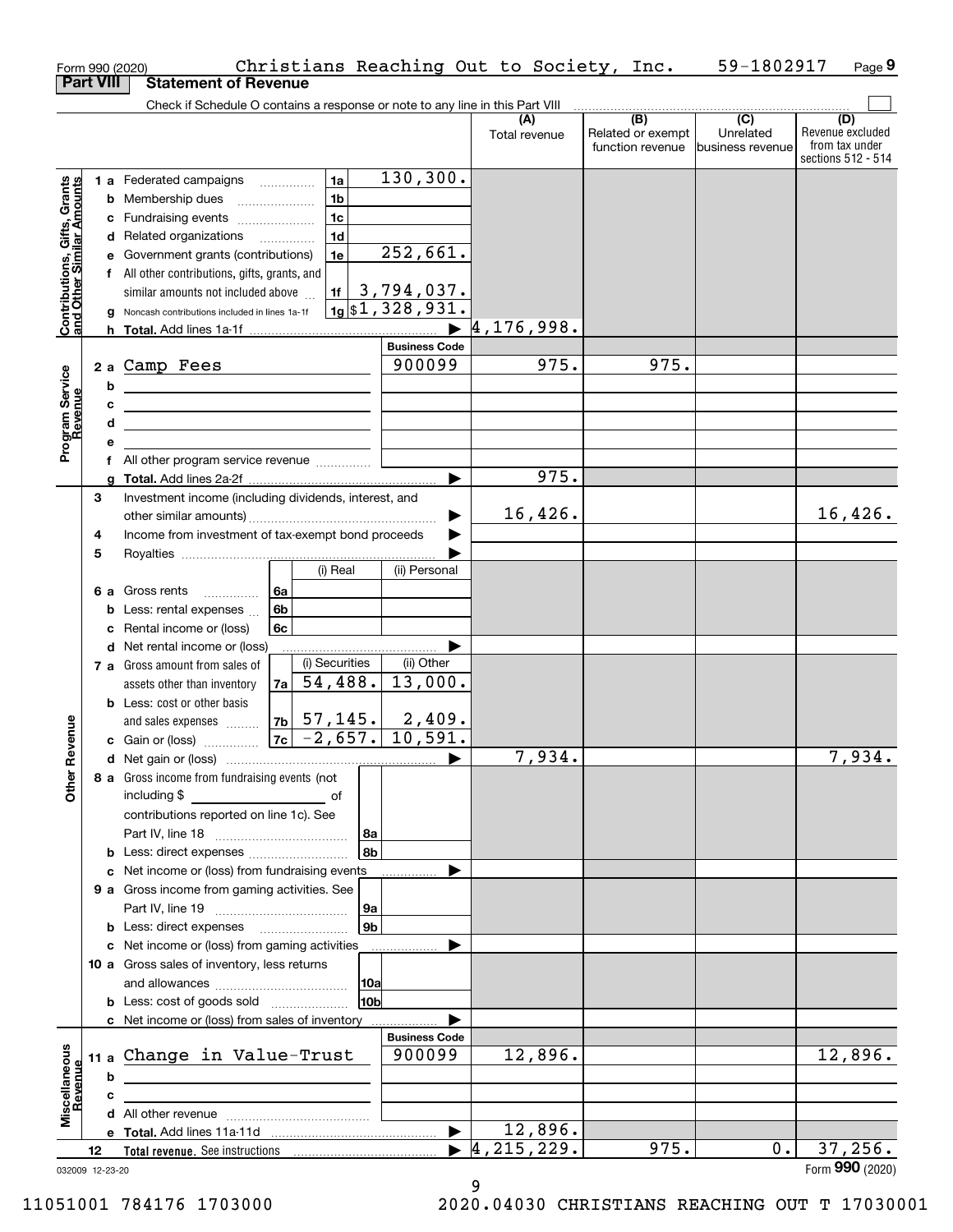## Form 990 (2020) Page **Part IX Statement of Functional Expenses** Christians Reaching Out to Society, Inc. 59-1802917 **10**

*Section 501(c)(3) and 501(c)(4) organizations must complete all columns. All other organizations must complete column (A).*

|              | Check if Schedule O contains a response or note to any line in this Part IX                                                                                                                                |                      |                                    |                                           |                                |
|--------------|------------------------------------------------------------------------------------------------------------------------------------------------------------------------------------------------------------|----------------------|------------------------------------|-------------------------------------------|--------------------------------|
|              | Do not include amounts reported on lines 6b,<br>7b, 8b, 9b, and 10b of Part VIII.                                                                                                                          | Total expenses       | (B)<br>Program service<br>expenses | (C)<br>Management and<br>general expenses | (D)<br>Fundraising<br>expenses |
| 1.           | Grants and other assistance to domestic organizations                                                                                                                                                      |                      |                                    |                                           |                                |
|              | and domestic governments. See Part IV, line 21                                                                                                                                                             | 165,989.             | 165,989.                           |                                           |                                |
| $\mathbf{2}$ | Grants and other assistance to domestic                                                                                                                                                                    |                      |                                    |                                           |                                |
|              | individuals. See Part IV, line 22                                                                                                                                                                          | 1,234,057.           | 1,234,057.                         |                                           |                                |
| 3            | Grants and other assistance to foreign                                                                                                                                                                     |                      |                                    |                                           |                                |
|              | organizations, foreign governments, and foreign                                                                                                                                                            |                      |                                    |                                           |                                |
|              | individuals. See Part IV, lines 15 and 16                                                                                                                                                                  |                      |                                    |                                           |                                |
| 4            | Benefits paid to or for members                                                                                                                                                                            |                      |                                    |                                           |                                |
| 5            | Compensation of current officers, directors,                                                                                                                                                               |                      |                                    |                                           |                                |
|              | trustees, and key employees                                                                                                                                                                                | 117,995.             | 98,038.                            | 10, 369.                                  | 9,588.                         |
| 6            | Compensation not included above to disqualified                                                                                                                                                            |                      |                                    |                                           |                                |
|              | persons (as defined under section 4958(f)(1)) and                                                                                                                                                          |                      |                                    |                                           |                                |
|              | persons described in section 4958(c)(3)(B)                                                                                                                                                                 |                      |                                    |                                           |                                |
| 7            |                                                                                                                                                                                                            | 650,000.             | 569,041.                           | 38, 256.                                  | 42,703.                        |
| 8            | Pension plan accruals and contributions (include                                                                                                                                                           |                      |                                    |                                           |                                |
|              | section 401(k) and 403(b) employer contributions)                                                                                                                                                          | 18,295.              | $\frac{14,957.}{47,763.}$          | 981.<br>3,910.                            | $\frac{2,357.}{4,403.}$        |
| 9            |                                                                                                                                                                                                            | 56,076.<br>49,569.   |                                    |                                           |                                |
| 10           |                                                                                                                                                                                                            |                      | 43,913.                            | 3,249.                                    | 2,407.                         |
| 11           | Fees for services (nonemployees):                                                                                                                                                                          |                      |                                    |                                           |                                |
| a            |                                                                                                                                                                                                            |                      |                                    |                                           |                                |
| b            |                                                                                                                                                                                                            | 22,800.              | 12,000.                            | 10,800.                                   |                                |
| c            |                                                                                                                                                                                                            |                      |                                    |                                           |                                |
| d            | Professional fundraising services. See Part IV, line 17                                                                                                                                                    |                      |                                    |                                           |                                |
| f            | Investment management fees                                                                                                                                                                                 | 3,697.               |                                    | 3,697.                                    |                                |
| a            | Other. (If line 11g amount exceeds 10% of line 25,                                                                                                                                                         |                      |                                    |                                           |                                |
|              | column (A) amount, list line 11g expenses on Sch O.)                                                                                                                                                       | 9,572.               | 9,572.                             |                                           |                                |
| 12           |                                                                                                                                                                                                            | 1,411.               | 1,224.                             | $\overline{90}$ .                         | 97.                            |
| 13           |                                                                                                                                                                                                            | $\overline{52,392.}$ | $\overline{21,395}$ .              | 8,312.                                    | 22,685.                        |
| 14           |                                                                                                                                                                                                            | 28,159.              | 21,998.                            | 4,112.                                    | 2,049.                         |
| 15           |                                                                                                                                                                                                            |                      |                                    |                                           |                                |
| 16           |                                                                                                                                                                                                            | 136,597.             | 126,597.                           | 7,910.                                    | 2,090.                         |
| 17           | Travel                                                                                                                                                                                                     | 6,919.               | 6,554.                             | 221.                                      | 144.                           |
| 18           | Payments of travel or entertainment expenses                                                                                                                                                               |                      |                                    |                                           |                                |
|              | for any federal, state, or local public officials                                                                                                                                                          |                      |                                    |                                           |                                |
| 19           | Conferences, conventions, and meetings                                                                                                                                                                     | 2,213.               | 1,841.                             | 249.                                      | 123.                           |
| 20           | Interest                                                                                                                                                                                                   | 1,533.               | 1,195.                             | 226.                                      | 112.                           |
| 21           |                                                                                                                                                                                                            |                      |                                    |                                           |                                |
| 22           | Depreciation, depletion, and amortization                                                                                                                                                                  | 78,333.              | 76, 102.                           | 1,071.                                    | 1,160.                         |
| 23           | Insurance                                                                                                                                                                                                  | 11,275.              | 10, 190.                           | 521.                                      | 564.                           |
| 24           | Other expenses. Itemize expenses not covered<br>above (List miscellaneous expenses on line 24e. If<br>line 24e amount exceeds 10% of line 25, column (A)<br>amount, list line 24e expenses on Schedule O.) |                      |                                    |                                           |                                |
| a            | Program Supplies                                                                                                                                                                                           | 55,970.              | 55,970.                            |                                           |                                |
|              | Misc. Expenses                                                                                                                                                                                             | 18,627.              | 10,663.                            | 2,911.                                    | 5,053.                         |
|              | Special Events                                                                                                                                                                                             | 2,500.               |                                    |                                           | 2,500.                         |
| d            |                                                                                                                                                                                                            |                      |                                    |                                           |                                |
|              | e All other expenses                                                                                                                                                                                       |                      |                                    |                                           |                                |
| 25           | Total functional expenses. Add lines 1 through 24e                                                                                                                                                         | 2,723,979.           | 2,529,059.                         | 96,885.                                   | 98,035.                        |
| 26           | Joint costs. Complete this line only if the organization                                                                                                                                                   |                      |                                    |                                           |                                |
|              | reported in column (B) joint costs from a combined                                                                                                                                                         |                      |                                    |                                           |                                |
|              | educational campaign and fundraising solicitation.                                                                                                                                                         |                      |                                    |                                           |                                |
|              | Check here $\blacktriangleright$<br>if following SOP 98-2 (ASC 958-720)                                                                                                                                    |                      |                                    |                                           |                                |

10

032010 12-23-20

Form (2020) **990**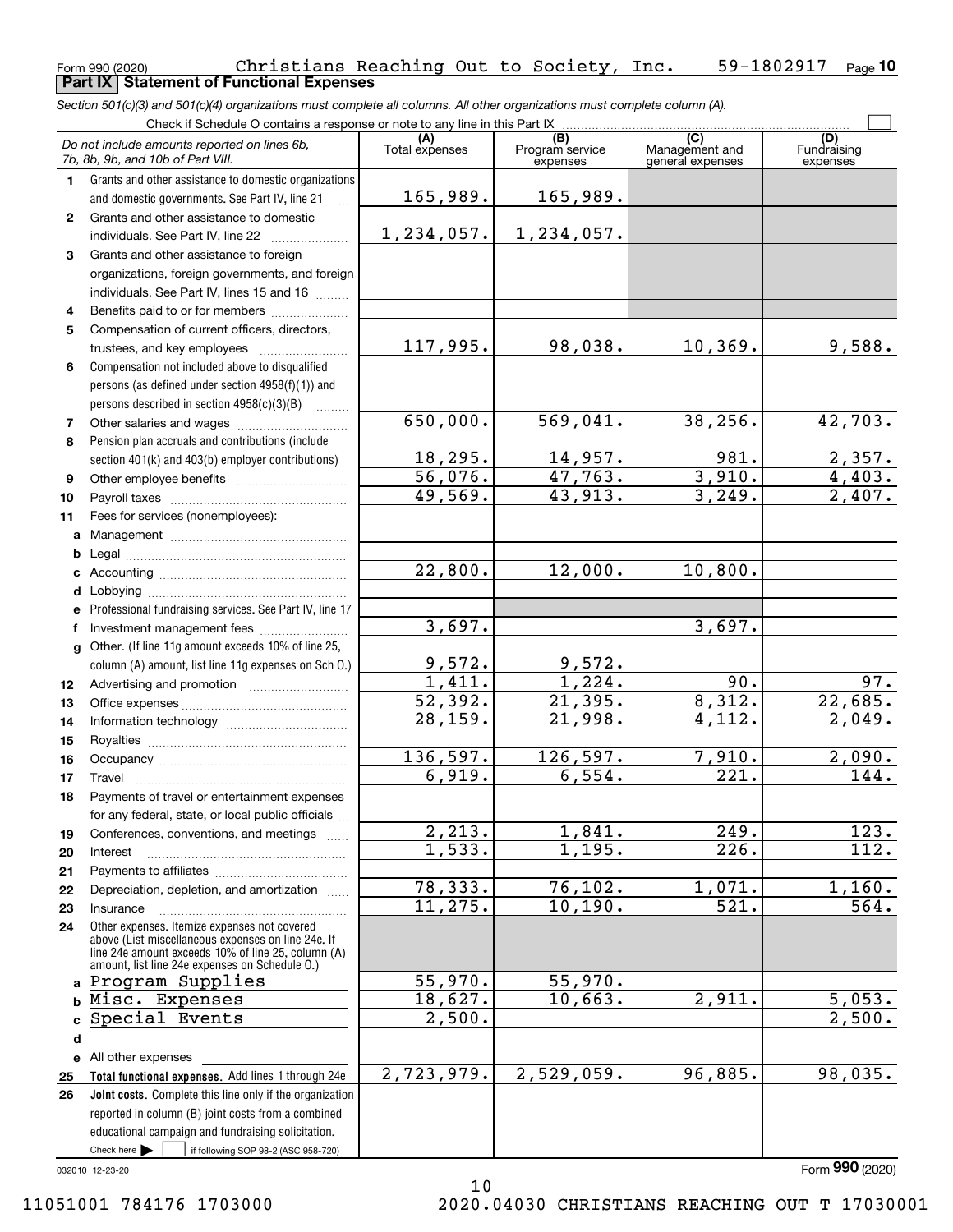**and complete lines 27, 28, 32, and 33.**

**and complete lines 29 through 33.**

Total liabilities and net assets/fund balances

**Organizations that do not follow FASB ASC 958, check here** |

Net assets without donor restrictions <sub>…………………………………………………</sub>…… Net assets with donor restrictions ~~~~~~~~~~~~~~~~~~~~~~

Capital stock or trust principal, or current funds ~~~~~~~~~~~~~~~Paid-in or capital surplus, or land, building, or equipment fund www.commun.com Retained earnings, endowment, accumulated income, or other funds Total net assets or fund balances ~~~~~~~~~~~~~~~~~~~~~~

**45678910a**Land, buildings, and equipment: cost or other **1112131415161718192021222324252645678910c11121314151617181920212223242526b** Less: accumulated depreciation  $\ldots$  **10b** basis. Complete Part VI of Schedule D www.ptimes. **Total assets. Total liabilities. Organizations that follow FASB ASC 958, check here** Add lines 17 through 25 | X Accounts receivable, net ~~~~~~~~~~~~~~~~~~~~~~~~~~ Loans and other receivables from any current or former officer, director, trustee, key employee, creator or founder, substantial contributor, or 35% controlled entity or family member of any of these persons ............................ Loans and other receivables from other disqualified persons (as defined under section  $4958(f)(1)$ , and persons described in section  $4958(c)(3)(B)$ Notes and loans receivable, net ~~~~~~~~~~~~~~~~~~~~~~~Inventories for sale or use ~~~~~~~~~~~~~~~~~~~~~~~~~~Prepaid expenses and deferred charges ~~~~~~~~~~~~~~~~~~ Investments - publicly traded securities ~~~~~~~~~~~~~~~~~~~ Investments - other securities. See Part IV, line 11 ~~~~~~~~~~~~~~ Investments - program-related. See Part IV, line 11 ~~~~~~~~~~~~~Intangible assets ~~~~~~~~~~~~~~~~~~~~~~~~~~~~~~ Other assets. See Part IV, line 11 ~~~~~~~~~~~~~~~~~~~~~~ Add lines 1 through 15 (must equal line 33) Accounts payable and accrued expenses ~~~~~~~~~~~~~~~~~~ Grants payable ~~~~~~~~~~~~~~~~~~~~~~~~~~~~~~~ Deferred revenue ~~~~~~~~~~~~~~~~~~~~~~~~~~~~~~ Tax-exempt bond liabilities …………………………………………………………… Escrow or custodial account liability. Complete Part IV of Schedule D Loans and other payables to any current or former officer, director, trustee, key employee, creator or founder, substantial contributor, or 35% controlled entity or family member of any of these persons ~~~~~~~~~Secured mortgages and notes payable to unrelated third parties Unsecured notes and loans payable to unrelated third parties Other liabilities (including federal income tax, payables to related third parties, and other liabilities not included on lines 17-24). Complete Part X of Schedule D ~~~~~~~~~~~~~~~~~~~~~~~~~~~~~~~ 4,735. 7,046.  $214,000$ .  $|8|$  303,000. 14,494. 15,218.  $608,679.$  11 640,608. 596,192.  $297,590.$  275, 229.  $10c$  298, 602. 149,042. 15 161,938.  $\begin{array}{|c|c|c|c|c|c|}\n\hline\n1,880,787. & \textbf{16} & \textbf{3},577,942. \\
\hline\n13,956. & \textbf{17} & \textbf{13},516. \\
\hline\n\end{array}$ 13,516.  $21,214. |25|$  192,937.  $35, 170. |26| 206, 453.$ 

**3** Pledges and grants receivable, net  $\ldots$  **multimes contained and grants receivable**, net **multimes contained and grants receivable**, net **multimes contained and grants receivable** 

Cash - non-interest-bearing ~~~~~~~~~~~~~~~~~~~~~~~~~ Savings and temporary cash investments ~~~~~~~~~~~~~~~~~~

Check if Schedule O contains a response or note to any line in this Part X

Form 990 (2020) Christians Reaching Out to Society, Inc. 59-1802917  $\,$  Page **11Part X** Balance Sheet

**(A)**

**(B)**

**123**

 $313,334.$   $1 \mid 569,295.$ 

 $203,816. |2 | 1,248,730.$ 

 $97,458.$  3 333,505.

Beginning of year  $\begin{vmatrix} 1 & 1 \\ 1 & 1 \end{vmatrix}$  End of year

Form (2020) **990**

1,880,787. 3,577,942.

**2728**

 $305,266.$ 

 $\begin{array}{|c|c|c|c|c|c|}\n\hline\n1,540,351. & \text{27} & \text{2},586,058. \\
\hline\n305,266. & \text{28} & 785,431. \\
\hline\n\end{array}$ 

1,845,617. 32 3,371,489.<br>1,880,787. 33 3,577,942.

032011 12-23-20

**2728**

**Liabilities**

iabilities

**Net Assets or Fund Balances**

ğ

Assets or Fund Balances

**12**

**Assets**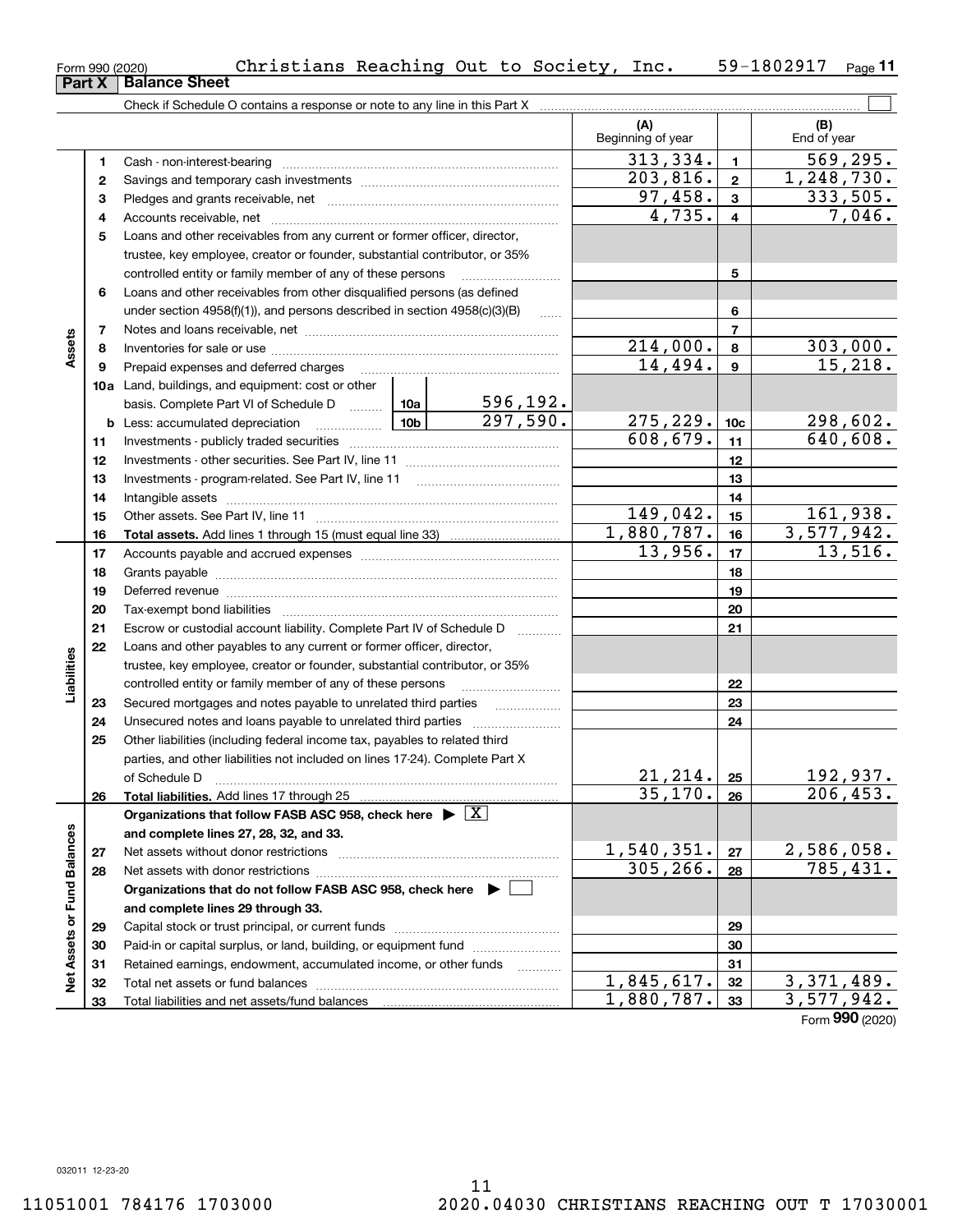|    | Christians Reaching Out to Society, Inc.<br>Form 990 (2020)                                                                     |                         | 59-1802917                 |            | $Page$ 12        |
|----|---------------------------------------------------------------------------------------------------------------------------------|-------------------------|----------------------------|------------|------------------|
|    | <b>Reconciliation of Net Assets</b><br>Part XI                                                                                  |                         |                            |            |                  |
|    |                                                                                                                                 |                         |                            |            |                  |
|    |                                                                                                                                 |                         |                            |            |                  |
| 1  | Total revenue (must equal Part VIII, column (A), line 12)                                                                       | 1.                      | 4, 215, 229.               |            |                  |
| 2  | Total expenses (must equal Part IX, column (A), line 25)                                                                        | $\overline{2}$          | $\overline{2}$ , 723, 979. |            |                  |
| 3  | Revenue less expenses. Subtract line 2 from line 1                                                                              | 3                       | 1,491,250.                 |            |                  |
| 4  |                                                                                                                                 | $\overline{\mathbf{4}}$ | 1,845,617.                 |            |                  |
| 5  | Net unrealized gains (losses) on investments                                                                                    | 5                       |                            | 34,622.    |                  |
| 6  |                                                                                                                                 | 6                       |                            |            |                  |
| 7  | Investment expenses                                                                                                             | $\overline{7}$          |                            |            |                  |
| 8  | Prior period adjustments                                                                                                        | 8                       |                            |            |                  |
| 9  | Other changes in net assets or fund balances (explain on Schedule O)                                                            | 9                       |                            |            | $\overline{0}$ . |
| 10 | Net assets or fund balances at end of year. Combine lines 3 through 9 (must equal Part X, line 32,                              |                         |                            |            |                  |
|    |                                                                                                                                 | 10 <sup>10</sup>        | 3,371,489.                 |            |                  |
|    | Part XII Financial Statements and Reporting                                                                                     |                         |                            |            |                  |
|    |                                                                                                                                 |                         |                            |            | x                |
|    |                                                                                                                                 |                         |                            | <b>Yes</b> | No               |
| 1  | $ X $ Accrual<br>Accounting method used to prepare the Form 990: <u>I</u> Cash<br>Other                                         |                         |                            |            |                  |
|    | If the organization changed its method of accounting from a prior year or checked "Other," explain in Schedule O.               |                         |                            |            |                  |
|    | 2a Were the organization's financial statements compiled or reviewed by an independent accountant?                              |                         | 2a                         |            | X                |
|    | If "Yes," check a box below to indicate whether the financial statements for the year were compiled or reviewed on a            |                         |                            |            |                  |
|    | separate basis, consolidated basis, or both:                                                                                    |                         |                            |            |                  |
|    | Separate basis<br>Consolidated basis<br>Both consolidated and separate basis                                                    |                         |                            |            |                  |
|    | <b>b</b> Were the organization's financial statements audited by an independent accountant?                                     |                         | 2 <sub>b</sub>             | X          |                  |
|    | If "Yes," check a box below to indicate whether the financial statements for the year were audited on a separate basis,         |                         |                            |            |                  |
|    | consolidated basis, or both:                                                                                                    |                         |                            |            |                  |
|    | $ \mathbf{X} $ Separate basis<br><b>Consolidated basis</b><br>Both consolidated and separate basis                              |                         |                            |            |                  |
|    | c If "Yes" to line 2a or 2b, does the organization have a committee that assumes responsibility for oversight of the audit,     |                         |                            |            |                  |
|    | review, or compilation of its financial statements and selection of an independent accountant? [[[[[[[[[[[[[[                   |                         | 2c                         | Χ          |                  |
|    | If the organization changed either its oversight process or selection process during the tax year, explain on Schedule O.       |                         |                            |            |                  |
|    | 3a As a result of a federal award, was the organization required to undergo an audit or audits as set forth in the Single Audit |                         |                            |            |                  |
|    |                                                                                                                                 |                         | За                         |            | x                |
|    | b If "Yes," did the organization undergo the required audit or audits? If the organization did not undergo the required audit   |                         |                            |            |                  |
|    | or audits, explain why on Schedule O and describe any steps taken to undergo such audits                                        |                         | 3b                         | nnn        |                  |

Form (2020) **990**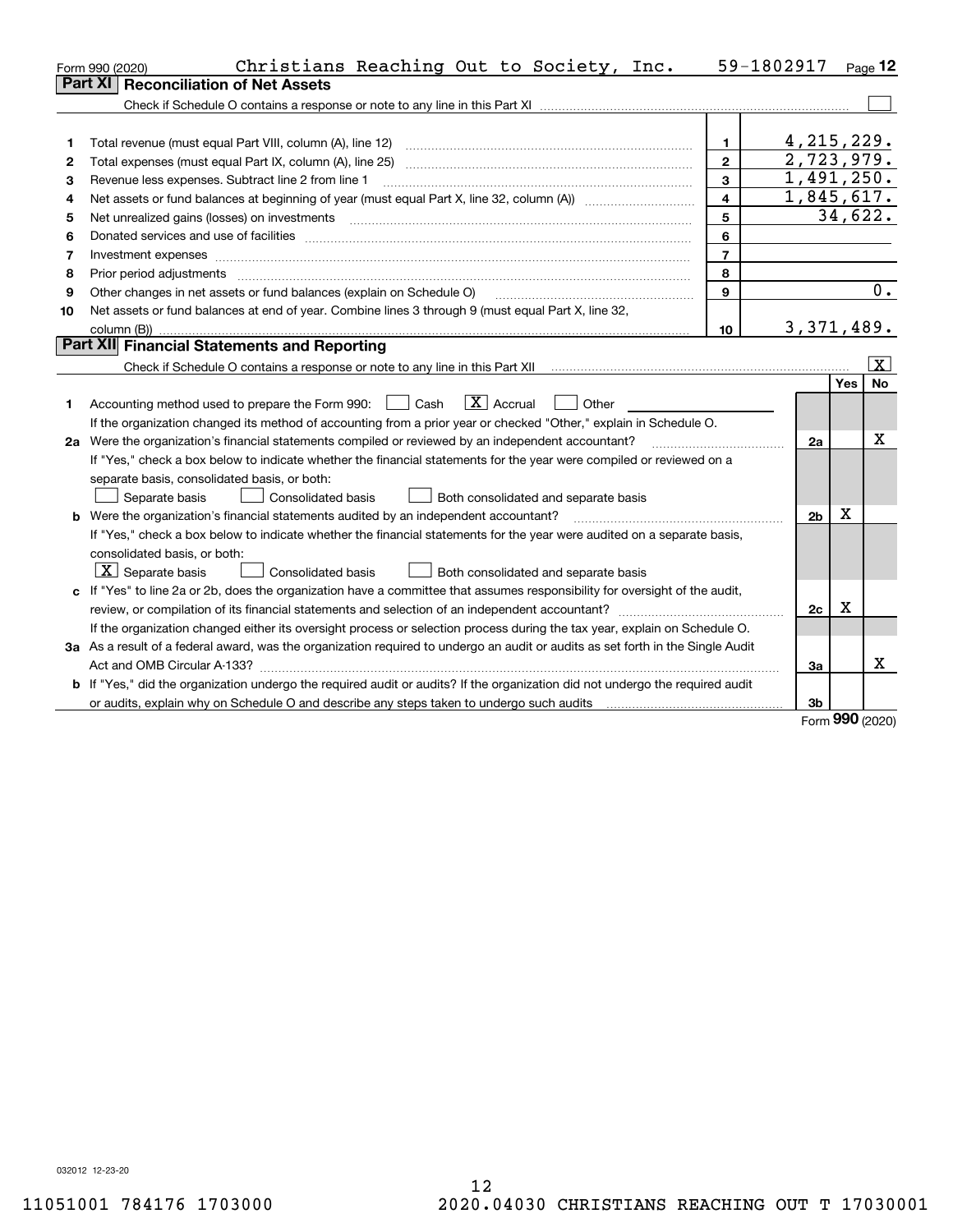Department of the Treasury Internal Revenue Service

|  |  | (Form 990 or 990-EZ) |
|--|--|----------------------|
|  |  |                      |

## **Public Charity Status and Public Support**

**Complete if the organization is a section 501(c)(3) organization or a section 4947(a)(1) nonexempt charitable trust. | Attach to Form 990 or Form 990-EZ.** 

| Go to www.irs.gov/Form990 for instructions and the latest information. |  |  |
|------------------------------------------------------------------------|--|--|

| OMB No. 1545-0047                   |
|-------------------------------------|
| 2020                                |
| <b>Open to Public</b><br>Inspection |

| Name of the organization |  |
|--------------------------|--|
|--------------------------|--|

|               |                     | Name of the organization                                                                                                                                       | <b>Employer identification number</b> |  |  |  |  |  |
|---------------|---------------------|----------------------------------------------------------------------------------------------------------------------------------------------------------------|---------------------------------------|--|--|--|--|--|
|               |                     | Christians Reaching Out to Society, Inc.                                                                                                                       | 59-1802917                            |  |  |  |  |  |
| <b>Part I</b> |                     | Reason for Public Charity Status. (All organizations must complete this part.) See instructions.                                                               |                                       |  |  |  |  |  |
|               |                     | The organization is not a private foundation because it is: (For lines 1 through 12, check only one box.)                                                      |                                       |  |  |  |  |  |
| 1             |                     | A church, convention of churches, or association of churches described in section 170(b)(1)(A)(i).                                                             |                                       |  |  |  |  |  |
| 2             |                     | A school described in section 170(b)(1)(A)(ii). (Attach Schedule E (Form 990 or 990-EZ).)                                                                      |                                       |  |  |  |  |  |
| з             |                     | A hospital or a cooperative hospital service organization described in section 170(b)(1)(A)(iii).                                                              |                                       |  |  |  |  |  |
| 4             |                     | A medical research organization operated in conjunction with a hospital described in section 170(b)(1)(A)(iii). Enter the hospital's name,<br>city, and state: |                                       |  |  |  |  |  |
| 5             |                     | An organization operated for the benefit of a college or university owned or operated by a governmental unit described in                                      |                                       |  |  |  |  |  |
|               |                     | section 170(b)(1)(A)(iv). (Complete Part II.)                                                                                                                  |                                       |  |  |  |  |  |
| 6             |                     | A federal, state, or local government or governmental unit described in section 170(b)(1)(A)(v).                                                               |                                       |  |  |  |  |  |
| 7             | $\lfloor x \rfloor$ | An organization that normally receives a substantial part of its support from a governmental unit or from the general public described in                      |                                       |  |  |  |  |  |
|               |                     | section 170(b)(1)(A)(vi). (Complete Part II.)                                                                                                                  |                                       |  |  |  |  |  |
| 8             |                     | A community trust described in section 170(b)(1)(A)(vi). (Complete Part II.)                                                                                   |                                       |  |  |  |  |  |
| 9             |                     | An agricultural research organization described in section 170(b)(1)(A)(ix) operated in conjunction with a land-grant college                                  |                                       |  |  |  |  |  |
|               |                     | or university or a non-land-grant college of agriculture (see instructions). Enter the name, city, and state of the college or                                 |                                       |  |  |  |  |  |
|               |                     | university:                                                                                                                                                    |                                       |  |  |  |  |  |
| 10            |                     | An organization that normally receives (1) more than 33 1/3% of its support from contributions, membership fees, and gross receipts from                       |                                       |  |  |  |  |  |
|               |                     | activities related to its exempt functions, subject to certain exceptions; and (2) no more than 33 1/3% of its support from gross investment                   |                                       |  |  |  |  |  |
|               |                     | income and unrelated business taxable income (less section 511 tax) from businesses acquired by the organization after June 30, 1975.                          |                                       |  |  |  |  |  |
|               |                     | See section 509(a)(2). (Complete Part III.)                                                                                                                    |                                       |  |  |  |  |  |
| 11            |                     | An organization organized and operated exclusively to test for public safety. See section 509(a)(4).                                                           |                                       |  |  |  |  |  |
| 12            |                     | An organization organized and operated exclusively for the benefit of, to perform the functions of, or to carry out the purposes of one or                     |                                       |  |  |  |  |  |
|               |                     | more publicly supported organizations described in section 509(a)(1) or section 509(a)(2). See section 509(a)(3). Check the box in                             |                                       |  |  |  |  |  |
|               |                     | lines 12a through 12d that describes the type of supporting organization and complete lines 12e, 12f, and 12g.                                                 |                                       |  |  |  |  |  |
| a             |                     | Type I. A supporting organization operated, supervised, or controlled by its supported organization(s), typically by giving                                    |                                       |  |  |  |  |  |
|               |                     | the supported organization(s) the power to regularly appoint or elect a majority of the directors or trustees of the supporting                                |                                       |  |  |  |  |  |
|               |                     | organization. You must complete Part IV, Sections A and B.                                                                                                     |                                       |  |  |  |  |  |
| b             |                     | Type II. A supporting organization supervised or controlled in connection with its supported organization(s), by having                                        |                                       |  |  |  |  |  |
|               |                     | control or management of the supporting organization vested in the same persons that control or manage the supported                                           |                                       |  |  |  |  |  |
|               |                     | organization(s). You must complete Part IV, Sections A and C.                                                                                                  |                                       |  |  |  |  |  |
| c             |                     | Type III functionally integrated. A supporting organization operated in connection with, and functionally integrated with,                                     |                                       |  |  |  |  |  |
|               |                     | its supported organization(s) (see instructions). You must complete Part IV, Sections A, D, and E.                                                             |                                       |  |  |  |  |  |
| d             |                     | Type III non-functionally integrated. A supporting organization operated in connection with its supported organization(s)                                      |                                       |  |  |  |  |  |
|               |                     | that is not functionally integrated. The organization generally must satisfy a distribution requirement and an attentiveness                                   |                                       |  |  |  |  |  |

requirement (see instructions). **You must complete Part IV, Sections A and D, and Part V.** 

**e**Check this box if the organization received a written determination from the IRS that it is a Type I, Type II, Type III functionally integrated, or Type III non-functionally integrated supporting organization.  $\mathcal{L}^{\text{max}}$ 

**f**Enter the number of supported organizations ~~~~~~~~~~~~~~~~~~~~~~~~~~~~~~~~~~~~~

|                       | Provide the following information about the supported organization(s). |                                                       |                                                                |     |                            |                            |  |  |  |  |
|-----------------------|------------------------------------------------------------------------|-------------------------------------------------------|----------------------------------------------------------------|-----|----------------------------|----------------------------|--|--|--|--|
| (i) Name of supported | (ii) EIN                                                               | (iii) Type of organization                            | (iv) Is the organization listed<br>in your governing document? |     | (v) Amount of monetary     | (vi) Amount of other       |  |  |  |  |
| organization          |                                                                        | (described on lines 1-10<br>above (see instructions)) | Yes                                                            | No. | support (see instructions) | support (see instructions) |  |  |  |  |
|                       |                                                                        |                                                       |                                                                |     |                            |                            |  |  |  |  |
|                       |                                                                        |                                                       |                                                                |     |                            |                            |  |  |  |  |
|                       |                                                                        |                                                       |                                                                |     |                            |                            |  |  |  |  |
|                       |                                                                        |                                                       |                                                                |     |                            |                            |  |  |  |  |
|                       |                                                                        |                                                       |                                                                |     |                            |                            |  |  |  |  |
|                       |                                                                        |                                                       |                                                                |     |                            |                            |  |  |  |  |
|                       |                                                                        |                                                       |                                                                |     |                            |                            |  |  |  |  |
|                       |                                                                        |                                                       |                                                                |     |                            |                            |  |  |  |  |
|                       |                                                                        |                                                       |                                                                |     |                            |                            |  |  |  |  |
|                       |                                                                        |                                                       |                                                                |     |                            |                            |  |  |  |  |
| Total                 |                                                                        |                                                       |                                                                |     |                            |                            |  |  |  |  |

LHA For Paperwork Reduction Act Notice, see the Instructions for Form 990 or 990-EZ. <sub>032021</sub> o1-25-21 Schedule A (Form 990 or 990-EZ) 2020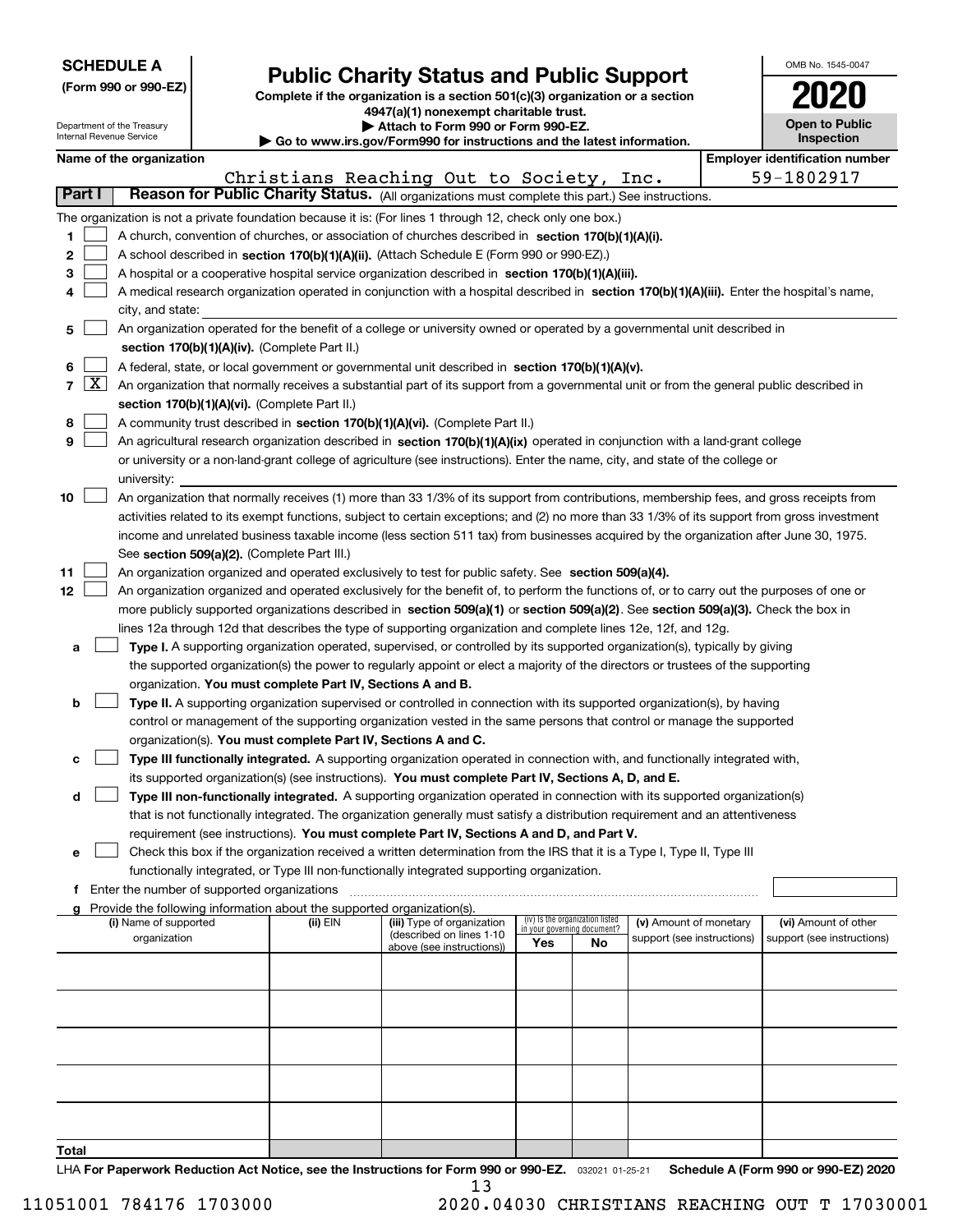### <u>Schedule A (Form 990 or 990-EZ) 2020</u> Christians Reaching Out to Society, Inc. 59-1802917 <sub>Page</sub> 2 Christians Reaching Out to Society, Inc. 59-1802917

(Complete only if you checked the box on line 5, 7, or 8 of Part I or if the organization failed to qualify under Part III. If the organization fails to qualify under the tests listed below, please complete Part III.) **Part II Support Schedule for Organizations Described in Sections 170(b)(1)(A)(iv) and 170(b)(1)(A)(vi)**

| <b>Section A. Public Support</b>                                                                                                               |          |          |            |            |                                      |                                          |
|------------------------------------------------------------------------------------------------------------------------------------------------|----------|----------|------------|------------|--------------------------------------|------------------------------------------|
| Calendar year (or fiscal year beginning in) $\blacktriangleright$                                                                              | (a) 2016 | (b) 2017 | $(c)$ 2018 | $(d)$ 2019 | (e) 2020                             | (f) Total                                |
| 1 Gifts, grants, contributions, and                                                                                                            |          |          |            |            |                                      |                                          |
| membership fees received. (Do not                                                                                                              |          |          |            |            |                                      |                                          |
| include any "unusual grants.")                                                                                                                 |          |          | 2739072.   | 2682251.   | 4176998.                             | 9598321.                                 |
| 2 Tax revenues levied for the organ-                                                                                                           |          |          |            |            |                                      |                                          |
| ization's benefit and either paid to                                                                                                           |          |          |            |            |                                      |                                          |
| or expended on its behalf                                                                                                                      |          |          |            |            |                                      |                                          |
| 3 The value of services or facilities                                                                                                          |          |          |            |            |                                      |                                          |
| furnished by a governmental unit to                                                                                                            |          |          |            |            |                                      |                                          |
| the organization without charge                                                                                                                |          |          |            |            |                                      |                                          |
| 4 Total. Add lines 1 through 3                                                                                                                 |          |          | 2739072.   | 2682251.   | 4176998.                             | 9598321.                                 |
| 5 The portion of total contributions                                                                                                           |          |          |            |            |                                      |                                          |
| by each person (other than a                                                                                                                   |          |          |            |            |                                      |                                          |
| governmental unit or publicly                                                                                                                  |          |          |            |            |                                      |                                          |
| supported organization) included                                                                                                               |          |          |            |            |                                      |                                          |
| on line 1 that exceeds 2% of the                                                                                                               |          |          |            |            |                                      |                                          |
| amount shown on line 11,                                                                                                                       |          |          |            |            |                                      |                                          |
| column (f)                                                                                                                                     |          |          |            |            |                                      | 138,566.                                 |
| 6 Public support. Subtract line 5 from line 4.                                                                                                 |          |          |            |            |                                      | 9459755.                                 |
| <b>Section B. Total Support</b>                                                                                                                |          |          |            |            |                                      |                                          |
| Calendar year (or fiscal year beginning in)                                                                                                    | (a) 2016 | (b) 2017 | $(c)$ 2018 | $(d)$ 2019 | (e) 2020                             | (f) Total                                |
| 7 Amounts from line 4                                                                                                                          |          |          | 2739072.   | 2682251.   | 4176998.                             | 9598321.                                 |
| 8 Gross income from interest,                                                                                                                  |          |          |            |            |                                      |                                          |
| dividends, payments received on                                                                                                                |          |          |            |            |                                      |                                          |
|                                                                                                                                                |          |          |            |            |                                      |                                          |
| securities loans, rents, royalties,                                                                                                            |          |          | 18,316.    | 19,590.    | 16,426.                              | 54,332.                                  |
| and income from similar sources                                                                                                                |          |          |            |            |                                      |                                          |
| 9 Net income from unrelated business                                                                                                           |          |          |            |            |                                      |                                          |
| activities, whether or not the                                                                                                                 |          |          |            |            |                                      |                                          |
| business is regularly carried on                                                                                                               |          |          |            |            |                                      |                                          |
| 10 Other income. Do not include gain                                                                                                           |          |          |            |            |                                      |                                          |
| or loss from the sale of capital                                                                                                               |          |          |            |            |                                      |                                          |
| assets (Explain in Part VI.) <b>Constant</b>                                                                                                   |          |          |            |            |                                      |                                          |
| 11 Total support. Add lines 7 through 10                                                                                                       |          |          |            |            |                                      | 9652653.                                 |
| <b>12</b> Gross receipts from related activities, etc. (see instructions)                                                                      |          |          |            |            | 12                                   | 51, 115.                                 |
| 13 First 5 years. If the Form 990 is for the organization's first, second, third, fourth, or fifth tax year as a section 501(c)(3)             |          |          |            |            |                                      |                                          |
| organization, check this box and stop here manufactured and content to the state of the state of the state of                                  |          |          |            |            |                                      |                                          |
| <b>Section C. Computation of Public Support Percentage</b>                                                                                     |          |          |            |            |                                      |                                          |
|                                                                                                                                                |          |          |            |            | 14                                   | 98.00<br>%                               |
|                                                                                                                                                |          |          |            |            | 15                                   | %                                        |
| 16a 33 1/3% support test - 2020. If the organization did not check the box on line 13, and line 14 is 33 1/3% or more, check this box and      |          |          |            |            |                                      |                                          |
| stop here. The organization qualifies as a publicly supported organization                                                                     |          |          |            |            |                                      | $\blacktriangleright$ $\boxed{\text{X}}$ |
| b 33 1/3% support test - 2019. If the organization did not check a box on line 13 or 16a, and line 15 is 33 1/3% or more, check this box       |          |          |            |            |                                      |                                          |
| and stop here. The organization qualifies as a publicly supported organization                                                                 |          |          |            |            |                                      |                                          |
| 17a 10% -facts-and-circumstances test - 2020. If the organization did not check a box on line 13, 16a, or 16b, and line 14 is 10% or more,     |          |          |            |            |                                      |                                          |
| and if the organization meets the facts-and-circumstances test, check this box and stop here. Explain in Part VI how the organization          |          |          |            |            |                                      |                                          |
| meets the facts-and-circumstances test. The organization qualifies as a publicly supported organization                                        |          |          |            |            |                                      |                                          |
| <b>b 10% -facts-and-circumstances test - 2019.</b> If the organization did not check a box on line 13, 16a, 16b, or 17a, and line 15 is 10% or |          |          |            |            |                                      |                                          |
| more, and if the organization meets the facts-and-circumstances test, check this box and stop here. Explain in Part VI how the                 |          |          |            |            |                                      |                                          |
| organization meets the facts-and-circumstances test. The organization qualifies as a publicly supported organization                           |          |          |            |            |                                      |                                          |
| 18 Private foundation. If the organization did not check a box on line 13, 16a, 16b, 17a, or 17b, check this box and see instructions          |          |          |            |            |                                      |                                          |
|                                                                                                                                                |          |          |            |            | Schedule A (Form 990 or 990-F7) 2020 |                                          |

**Schedule A (Form 990 or 990-EZ) 2020**

032022 01-25-21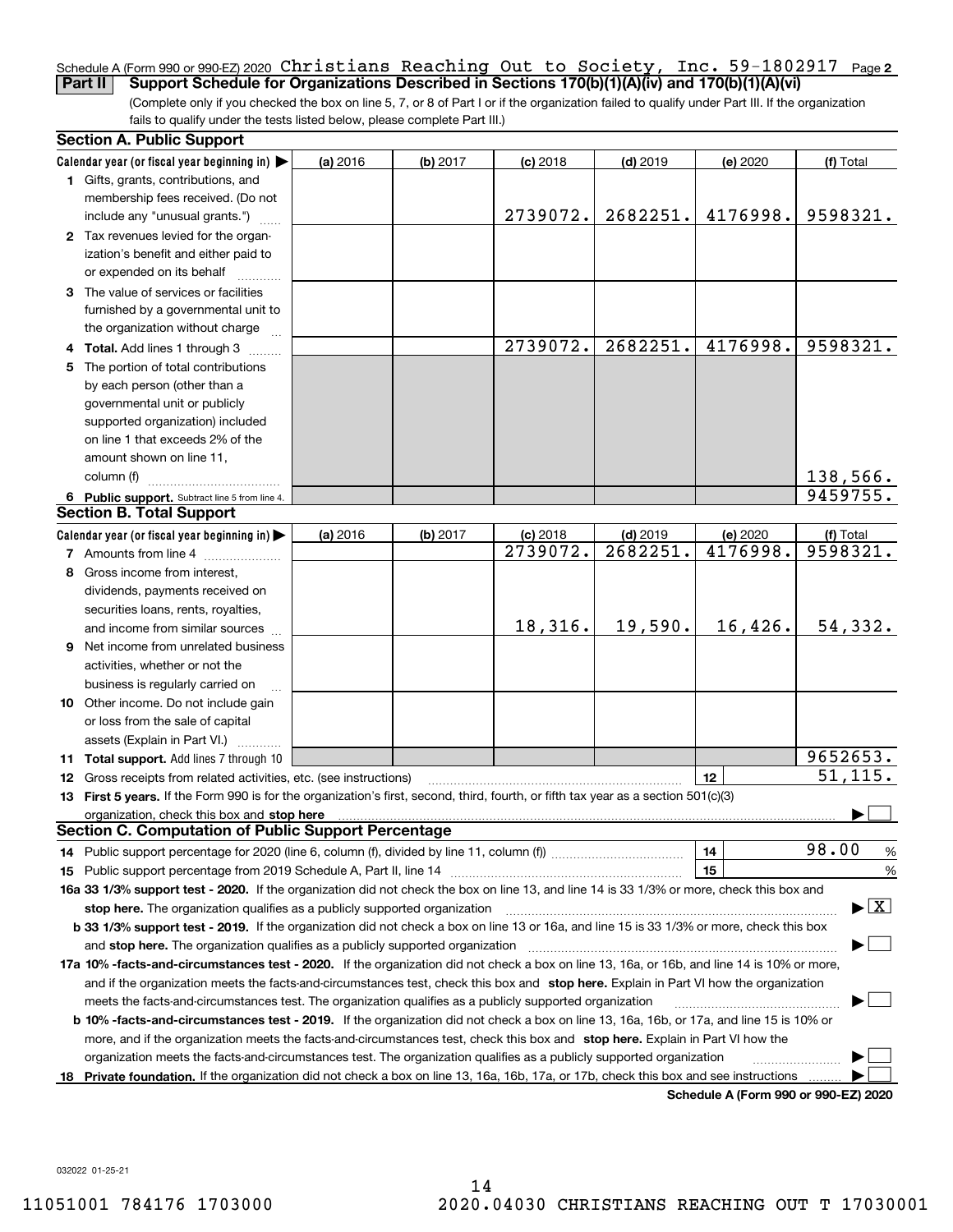## Schedule A (Form 990 or 990-EZ) 2020 Christians Reaching Out to Society, Inc. 59-1802917 <sub>Page 3</sub><br>L**Part III Support Schedule for Organizations Described in Section 509(a)(2) Part III** | Support Schedule for Organizations Described in Section 509(a)(2)

(Complete only if you checked the box on line 10 of Part I or if the organization failed to qualify under Part II. If the organization fails to qualify under the tests listed below, please complete Part II.)

|    | <b>Section A. Public Support</b>                                                                                                                                                                                               |          |          |            |            |          |                                      |
|----|--------------------------------------------------------------------------------------------------------------------------------------------------------------------------------------------------------------------------------|----------|----------|------------|------------|----------|--------------------------------------|
|    | Calendar year (or fiscal year beginning in) $\blacktriangleright$                                                                                                                                                              | (a) 2016 | (b) 2017 | $(c)$ 2018 | $(d)$ 2019 | (e) 2020 | (f) Total                            |
|    | 1 Gifts, grants, contributions, and                                                                                                                                                                                            |          |          |            |            |          |                                      |
|    | membership fees received. (Do not                                                                                                                                                                                              |          |          |            |            |          |                                      |
|    | include any "unusual grants.")                                                                                                                                                                                                 |          |          |            |            |          |                                      |
|    | 2 Gross receipts from admissions,<br>merchandise sold or services per-<br>formed, or facilities furnished in<br>any activity that is related to the<br>organization's tax-exempt purpose                                       |          |          |            |            |          |                                      |
|    | 3 Gross receipts from activities that<br>are not an unrelated trade or bus-                                                                                                                                                    |          |          |            |            |          |                                      |
|    | iness under section 513                                                                                                                                                                                                        |          |          |            |            |          |                                      |
|    | 4 Tax revenues levied for the organ-<br>ization's benefit and either paid to                                                                                                                                                   |          |          |            |            |          |                                      |
|    | or expended on its behalf<br>.                                                                                                                                                                                                 |          |          |            |            |          |                                      |
|    | 5 The value of services or facilities<br>furnished by a governmental unit to<br>the organization without charge                                                                                                                |          |          |            |            |          |                                      |
|    | <b>6 Total.</b> Add lines 1 through 5                                                                                                                                                                                          |          |          |            |            |          |                                      |
|    | 7a Amounts included on lines 1, 2, and<br>3 received from disqualified persons                                                                                                                                                 |          |          |            |            |          |                                      |
|    | <b>b</b> Amounts included on lines 2 and 3 received<br>from other than disqualified persons that<br>exceed the greater of \$5,000 or 1% of the<br>amount on line 13 for the year                                               |          |          |            |            |          |                                      |
|    | c Add lines 7a and 7b                                                                                                                                                                                                          |          |          |            |            |          |                                      |
|    | 8 Public support. (Subtract line 7c from line 6.)                                                                                                                                                                              |          |          |            |            |          |                                      |
|    | <b>Section B. Total Support</b>                                                                                                                                                                                                |          |          |            |            |          |                                      |
|    | Calendar year (or fiscal year beginning in) $\blacktriangleright$                                                                                                                                                              | (a) 2016 | (b) 2017 | $(c)$ 2018 | $(d)$ 2019 | (e) 2020 | (f) Total                            |
|    | 9 Amounts from line 6                                                                                                                                                                                                          |          |          |            |            |          |                                      |
|    | 10a Gross income from interest,<br>dividends, payments received on<br>securities loans, rents, royalties,<br>and income from similar sources                                                                                   |          |          |            |            |          |                                      |
|    | <b>b</b> Unrelated business taxable income                                                                                                                                                                                     |          |          |            |            |          |                                      |
|    | (less section 511 taxes) from businesses                                                                                                                                                                                       |          |          |            |            |          |                                      |
|    | acquired after June 30, 1975                                                                                                                                                                                                   |          |          |            |            |          |                                      |
|    | c Add lines 10a and 10b<br>11 Net income from unrelated business<br>activities not included in line 10b,<br>whether or not the business is<br>regularly carried on                                                             |          |          |            |            |          |                                      |
|    | <b>12</b> Other income. Do not include gain<br>or loss from the sale of capital<br>assets (Explain in Part VI.)                                                                                                                |          |          |            |            |          |                                      |
|    | <b>13</b> Total support. (Add lines 9, 10c, 11, and 12.)                                                                                                                                                                       |          |          |            |            |          |                                      |
|    | 14 First 5 years. If the Form 990 is for the organization's first, second, third, fourth, or fifth tax year as a section 501(c)(3) organization,                                                                               |          |          |            |            |          |                                      |
|    | check this box and stop here manufactured and control the state of the state of the state of the state of the state of the state of the state of the state of the state of the state of the state of the state of the state of |          |          |            |            |          |                                      |
|    | <b>Section C. Computation of Public Support Percentage</b>                                                                                                                                                                     |          |          |            |            |          |                                      |
|    | 15 Public support percentage for 2020 (line 8, column (f), divided by line 13, column (f))                                                                                                                                     |          |          |            |            | 15       | %                                    |
|    | 16 Public support percentage from 2019 Schedule A, Part III, line 15                                                                                                                                                           |          |          |            |            | 16       | %                                    |
|    | <b>Section D. Computation of Investment Income Percentage</b>                                                                                                                                                                  |          |          |            |            |          |                                      |
|    | 17 Investment income percentage for 2020 (line 10c, column (f), divided by line 13, column (f))                                                                                                                                |          |          |            |            | 17       | %                                    |
|    | <b>18</b> Investment income percentage from <b>2019</b> Schedule A, Part III, line 17                                                                                                                                          |          |          |            |            | 18       | %                                    |
|    | 19a 33 1/3% support tests - 2020. If the organization did not check the box on line 14, and line 15 is more than 33 1/3%, and line 17 is not                                                                                   |          |          |            |            |          |                                      |
|    | more than 33 1/3%, check this box and stop here. The organization qualifies as a publicly supported organization                                                                                                               |          |          |            |            |          | ▶                                    |
|    | b 33 1/3% support tests - 2019. If the organization did not check a box on line 14 or line 19a, and line 16 is more than 33 1/3%, and                                                                                          |          |          |            |            |          |                                      |
|    | line 18 is not more than 33 1/3%, check this box and stop here. The organization qualifies as a publicly supported organization                                                                                                |          |          |            |            |          |                                      |
| 20 | Private foundation. If the organization did not check a box on line 14, 19a, or 19b, check this box and see instructions                                                                                                       |          |          |            |            |          | Schedule A (Form 990 or 990-EZ) 2020 |
|    | 032023 01-25-21                                                                                                                                                                                                                |          |          |            |            |          |                                      |

15

 <sup>11051001 784176 1703000 2020.04030</sup> CHRISTIANS REACHING OUT T 17030001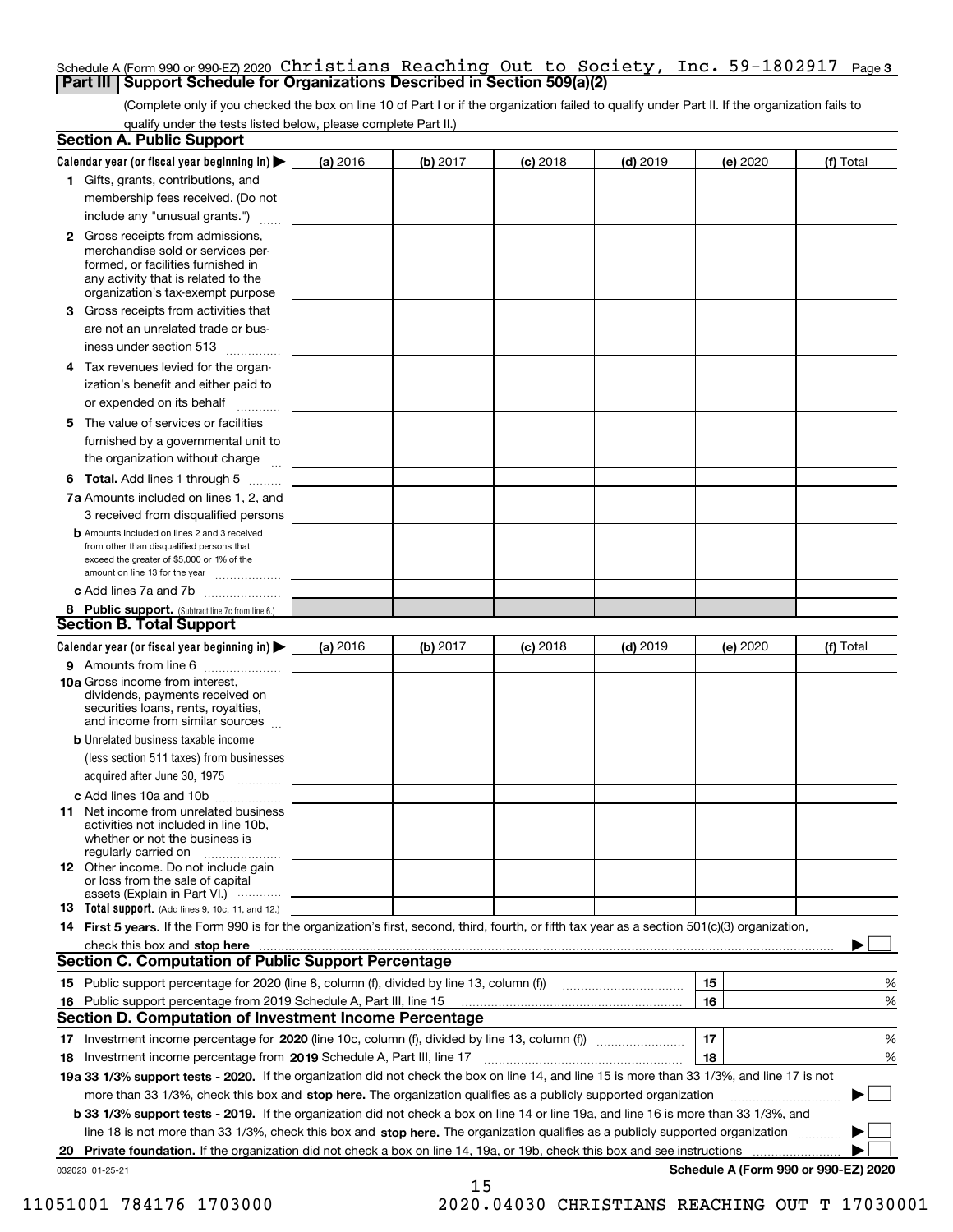# Schedule A (Form 990 or 990-EZ) 2020 Christians Reaching Out to Society, Inc. 59-1802917 <sub>Page 4</sub><br>L**Part IV** L.Supporting Organizations

**Part IV Supporting Organizations**

(Complete only if you checked a box in line 12 on Part I. If you checked box 12a, Part I, complete Sections A and B. If you checked box 12b, Part I, complete Sections A and C. If you checked box 12c, Part I, complete Sections A, D, and E. If you checked box 12d, Part I, complete Sections A and D, and complete Part V.)

## **Section A. All Supporting Organizations**

- **1** Are all of the organization's supported organizations listed by name in the organization's governing documents? If "No," describe in **Part VI** how the supported organizations are designated. If designated by *class or purpose, describe the designation. If historic and continuing relationship, explain.*
- **2** Did the organization have any supported organization that does not have an IRS determination of status under section 509(a)(1) or (2)? If "Yes," explain in Part VI how the organization determined that the supported *organization was described in section 509(a)(1) or (2).*
- **3a** Did the organization have a supported organization described in section 501(c)(4), (5), or (6)? If "Yes," answer *lines 3b and 3c below.*
- **b** Did the organization confirm that each supported organization qualified under section 501(c)(4), (5), or (6) and satisfied the public support tests under section 509(a)(2)? If "Yes," describe in **Part VI** when and how the *organization made the determination.*
- **c**Did the organization ensure that all support to such organizations was used exclusively for section 170(c)(2)(B) purposes? If "Yes," explain in **Part VI** what controls the organization put in place to ensure such use.
- **4a***If* Was any supported organization not organized in the United States ("foreign supported organization")? *"Yes," and if you checked box 12a or 12b in Part I, answer lines 4b and 4c below.*
- **b** Did the organization have ultimate control and discretion in deciding whether to make grants to the foreign supported organization? If "Yes," describe in **Part VI** how the organization had such control and discretion *despite being controlled or supervised by or in connection with its supported organizations.*
- **c** Did the organization support any foreign supported organization that does not have an IRS determination under sections 501(c)(3) and 509(a)(1) or (2)? If "Yes," explain in **Part VI** what controls the organization used *to ensure that all support to the foreign supported organization was used exclusively for section 170(c)(2)(B) purposes.*
- **5a** Did the organization add, substitute, or remove any supported organizations during the tax year? If "Yes," answer lines 5b and 5c below (if applicable). Also, provide detail in **Part VI,** including (i) the names and EIN *numbers of the supported organizations added, substituted, or removed; (ii) the reasons for each such action; (iii) the authority under the organization's organizing document authorizing such action; and (iv) how the action was accomplished (such as by amendment to the organizing document).*
- **b** Type I or Type II only. Was any added or substituted supported organization part of a class already designated in the organization's organizing document?
- **cSubstitutions only.**  Was the substitution the result of an event beyond the organization's control?
- **6** Did the organization provide support (whether in the form of grants or the provision of services or facilities) to **Part VI.** *If "Yes," provide detail in* support or benefit one or more of the filing organization's supported organizations? anyone other than (i) its supported organizations, (ii) individuals that are part of the charitable class benefited by one or more of its supported organizations, or (iii) other supporting organizations that also
- **7**Did the organization provide a grant, loan, compensation, or other similar payment to a substantial contributor *If "Yes," complete Part I of Schedule L (Form 990 or 990-EZ).* regard to a substantial contributor? (as defined in section 4958(c)(3)(C)), a family member of a substantial contributor, or a 35% controlled entity with
- **8** Did the organization make a loan to a disqualified person (as defined in section 4958) not described in line 7? *If "Yes," complete Part I of Schedule L (Form 990 or 990-EZ).*
- **9a** Was the organization controlled directly or indirectly at any time during the tax year by one or more in section 509(a)(1) or (2))? If "Yes," *provide detail in* <code>Part VI.</code> disqualified persons, as defined in section 4946 (other than foundation managers and organizations described
- **b** Did one or more disqualified persons (as defined in line 9a) hold a controlling interest in any entity in which the supporting organization had an interest? If "Yes," provide detail in P**art VI**.
- **c**Did a disqualified person (as defined in line 9a) have an ownership interest in, or derive any personal benefit from, assets in which the supporting organization also had an interest? If "Yes," provide detail in P**art VI.**
- **10a** Was the organization subject to the excess business holdings rules of section 4943 because of section supporting organizations)? If "Yes," answer line 10b below. 4943(f) (regarding certain Type II supporting organizations, and all Type III non-functionally integrated
- **b** Did the organization have any excess business holdings in the tax year? (Use Schedule C, Form 4720, to *determine whether the organization had excess business holdings.)*

16

032024 01-25-21

**Schedule A (Form 990 or 990-EZ) 2020**

**Yes No**

**1**

**2**

**3a**

**3b**

**3c**

**4a**

**4b**

**4c**

**5a**

**5b5c**

**6**

**7**

**8**

**9a**

**9b**

**9c**

**10a**

**10b**

11051001 784176 1703000 2020.04030 CHRISTIANS REACHING OUT T 17030001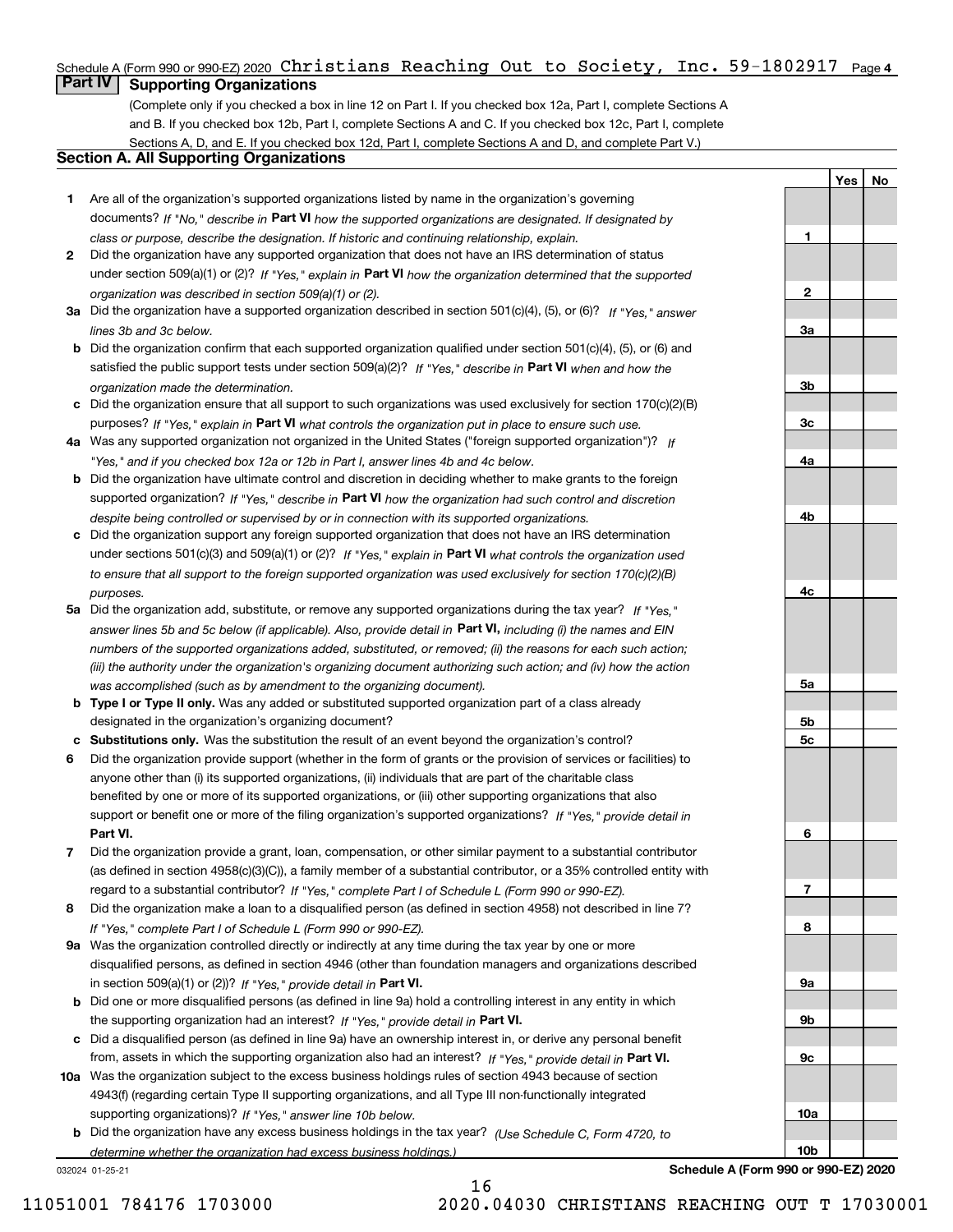### **5**Schedule A (Form 990 or 990-EZ) 2020 Christians Reaching Out to Society, Inc. 59-1802917 Page<br>LPart IV L Supporting Organizations / www.assections.com **Part IV Supporting Organizations** *(continued)*

|    |                                                                                                                                                                                                                                                                                                                                                                                                                                                                                                                                                                                                                                                      |                 | Yes l | No |
|----|------------------------------------------------------------------------------------------------------------------------------------------------------------------------------------------------------------------------------------------------------------------------------------------------------------------------------------------------------------------------------------------------------------------------------------------------------------------------------------------------------------------------------------------------------------------------------------------------------------------------------------------------------|-----------------|-------|----|
| 11 | Has the organization accepted a gift or contribution from any of the following persons?                                                                                                                                                                                                                                                                                                                                                                                                                                                                                                                                                              |                 |       |    |
|    | a A person who directly or indirectly controls, either alone or together with persons described in lines 11b and                                                                                                                                                                                                                                                                                                                                                                                                                                                                                                                                     |                 |       |    |
|    | 11c below, the governing body of a supported organization?                                                                                                                                                                                                                                                                                                                                                                                                                                                                                                                                                                                           | 11a             |       |    |
|    | <b>b</b> A family member of a person described in line 11a above?                                                                                                                                                                                                                                                                                                                                                                                                                                                                                                                                                                                    | 11 <sub>b</sub> |       |    |
|    | c A 35% controlled entity of a person described in line 11a or 11b above? If "Yes" to line 11a, 11b, or 11c, provide                                                                                                                                                                                                                                                                                                                                                                                                                                                                                                                                 |                 |       |    |
|    | detail in Part VI.                                                                                                                                                                                                                                                                                                                                                                                                                                                                                                                                                                                                                                   | 11c             |       |    |
|    | <b>Section B. Type I Supporting Organizations</b>                                                                                                                                                                                                                                                                                                                                                                                                                                                                                                                                                                                                    |                 |       |    |
|    |                                                                                                                                                                                                                                                                                                                                                                                                                                                                                                                                                                                                                                                      |                 | Yes l | No |
|    | Did the governing body, members of the governing body, officers acting in their official capacity, or membership of one or<br>more supported organizations have the power to regularly appoint or elect at least a majority of the organization's officers,<br>directors, or trustees at all times during the tax year? If "No," describe in Part VI how the supported organization(s)<br>effectively operated, supervised, or controlled the organization's activities. If the organization had more than one supported<br>organization, describe how the powers to appoint and/or remove officers, directors, or trustees were allocated among the |                 |       |    |

**2** Did the organization operate for the benefit of any supported organization other than the supported **Part VI**  *how providing such benefit carried out the purposes of the supported organization(s) that operated, supported organizations and what conditions or restrictions, if any, applied to such powers during the tax year. If "Yes," explain in* organization(s) that operated, supervised, or controlled the supporting organization?

| supervised, or controlled the supporting organization. |  |
|--------------------------------------------------------|--|
| Section C. Type II Supporting Organizations            |  |
|                                                        |  |

**1**or trustees of each of the organization's supported organization(s)? If "No," describe in **Part VI** how control **1***or management of the supporting organization was vested in the same persons that controlled or managed the supported organization(s).* Were a majority of the organization's directors or trustees during the tax year also a majority of the directors

| <b>Section D. All Type III Supporting Organizations</b> |  |
|---------------------------------------------------------|--|
|                                                         |  |

|              |                                                                                                                        |   | Yes l | No |
|--------------|------------------------------------------------------------------------------------------------------------------------|---|-------|----|
|              | Did the organization provide to each of its supported organizations, by the last day of the fifth month of the         |   |       |    |
|              | organization's tax year, (i) a written notice describing the type and amount of support provided during the prior tax  |   |       |    |
|              | year, (ii) a copy of the Form 990 that was most recently filed as of the date of notification, and (iii) copies of the |   |       |    |
|              | organization's governing documents in effect on the date of notification, to the extent not previously provided?       |   |       |    |
| $\mathbf{2}$ | Were any of the organization's officers, directors, or trustees either (i) appointed or elected by the supported       |   |       |    |
|              | organization(s) or (ii) serving on the governing body of a supported organization? If "No," explain in Part VI how     |   |       |    |
|              | the organization maintained a close and continuous working relationship with the supported organization(s).            | 2 |       |    |
| 3            | By reason of the relationship described in line 2, above, did the organization's supported organizations have a        |   |       |    |
|              | significant voice in the organization's investment policies and in directing the use of the organization's             |   |       |    |
|              | income or assets at all times during the tax year? If "Yes," describe in Part VI the role the organization's           |   |       |    |
|              | supported organizations played in this regard.                                                                         | з |       |    |

# *supported organizations played in this regard.* **Section E. Type III Functionally Integrated Supporting Organizations**

- **1**Check the box next to the method that the organization used to satisfy the Integral Part Test during the year (see instructions).
- **alinupy** The organization satisfied the Activities Test. Complete line 2 below.
- **b**The organization is the parent of each of its supported organizations. Complete **line 3** below.

|  |  |  | The organization supported a governmental entity. Describe in Part VI how you supported a governmental entity (see instructions). |  |
|--|--|--|-----------------------------------------------------------------------------------------------------------------------------------|--|
|--|--|--|-----------------------------------------------------------------------------------------------------------------------------------|--|

17

- **2**Activities Test.
- **Activities Test. Answer lines 2a and 2b below.**<br>**a** Did substantially all of the organization's activities during the tax year directly further the exempt purposes of the supported organization(s) to which the organization was responsive? If "Yes," then in **Part VI identify those supported organizations and explain**  *how these activities directly furthered their exempt purposes, how the organization was responsive to those supported organizations, and how the organization determined that these activities constituted substantially all of its activities.*
- **b** Did the activities described in line 2a, above, constitute activities that, but for the organization's involvement, **Part VI**  *the reasons for the organization's position that its supported organization(s) would have engaged in* one or more of the organization's supported organization(s) would have been engaged in? If "Yes," e*xplain in these activities but for the organization's involvement.*
- **3** Parent of Supported Organizations. Answer lines 3a and 3b below.

**a** Did the organization have the power to regularly appoint or elect a majority of the officers, directors, or trustees of each of the supported organizations? If "Yes" or "No" provide details in **Part VI.** 

**b** Did the organization exercise a substantial degree of direction over the policies, programs, and activities of each **Part VI**  *If "Yes," describe in the role played by the organization in this regard.* of its supported organizations?

032025 01-25-21

**Schedule A (Form 990 or 990-EZ) 2020**

**2a**

**2b**

**3a**

**3b**

**1**

**2**

**Yes No**

**Yes**

11051001 784176 1703000 2020.04030 CHRISTIANS REACHING OUT T 17030001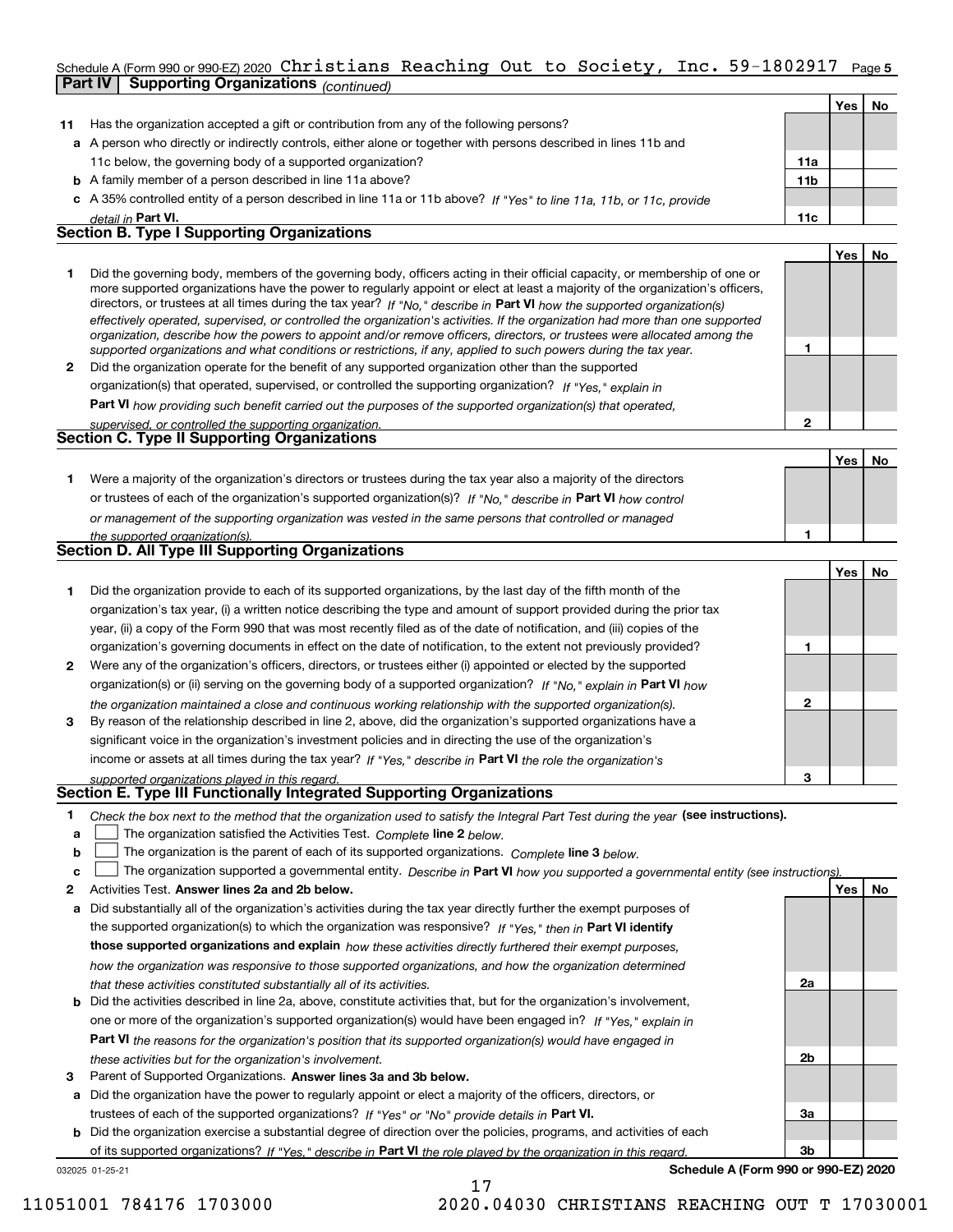|                | Schedule A (Form 990 or 990-EZ) 2020 Christians Reaching Out to Society, Inc. 59-1802917                                                       |              |                | Page 6                         |
|----------------|------------------------------------------------------------------------------------------------------------------------------------------------|--------------|----------------|--------------------------------|
|                | Type III Non-Functionally Integrated 509(a)(3) Supporting Organizations<br><b>Part V</b>                                                       |              |                |                                |
| 1              | Check here if the organization satisfied the Integral Part Test as a qualifying trust on Nov. 20, 1970 (explain in Part VI). See instructions. |              |                |                                |
|                | All other Type III non-functionally integrated supporting organizations must complete Sections A through E.                                    |              |                |                                |
|                | Section A - Adjusted Net Income                                                                                                                |              | (A) Prior Year | (B) Current Year<br>(optional) |
| $\mathbf{1}$   | Net short-term capital gain                                                                                                                    | 1            |                |                                |
| 2              | Recoveries of prior-year distributions                                                                                                         | $\mathbf{2}$ |                |                                |
| 3              | Other gross income (see instructions)                                                                                                          | 3            |                |                                |
| 4              | Add lines 1 through 3.                                                                                                                         | 4            |                |                                |
| 5              | Depreciation and depletion                                                                                                                     | 5            |                |                                |
| 6              | Portion of operating expenses paid or incurred for production or                                                                               |              |                |                                |
|                | collection of gross income or for management, conservation, or                                                                                 |              |                |                                |
|                | maintenance of property held for production of income (see instructions)                                                                       | 6            |                |                                |
| $\mathbf{7}$   | Other expenses (see instructions)                                                                                                              | 7            |                |                                |
| 8              | Adjusted Net Income (subtract lines 5, 6, and 7 from line 4)                                                                                   | 8            |                |                                |
|                | <b>Section B - Minimum Asset Amount</b>                                                                                                        |              | (A) Prior Year | (B) Current Year<br>(optional) |
| 1              | Aggregate fair market value of all non-exempt-use assets (see                                                                                  |              |                |                                |
|                | instructions for short tax year or assets held for part of year):                                                                              |              |                |                                |
|                | <b>a</b> Average monthly value of securities                                                                                                   | 1a           |                |                                |
|                | <b>b</b> Average monthly cash balances                                                                                                         | 1b           |                |                                |
|                | c Fair market value of other non-exempt-use assets                                                                                             | 1c           |                |                                |
|                | d Total (add lines 1a, 1b, and 1c)                                                                                                             | 1d           |                |                                |
|                | e Discount claimed for blockage or other factors                                                                                               |              |                |                                |
|                | (explain in detail in Part VI):                                                                                                                |              |                |                                |
|                | 2 Acquisition indebtedness applicable to non-exempt-use assets                                                                                 | $\mathbf{2}$ |                |                                |
| 3.             | Subtract line 2 from line 1d.                                                                                                                  | 3            |                |                                |
| 4              | Cash deemed held for exempt use. Enter 0.015 of line 3 (for greater amount,                                                                    |              |                |                                |
|                | see instructions).                                                                                                                             | 4            |                |                                |
| 5.             | Net value of non-exempt-use assets (subtract line 4 from line 3)                                                                               | 5            |                |                                |
| 6              | Multiply line 5 by 0.035.                                                                                                                      | 6            |                |                                |
| 7              | Recoveries of prior-year distributions                                                                                                         | 7            |                |                                |
| 8              | Minimum Asset Amount (add line 7 to line 6)                                                                                                    | 8            |                |                                |
|                | <b>Section C - Distributable Amount</b>                                                                                                        |              |                | <b>Current Year</b>            |
| п.             | Adjusted net income for prior year (from Section A, line 8, column A)                                                                          | 1            |                |                                |
| 2              | Enter 0.85 of line 1.                                                                                                                          | 2            |                |                                |
| З.             | Minimum asset amount for prior year (from Section B, line 8, column A)                                                                         | 3            |                |                                |
| 4              | Enter greater of line 2 or line 3.                                                                                                             | 4            |                |                                |
| 5              | Income tax imposed in prior year                                                                                                               | 5            |                |                                |
| 6              | Distributable Amount. Subtract line 5 from line 4, unless subject to                                                                           |              |                |                                |
|                | emergency temporary reduction (see instructions).                                                                                              | 6            |                |                                |
| $\overline{7}$ | Check here if the current year is the organization's first as a non-functionally integrated Type III supporting organization (see              |              |                |                                |

instructions).

**Schedule A (Form 990 or 990-EZ) 2020**

032026 01-25-21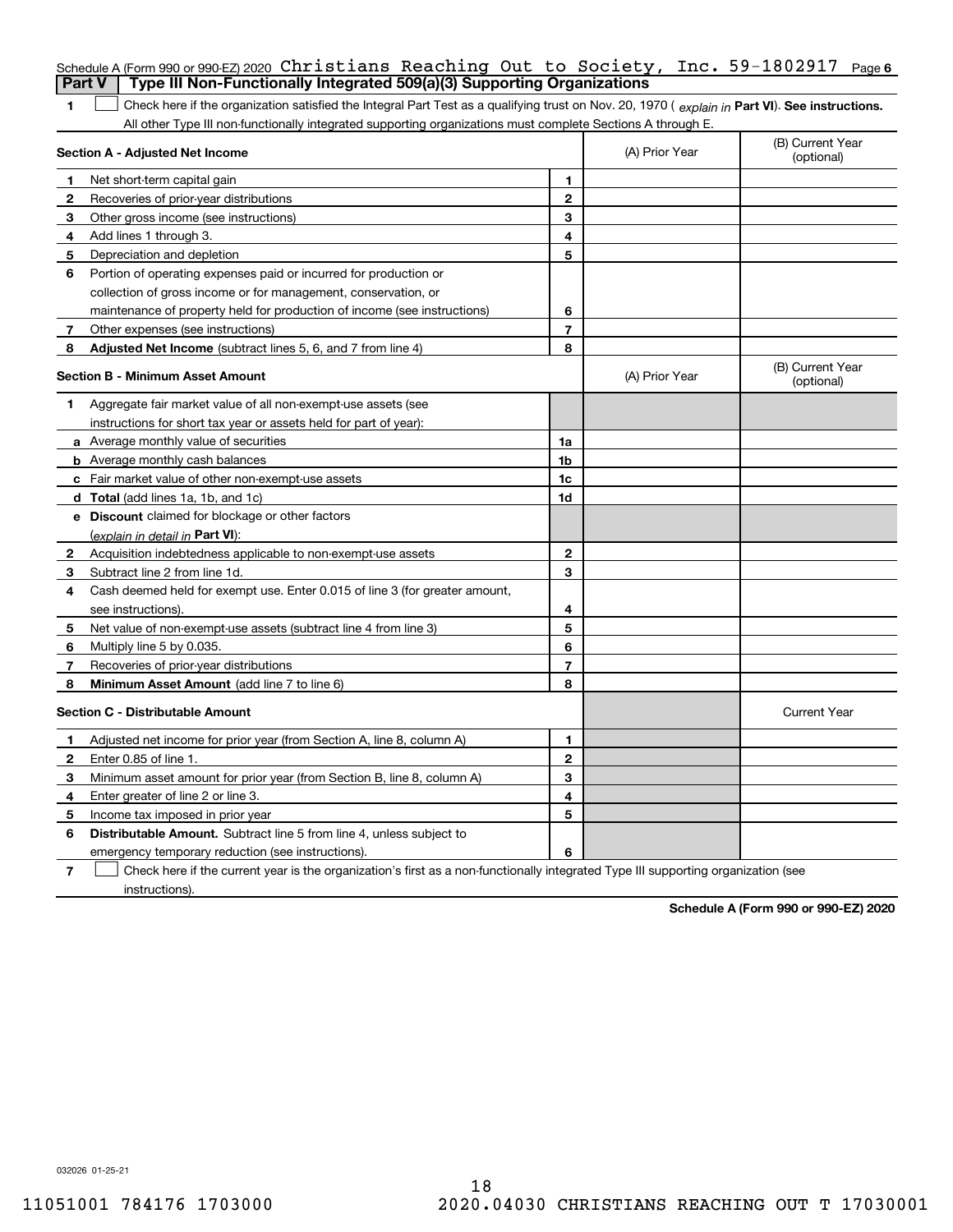### Schedule A (Form 990 or 990-EZ) 2020 <code>Christians Reaching Out to Society, Inc. 59–1802917 Page 7</code> Christians Reaching Out to Society, Inc. 59-1802917

|    | Type III Non-Functionally Integrated 509(a)(3) Supporting Organizations<br><b>Part V</b><br>(continued) |                             |                                       |    |                                         |  |  |
|----|---------------------------------------------------------------------------------------------------------|-----------------------------|---------------------------------------|----|-----------------------------------------|--|--|
|    | <b>Section D - Distributions</b>                                                                        |                             |                                       |    | <b>Current Year</b>                     |  |  |
| 1  | 1<br>Amounts paid to supported organizations to accomplish exempt purposes                              |                             |                                       |    |                                         |  |  |
| 2  | Amounts paid to perform activity that directly furthers exempt purposes of supported                    |                             |                                       |    |                                         |  |  |
|    | organizations, in excess of income from activity                                                        |                             |                                       | 2  |                                         |  |  |
| 3  | Administrative expenses paid to accomplish exempt purposes of supported organizations                   |                             |                                       | 3  |                                         |  |  |
| 4  | Amounts paid to acquire exempt-use assets                                                               |                             |                                       | 4  |                                         |  |  |
| 5  | Qualified set-aside amounts (prior IRS approval required - provide details in Part VI)                  |                             |                                       | 5  |                                         |  |  |
| 6  | Other distributions (describe in Part VI). See instructions.                                            |                             |                                       | 6  |                                         |  |  |
| 7  | Total annual distributions. Add lines 1 through 6.                                                      |                             |                                       | 7  |                                         |  |  |
| 8  | Distributions to attentive supported organizations to which the organization is responsive              |                             |                                       |    |                                         |  |  |
|    | (provide details in Part VI). See instructions.                                                         |                             |                                       | 8  |                                         |  |  |
| 9  | Distributable amount for 2020 from Section C, line 6                                                    |                             |                                       | 9  |                                         |  |  |
| 10 | Line 8 amount divided by line 9 amount                                                                  |                             |                                       | 10 |                                         |  |  |
|    |                                                                                                         | (i)                         | (ii)                                  |    | (iii)                                   |  |  |
|    | <b>Section E - Distribution Allocations</b> (see instructions)                                          | <b>Excess Distributions</b> | <b>Underdistributions</b><br>Pre-2020 |    | <b>Distributable</b><br>Amount for 2020 |  |  |
| 1  | Distributable amount for 2020 from Section C, line 6                                                    |                             |                                       |    |                                         |  |  |
| 2  | Underdistributions, if any, for years prior to 2020 (reason-                                            |                             |                                       |    |                                         |  |  |
|    | able cause required - explain in Part VI). See instructions.                                            |                             |                                       |    |                                         |  |  |
| 3  | Excess distributions carryover, if any, to 2020                                                         |                             |                                       |    |                                         |  |  |
|    | <b>a</b> From 2015                                                                                      |                             |                                       |    |                                         |  |  |
|    | <b>b</b> From 2016                                                                                      |                             |                                       |    |                                         |  |  |
|    | c From 2017                                                                                             |                             |                                       |    |                                         |  |  |
|    | <b>d</b> From 2018                                                                                      |                             |                                       |    |                                         |  |  |
|    | e From 2019                                                                                             |                             |                                       |    |                                         |  |  |
|    | f Total of lines 3a through 3e                                                                          |                             |                                       |    |                                         |  |  |
|    | g Applied to underdistributions of prior years                                                          |                             |                                       |    |                                         |  |  |
|    | <b>h</b> Applied to 2020 distributable amount                                                           |                             |                                       |    |                                         |  |  |
|    | Carryover from 2015 not applied (see instructions)                                                      |                             |                                       |    |                                         |  |  |
|    | Remainder. Subtract lines 3g, 3h, and 3i from line 3f.                                                  |                             |                                       |    |                                         |  |  |
| 4  | Distributions for 2020 from Section D,                                                                  |                             |                                       |    |                                         |  |  |
|    | line $7:$                                                                                               |                             |                                       |    |                                         |  |  |
|    | a Applied to underdistributions of prior years                                                          |                             |                                       |    |                                         |  |  |
|    | <b>b</b> Applied to 2020 distributable amount                                                           |                             |                                       |    |                                         |  |  |
|    | c Remainder. Subtract lines 4a and 4b from line 4.                                                      |                             |                                       |    |                                         |  |  |
| 5  | Remaining underdistributions for years prior to 2020, if                                                |                             |                                       |    |                                         |  |  |
|    | any. Subtract lines 3g and 4a from line 2. For result greater                                           |                             |                                       |    |                                         |  |  |
|    | than zero, explain in Part VI. See instructions.                                                        |                             |                                       |    |                                         |  |  |
| 6  | Remaining underdistributions for 2020. Subtract lines 3h                                                |                             |                                       |    |                                         |  |  |
|    | and 4b from line 1. For result greater than zero, explain in                                            |                             |                                       |    |                                         |  |  |
|    | Part VI. See instructions.                                                                              |                             |                                       |    |                                         |  |  |
| 7  | Excess distributions carryover to 2021. Add lines 3j                                                    |                             |                                       |    |                                         |  |  |
|    | and 4c.                                                                                                 |                             |                                       |    |                                         |  |  |
| 8  | Breakdown of line 7:                                                                                    |                             |                                       |    |                                         |  |  |
|    | a Excess from 2016                                                                                      |                             |                                       |    |                                         |  |  |
|    | <b>b</b> Excess from 2017                                                                               |                             |                                       |    |                                         |  |  |
|    | c Excess from 2018                                                                                      |                             |                                       |    |                                         |  |  |
|    | d Excess from 2019                                                                                      |                             |                                       |    |                                         |  |  |
|    | e Excess from 2020                                                                                      |                             |                                       |    |                                         |  |  |

**Schedule A (Form 990 or 990-EZ) 2020**

032027 01-25-21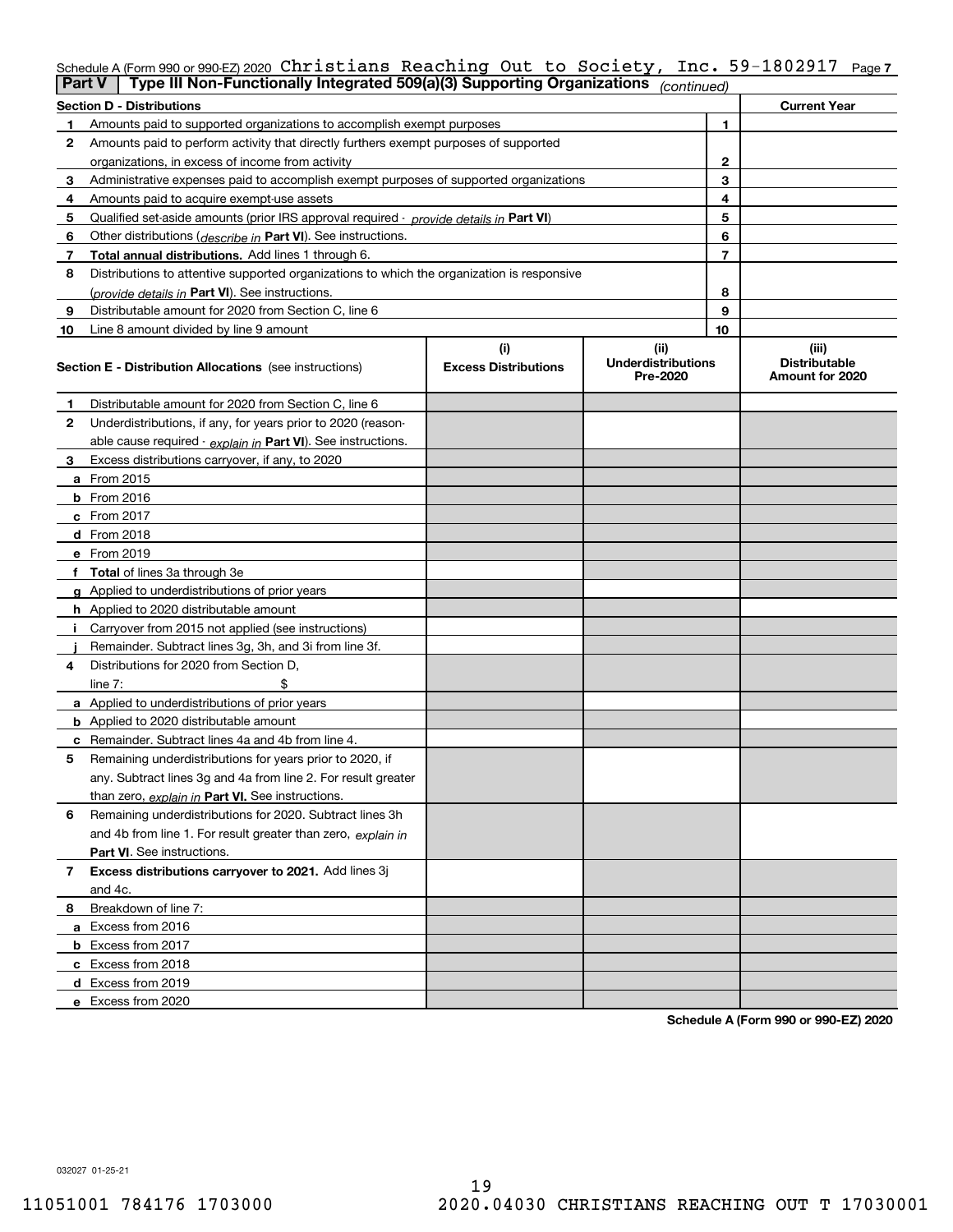|                 | Schedule A (Form 990 or 990-EZ) 2020 Christians Reaching Out to Society, Inc. 59-1802917 Page 8                                                                                                                                                                                                                                                                                                                                   |  |  |               |  |  |                                      |  |
|-----------------|-----------------------------------------------------------------------------------------------------------------------------------------------------------------------------------------------------------------------------------------------------------------------------------------------------------------------------------------------------------------------------------------------------------------------------------|--|--|---------------|--|--|--------------------------------------|--|
| <b>Part VI</b>  | Supplemental Information. Provide the explanations required by Part II, line 10; Part II, line 17a or 17b; Part III, line 12;<br>Part IV, Section A, lines 1, 2, 3b, 3c, 4b, 4c, 5a, 6, 9a, 9b, 9c, 11a, 11b, and 11c; Part IV, Section B, lines 1 and 2; Part IV, Section C,<br>line 1; Part IV, Section D, lines 2 and 3; Part IV, Section E, lines 1c, 2a, 2b, 3a, and 3b; Part V, line 1; Part V, Section B, line 1e; Part V, |  |  |               |  |  |                                      |  |
|                 | Section D, lines 5, 6, and 8; and Part V, Section E, lines 2, 5, and 6. Also complete this part for any additional information.<br>(See instructions.)                                                                                                                                                                                                                                                                            |  |  |               |  |  |                                      |  |
|                 |                                                                                                                                                                                                                                                                                                                                                                                                                                   |  |  |               |  |  |                                      |  |
|                 |                                                                                                                                                                                                                                                                                                                                                                                                                                   |  |  |               |  |  |                                      |  |
|                 |                                                                                                                                                                                                                                                                                                                                                                                                                                   |  |  |               |  |  |                                      |  |
|                 |                                                                                                                                                                                                                                                                                                                                                                                                                                   |  |  |               |  |  |                                      |  |
|                 |                                                                                                                                                                                                                                                                                                                                                                                                                                   |  |  |               |  |  |                                      |  |
|                 |                                                                                                                                                                                                                                                                                                                                                                                                                                   |  |  |               |  |  |                                      |  |
|                 |                                                                                                                                                                                                                                                                                                                                                                                                                                   |  |  |               |  |  |                                      |  |
|                 |                                                                                                                                                                                                                                                                                                                                                                                                                                   |  |  |               |  |  |                                      |  |
|                 |                                                                                                                                                                                                                                                                                                                                                                                                                                   |  |  |               |  |  |                                      |  |
|                 |                                                                                                                                                                                                                                                                                                                                                                                                                                   |  |  |               |  |  |                                      |  |
|                 |                                                                                                                                                                                                                                                                                                                                                                                                                                   |  |  |               |  |  |                                      |  |
|                 |                                                                                                                                                                                                                                                                                                                                                                                                                                   |  |  |               |  |  |                                      |  |
|                 |                                                                                                                                                                                                                                                                                                                                                                                                                                   |  |  |               |  |  |                                      |  |
|                 |                                                                                                                                                                                                                                                                                                                                                                                                                                   |  |  |               |  |  |                                      |  |
|                 |                                                                                                                                                                                                                                                                                                                                                                                                                                   |  |  |               |  |  |                                      |  |
|                 |                                                                                                                                                                                                                                                                                                                                                                                                                                   |  |  |               |  |  |                                      |  |
|                 |                                                                                                                                                                                                                                                                                                                                                                                                                                   |  |  |               |  |  |                                      |  |
|                 |                                                                                                                                                                                                                                                                                                                                                                                                                                   |  |  |               |  |  |                                      |  |
|                 |                                                                                                                                                                                                                                                                                                                                                                                                                                   |  |  |               |  |  |                                      |  |
|                 |                                                                                                                                                                                                                                                                                                                                                                                                                                   |  |  |               |  |  |                                      |  |
|                 |                                                                                                                                                                                                                                                                                                                                                                                                                                   |  |  |               |  |  |                                      |  |
|                 |                                                                                                                                                                                                                                                                                                                                                                                                                                   |  |  |               |  |  |                                      |  |
|                 |                                                                                                                                                                                                                                                                                                                                                                                                                                   |  |  |               |  |  |                                      |  |
|                 |                                                                                                                                                                                                                                                                                                                                                                                                                                   |  |  |               |  |  |                                      |  |
|                 |                                                                                                                                                                                                                                                                                                                                                                                                                                   |  |  |               |  |  |                                      |  |
|                 |                                                                                                                                                                                                                                                                                                                                                                                                                                   |  |  |               |  |  |                                      |  |
|                 |                                                                                                                                                                                                                                                                                                                                                                                                                                   |  |  |               |  |  |                                      |  |
|                 |                                                                                                                                                                                                                                                                                                                                                                                                                                   |  |  |               |  |  |                                      |  |
|                 |                                                                                                                                                                                                                                                                                                                                                                                                                                   |  |  |               |  |  |                                      |  |
|                 |                                                                                                                                                                                                                                                                                                                                                                                                                                   |  |  |               |  |  |                                      |  |
|                 |                                                                                                                                                                                                                                                                                                                                                                                                                                   |  |  |               |  |  |                                      |  |
|                 |                                                                                                                                                                                                                                                                                                                                                                                                                                   |  |  |               |  |  |                                      |  |
|                 |                                                                                                                                                                                                                                                                                                                                                                                                                                   |  |  |               |  |  |                                      |  |
|                 |                                                                                                                                                                                                                                                                                                                                                                                                                                   |  |  |               |  |  |                                      |  |
|                 |                                                                                                                                                                                                                                                                                                                                                                                                                                   |  |  |               |  |  |                                      |  |
|                 |                                                                                                                                                                                                                                                                                                                                                                                                                                   |  |  |               |  |  |                                      |  |
| 032028 01-25-21 |                                                                                                                                                                                                                                                                                                                                                                                                                                   |  |  | $\sim$ $\sim$ |  |  | Schedule A (Form 990 or 990-EZ) 2020 |  |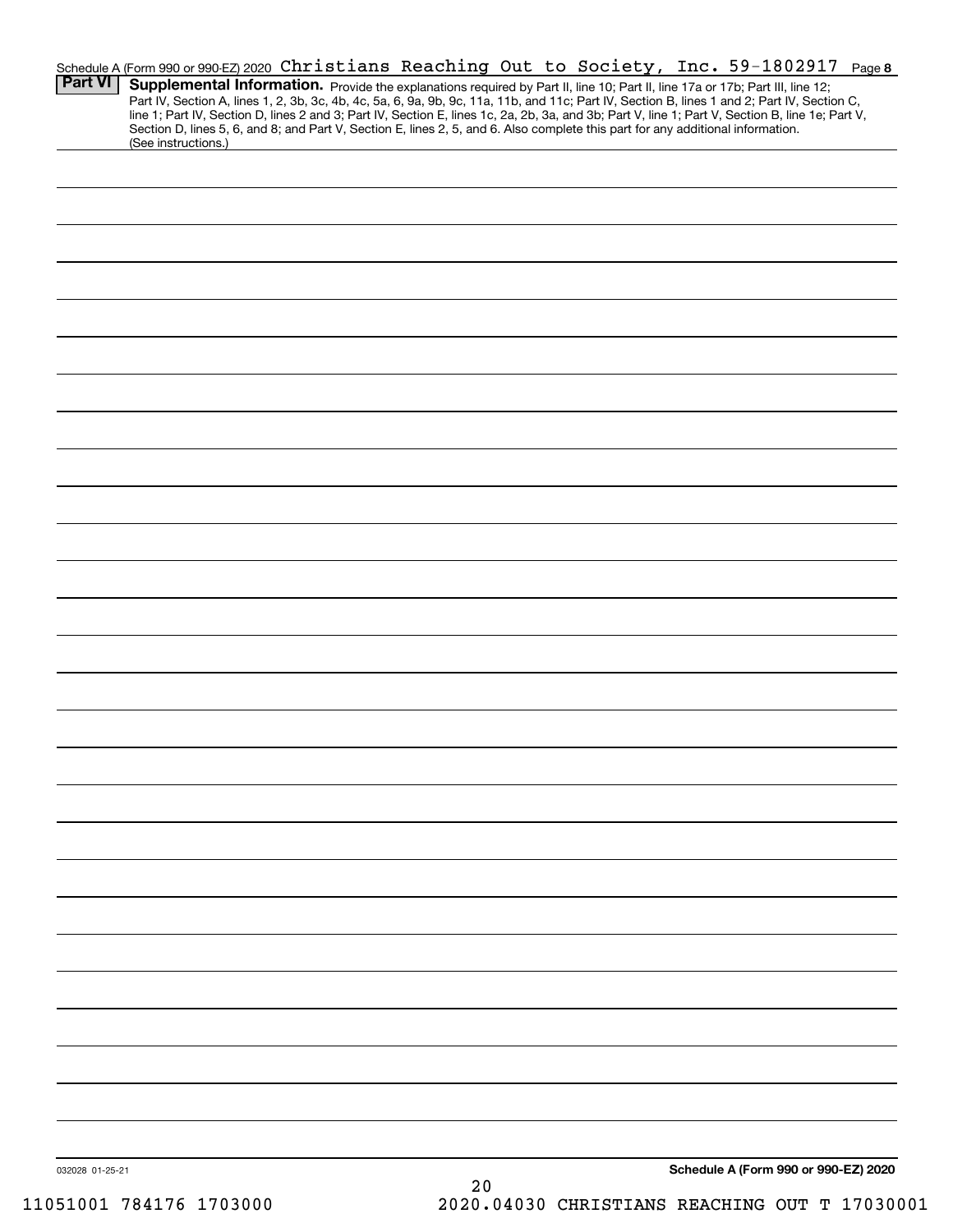Department of the Treasury Internal Revenue Service **(Form 990, 990-EZ, or 990-PF)**

Name of the organization

\*\* PUBLIC DISCLOSURE COPY \*\*

## **Schedule B Schedule of Contributors**

**| Attach to Form 990, Form 990-EZ, or Form 990-PF. | Go to www.irs.gov/Form990 for the latest information.** OMB No. 1545-0047

**2020**

**Employer identification number**

|                                | Christians Reaching Out to Society, Inc.                                                                                                                                                                                                                                                                                                                                                                                                                                                                  | 59-1802917 |
|--------------------------------|-----------------------------------------------------------------------------------------------------------------------------------------------------------------------------------------------------------------------------------------------------------------------------------------------------------------------------------------------------------------------------------------------------------------------------------------------------------------------------------------------------------|------------|
| Organization type (check one): |                                                                                                                                                                                                                                                                                                                                                                                                                                                                                                           |            |
| Filers of:                     | Section:                                                                                                                                                                                                                                                                                                                                                                                                                                                                                                  |            |
| Form 990 or 990-EZ             | 501(c)( $3$ ) (enter number) organization<br>$\mathbf{X}$                                                                                                                                                                                                                                                                                                                                                                                                                                                 |            |
|                                | 4947(a)(1) nonexempt charitable trust not treated as a private foundation                                                                                                                                                                                                                                                                                                                                                                                                                                 |            |
|                                | 527 political organization                                                                                                                                                                                                                                                                                                                                                                                                                                                                                |            |
| Form 990-PF                    | 501(c)(3) exempt private foundation                                                                                                                                                                                                                                                                                                                                                                                                                                                                       |            |
|                                | 4947(a)(1) nonexempt charitable trust treated as a private foundation                                                                                                                                                                                                                                                                                                                                                                                                                                     |            |
|                                | 501(c)(3) taxable private foundation                                                                                                                                                                                                                                                                                                                                                                                                                                                                      |            |
|                                | Check if your organization is covered by the General Rule or a Special Rule.<br>Note: Only a section 501(c)(7), (8), or (10) organization can check boxes for both the General Rule and a Special Rule. See instructions.                                                                                                                                                                                                                                                                                 |            |
| <b>General Rule</b>            |                                                                                                                                                                                                                                                                                                                                                                                                                                                                                                           |            |
|                                | For an organization filing Form 990, 990-EZ, or 990-PF that received, during the year, contributions totaling \$5,000 or more (in money or<br>property) from any one contributor. Complete Parts I and II. See instructions for determining a contributor's total contributions.                                                                                                                                                                                                                          |            |
| <b>Special Rules</b>           |                                                                                                                                                                                                                                                                                                                                                                                                                                                                                                           |            |
| $\mid$ X $\mid$                | For an organization described in section 501(c)(3) filing Form 990 or 990-EZ that met the 33 1/3% support test of the regulations under<br>sections 509(a)(1) and 170(b)(1)(A)(vi), that checked Schedule A (Form 990 or 990-EZ), Part II, line 13, 16a, or 16b, and that received from<br>any one contributor, during the year, total contributions of the greater of (1) \$5,000; or (2) 2% of the amount on (i) Form 990, Part VIII, line 1h;<br>or (ii) Form 990-EZ, line 1. Complete Parts I and II. |            |

For an organization described in section 501(c)(7), (8), or (10) filing Form 990 or 990-EZ that received from any one contributor, during the year, total contributions of more than \$1,000 exclusively for religious, charitable, scientific, literary, or educational purposes, or for the prevention of cruelty to children or animals. Complete Parts I (entering "N/A" in column (b) instead of the contributor name and address), II, and III.

purpose. Don't complete any of the parts unless the **General Rule** applies to this organization because it received *nonexclusively* year, contributions <sub>exclusively</sub> for religious, charitable, etc., purposes, but no such contributions totaled more than \$1,000. If this box is checked, enter here the total contributions that were received during the year for an  $\;$ exclusively religious, charitable, etc., For an organization described in section 501(c)(7), (8), or (10) filing Form 990 or 990-EZ that received from any one contributor, during the religious, charitable, etc., contributions totaling \$5,000 or more during the year  $\Box$ — $\Box$  =  $\Box$  $\mathcal{L}^{\text{max}}$ 

**Caution:**  An organization that isn't covered by the General Rule and/or the Special Rules doesn't file Schedule B (Form 990, 990-EZ, or 990-PF), but it **must** answer "No" on Part IV, line 2, of its Form 990; or check the box on line H of its Form 990-EZ or on its Form 990-PF, Part I, line 2, to<br>cortify that it doesn't meet the filipe requirements of Schodule B (Fer certify that it doesn't meet the filing requirements of Schedule B (Form 990, 990-EZ, or 990-PF).

**For Paperwork Reduction Act Notice, see the instructions for Form 990, 990-EZ, or 990-PF. Schedule B (Form 990, 990-EZ, or 990-PF) (2020)** LHA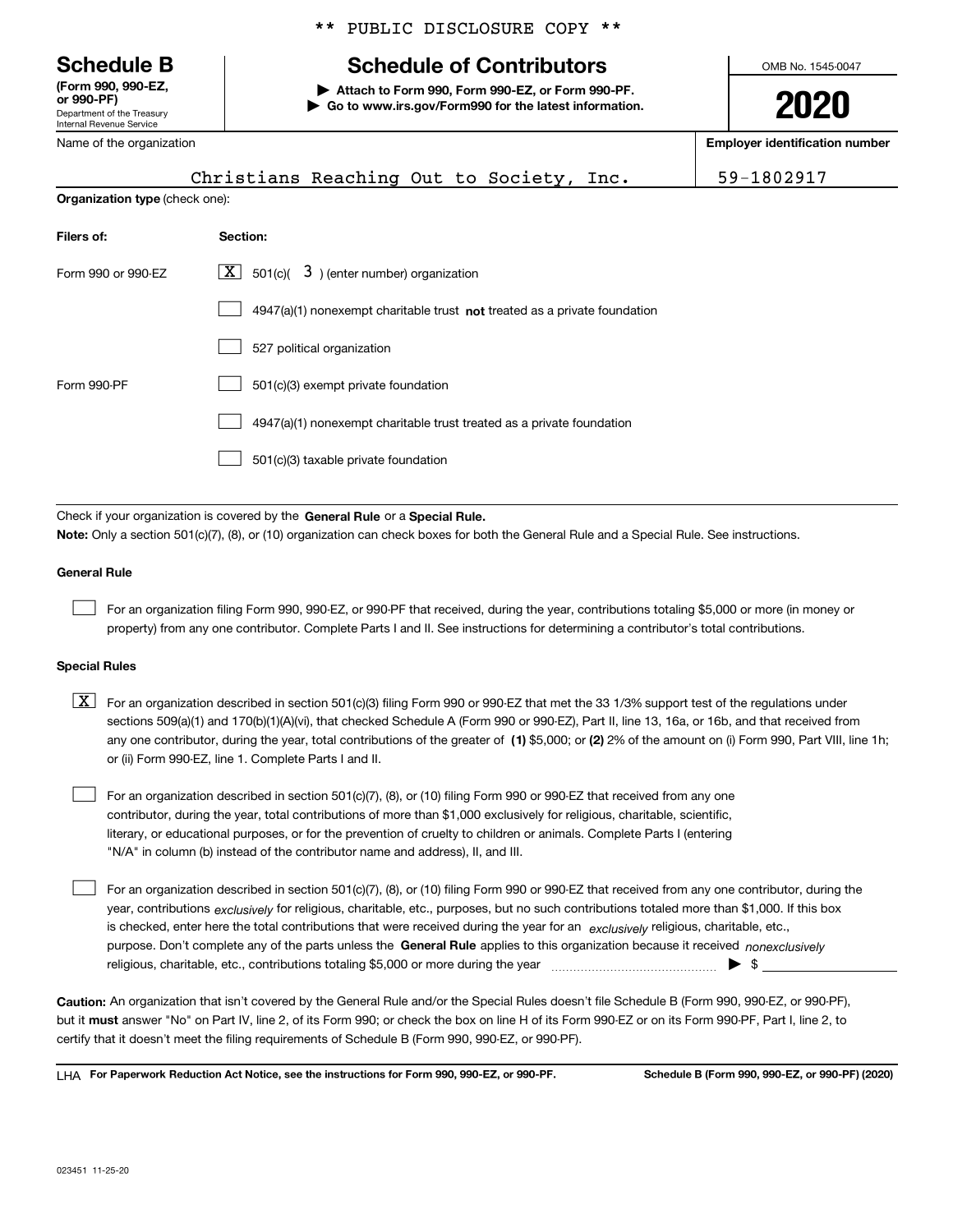## Christians Reaching Out to Society, Inc. 59-1802917

|                      | Schedule B (Form 990, 990-EZ, or 990-PF) (2020)                                                       |                                   | Page 2                                                                                                      |
|----------------------|-------------------------------------------------------------------------------------------------------|-----------------------------------|-------------------------------------------------------------------------------------------------------------|
| Name of organization |                                                                                                       |                                   | Employer identification number                                                                              |
|                      | Christians Reaching Out to Society, Inc.                                                              |                                   | 59-1802917                                                                                                  |
| Part I               | <b>Contributors</b> (see instructions). Use duplicate copies of Part I if additional space is needed. |                                   |                                                                                                             |
| (a)<br>No.           | (b)<br>Name, address, and ZIP + 4                                                                     | (c)<br><b>Total contributions</b> | (d)<br>Type of contribution                                                                                 |
| 1                    |                                                                                                       | 95,300.<br>\$                     | $\overline{\mathbf{X}}$<br>Person<br>Payroll<br>Noncash<br>(Complete Part II for<br>noncash contributions.) |
| (a)<br>No.           | (b)<br>Name, address, and ZIP + 4                                                                     | (c)<br><b>Total contributions</b> | (d)<br>Type of contribution                                                                                 |
| 2                    |                                                                                                       | 140,000.<br>\$                    | $\overline{\mathbf{X}}$<br>Person<br>Payroll<br>Noncash<br>(Complete Part II for<br>noncash contributions.) |
| (a)<br>No.           | (b)<br>Name, address, and ZIP + 4                                                                     | (c)<br><b>Total contributions</b> | (d)<br>Type of contribution                                                                                 |
| 3                    |                                                                                                       | 114,280.<br>\$                    | Person<br>Payroll<br>$\overline{\text{X}}$<br>Noncash<br>(Complete Part II for<br>noncash contributions.)   |
| (a)<br>No.           | (b)<br>Name, address, and ZIP + 4                                                                     | (c)<br><b>Total contributions</b> | (d)<br>Type of contribution                                                                                 |
| 4                    |                                                                                                       | 81,357.<br>\$                     | Person<br>Payroll<br>Noncash<br>$\overline{\mathbf{X}}$<br>(Complete Part II for<br>noncash contributions.) |
| (a)<br>No.           | (b)<br>Name, address, and ZIP + 4                                                                     | (c)<br><b>Total contributions</b> | (d)<br>Type of contribution                                                                                 |
| 5                    |                                                                                                       | 95, 239.<br>\$                    | $\overline{\mathbf{X}}$<br>Person<br>Payroll<br>Noncash<br>(Complete Part II for<br>noncash contributions.) |
| (a)<br>No.           | (b)<br>Name, address, and ZIP + 4                                                                     | (c)<br><b>Total contributions</b> | (d)<br>Type of contribution                                                                                 |
| 6                    |                                                                                                       | 83,306.<br>\$                     | Person<br>Payroll<br>$\overline{\text{X}}$<br>Noncash<br>(Complete Part II for<br>noncash contributions.)   |
| 023452 11-25-20      |                                                                                                       |                                   | Schedule B (Form 990, 990-EZ, or 990-PF) (2020)                                                             |

23

11051001 784176 1703000 2020.04030 CHRISTIANS REACHING OUT T 17030001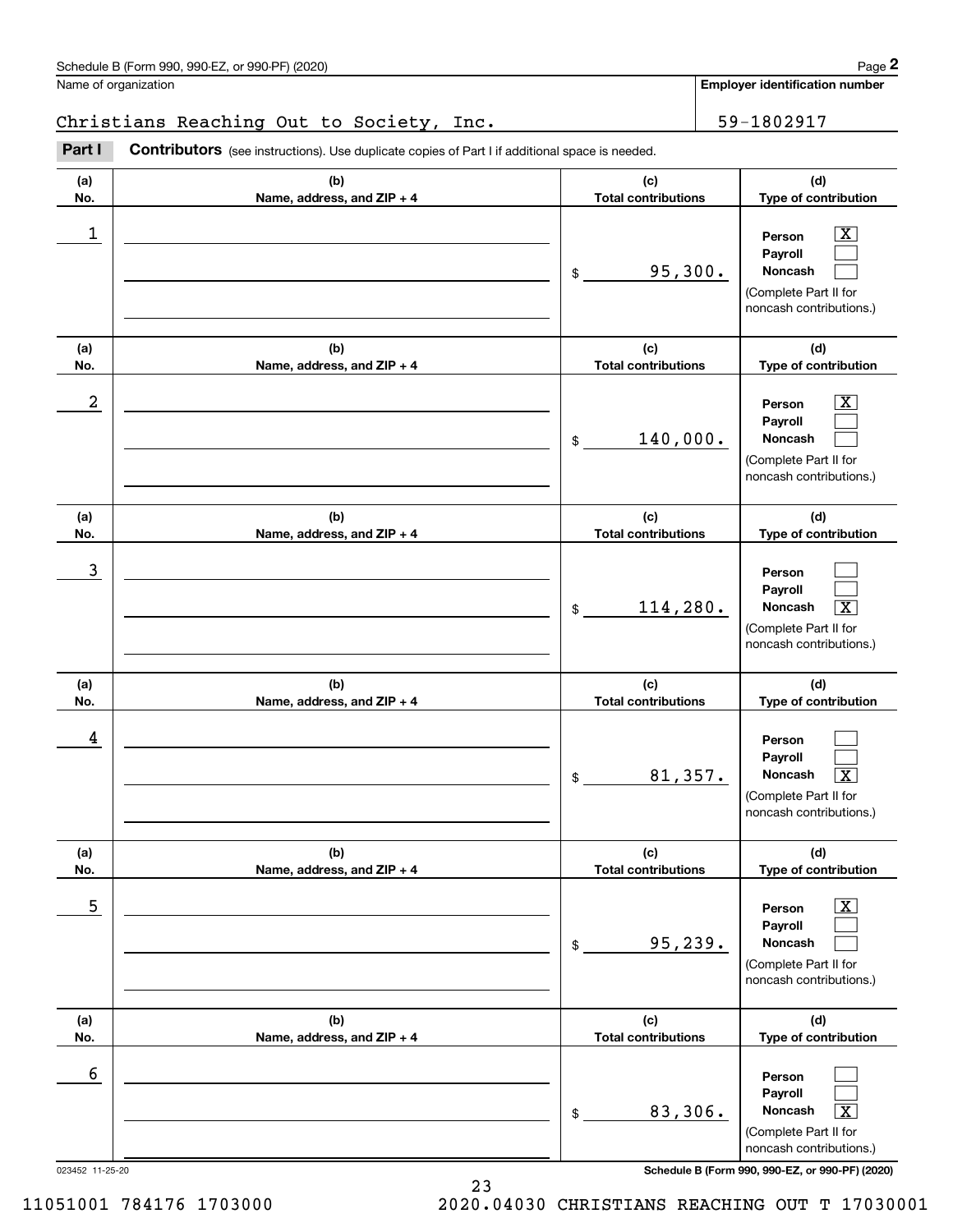Name of organization

**Employer identification number**

Christians Reaching Out to Society, Inc. [10] 199-1802917

**(a)No.(b)Name, address, and ZIP + 4 (c)Total contributions (d)Type of contribution PersonPayrollNoncash (a)No.(b)Name, address, and ZIP + 4 (c)Total contributions (d)Type of contribution PersonPayrollNoncash (a)No.(b)Name, address, and ZIP + 4 (c)Total contributions (d)Type of contribution PersonPayrollNoncash (a) No.(b) Name, address, and ZIP + 4 (c) Total contributions (d) Type of contribution PersonPayrollNoncash (a) No.(b)Name, address, and ZIP + 4 (c) Total contributions (d) Type of contribution PersonPayrollNoncash (a) No.(b)Name, address, and ZIP + 4 (c) Total contributions (d)Type of contribution PersonPayrollNoncash Contributors** (see instructions). Use duplicate copies of Part I if additional space is needed. \$(Complete Part II for noncash contributions.) \$(Complete Part II for noncash contributions.) \$(Complete Part II for noncash contributions.) \$(Complete Part II for noncash contributions.) \$(Complete Part II for noncash contributions.) \$(Complete Part II for noncash contributions.) **2Part II Contributors** (see instructions). Use duplicate copies of Part I if additional space is needed.<br> **Part I Contributors** (see instructions). Use duplicate copies of Part I if additional space is needed.  $\mathcal{L}^{\text{max}}$  $\mathcal{L}^{\text{max}}$  $\boxed{\text{X}}$  $\boxed{\text{X}}$  $\mathcal{L}^{\text{max}}$  $\mathcal{L}^{\text{max}}$  $|X|$  $\mathcal{L}^{\text{max}}$  $\mathcal{L}^{\text{max}}$  $|X|$  $\mathcal{L}^{\text{max}}$  $\mathcal{L}^{\text{max}}$  $\boxed{\text{X}}$  $\mathcal{L}^{\text{max}}$  $\mathcal{L}^{\text{max}}$  $\mathcal{L}^{\text{max}}$  $\mathcal{L}^{\text{max}}$  $\mathcal{L}^{\text{max}}$ 7 79,960. X 8 X 290,000. example and the set of the set of the set of the set of the set of the set of the set of the set of the set of 200,000.  $10$  Person  $\overline{\text{X}}$ 495,000.  $11$  Person X 200,000.

023452 11-25-20 **Schedule B (Form 990, 990-EZ, or 990-PF) (2020)**

11051001 784176 1703000 2020.04030 CHRISTIANS REACHING OUT T 17030001

24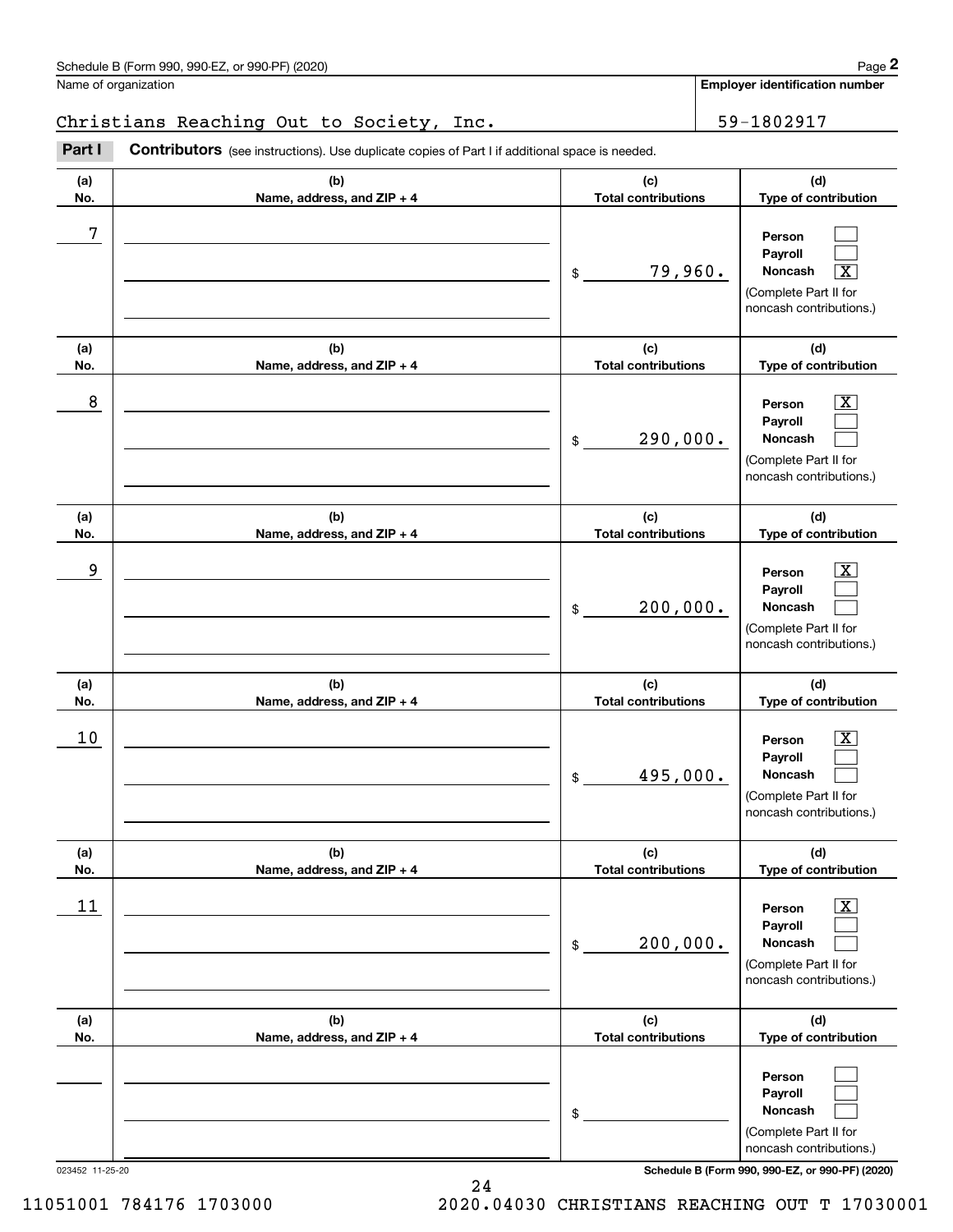|                              | Schedule B (Form 990, 990-EZ, or 990-PF) (2020)                                                     |                                                 | Page 3                                |
|------------------------------|-----------------------------------------------------------------------------------------------------|-------------------------------------------------|---------------------------------------|
|                              | Name of organization                                                                                |                                                 | <b>Employer identification number</b> |
|                              | Christians Reaching Out to Society, Inc.                                                            |                                                 | 59-1802917                            |
| Part II                      | Noncash Property (see instructions). Use duplicate copies of Part II if additional space is needed. |                                                 |                                       |
| (a)<br>No.<br>from<br>Part I | (b)<br>Description of noncash property given                                                        | (c)<br>FMV (or estimate)<br>(See instructions.) | (d)<br>Date received                  |
| 3                            | 65,678 lbs of food @ 1.74/lb                                                                        |                                                 |                                       |
|                              |                                                                                                     | 114,280.<br>\$                                  | 12/31/20                              |
| (a)<br>No.<br>from<br>Part I | (b)<br>Description of noncash property given                                                        | (c)<br>FMV (or estimate)<br>(See instructions.) | (d)<br>Date received                  |
| 4                            | 46,757 lbs of food @ 1.74/lb                                                                        |                                                 |                                       |
|                              |                                                                                                     | 81,357.<br>$\frac{1}{2}$                        | 12/31/20                              |
| (a)<br>No.<br>from<br>Part I | (b)<br>Description of noncash property given                                                        | (c)<br>FMV (or estimate)<br>(See instructions.) | (d)<br>Date received                  |
| 6                            | 47,877 lbs of food @ 1.74/lb                                                                        | 83,306.<br>$\frac{1}{2}$                        | 12/31/20                              |
| (a)<br>No.<br>from<br>Part I | (b)<br>Description of noncash property given                                                        | (c)<br>FMV (or estimate)<br>(See instructions.) | (d)<br>Date received                  |
| 7                            | 45,954 lbs of food @ 1.74/lb                                                                        |                                                 |                                       |
|                              |                                                                                                     | 79,960.<br>\$                                   | 12/31/20                              |
| (a)<br>No.<br>from<br>Part I | (b)<br>Description of noncash property given                                                        | (c)<br>FMV (or estimate)<br>(See instructions.) | (d)<br>Date received                  |
|                              |                                                                                                     | \$                                              |                                       |
| (a)<br>No.<br>from<br>Part I | (b)<br>Description of noncash property given                                                        | (c)<br>FMV (or estimate)<br>(See instructions.) | (d)<br>Date received                  |
|                              |                                                                                                     |                                                 |                                       |
|                              |                                                                                                     | \$                                              |                                       |

023453 11-25-20 **Schedule B (Form 990, 990-EZ, or 990-PF) (2020)**

25 11051001 784176 1703000 2020.04030 CHRISTIANS REACHING OUT T 17030001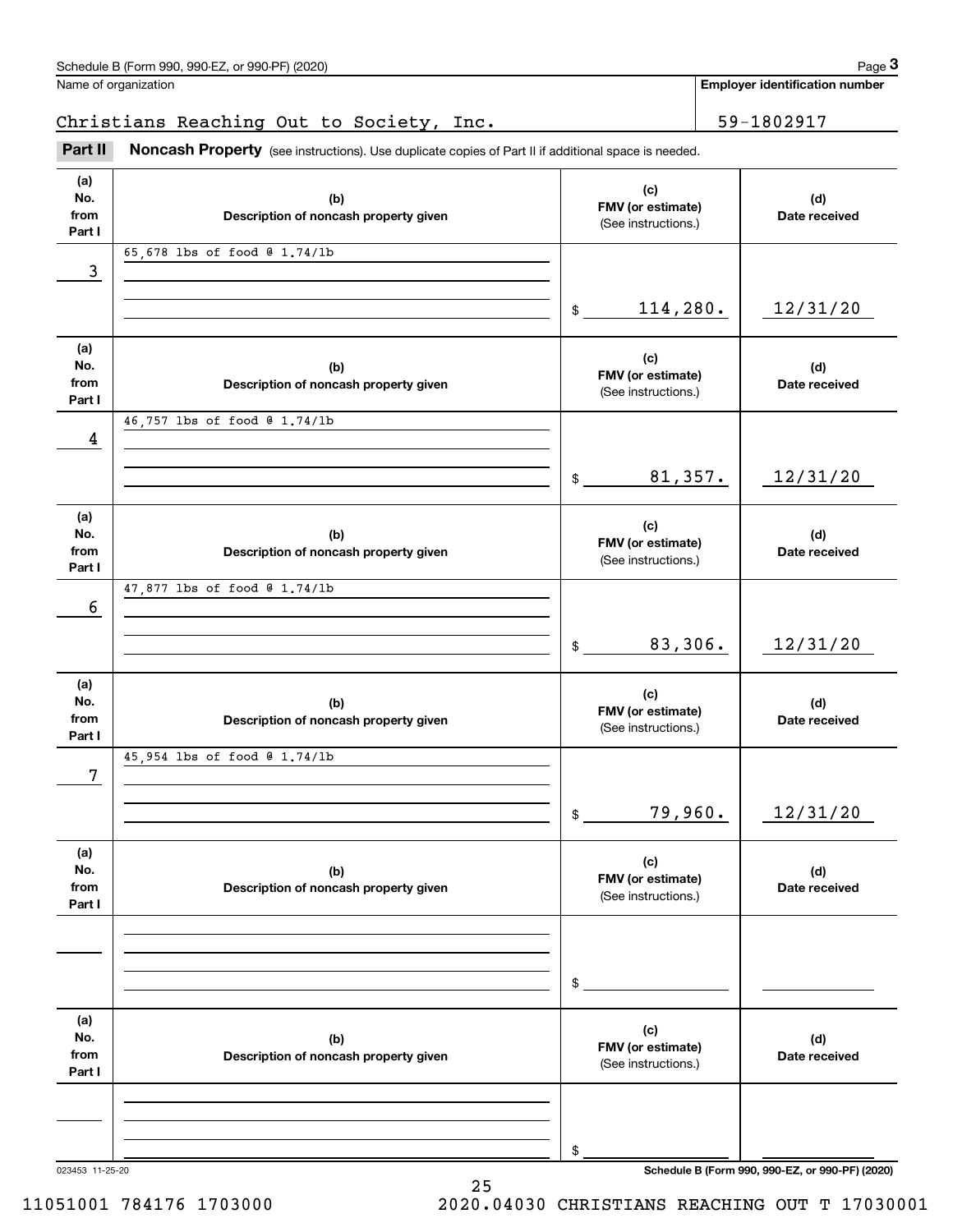|                      | Schedule B (Form 990, 990-EZ, or 990-PF) (2020)                                                                                                               |                      | Page 4                                                                                                                                                         |  |  |  |  |
|----------------------|---------------------------------------------------------------------------------------------------------------------------------------------------------------|----------------------|----------------------------------------------------------------------------------------------------------------------------------------------------------------|--|--|--|--|
| Name of organization |                                                                                                                                                               |                      | <b>Employer identification number</b>                                                                                                                          |  |  |  |  |
|                      | Christians Reaching Out to Society, Inc.                                                                                                                      |                      | 59-1802917                                                                                                                                                     |  |  |  |  |
| Part III             | from any one contributor. Complete columns (a) through (e) and the following line entry. For organizations                                                    |                      | Exclusively religious, charitable, etc., contributions to organizations described in section 501(c)(7), (8), or (10) that total more than \$1,000 for the year |  |  |  |  |
|                      | completing Part III, enter the total of exclusively religious, charitable, etc., contributions of \$1,000 or less for the year. (Enter this info. once.) > \$ |                      |                                                                                                                                                                |  |  |  |  |
| (a) No.              | Use duplicate copies of Part III if additional space is needed.                                                                                               |                      |                                                                                                                                                                |  |  |  |  |
| from<br>Part I       | (b) Purpose of gift                                                                                                                                           | (c) Use of gift      | (d) Description of how gift is held                                                                                                                            |  |  |  |  |
|                      |                                                                                                                                                               |                      |                                                                                                                                                                |  |  |  |  |
|                      |                                                                                                                                                               |                      |                                                                                                                                                                |  |  |  |  |
|                      |                                                                                                                                                               |                      |                                                                                                                                                                |  |  |  |  |
|                      |                                                                                                                                                               | (e) Transfer of gift |                                                                                                                                                                |  |  |  |  |
|                      |                                                                                                                                                               |                      |                                                                                                                                                                |  |  |  |  |
|                      | Transferee's name, address, and ZIP + 4                                                                                                                       |                      | Relationship of transferor to transferee                                                                                                                       |  |  |  |  |
|                      |                                                                                                                                                               |                      |                                                                                                                                                                |  |  |  |  |
|                      |                                                                                                                                                               |                      |                                                                                                                                                                |  |  |  |  |
|                      |                                                                                                                                                               |                      |                                                                                                                                                                |  |  |  |  |
| (a) No.<br>from      | (b) Purpose of gift                                                                                                                                           | (c) Use of gift      | (d) Description of how gift is held                                                                                                                            |  |  |  |  |
| Part I               |                                                                                                                                                               |                      |                                                                                                                                                                |  |  |  |  |
|                      |                                                                                                                                                               |                      |                                                                                                                                                                |  |  |  |  |
|                      |                                                                                                                                                               |                      |                                                                                                                                                                |  |  |  |  |
|                      |                                                                                                                                                               |                      |                                                                                                                                                                |  |  |  |  |
|                      | (e) Transfer of gift                                                                                                                                          |                      |                                                                                                                                                                |  |  |  |  |
|                      | Transferee's name, address, and $ZIP + 4$                                                                                                                     |                      | Relationship of transferor to transferee                                                                                                                       |  |  |  |  |
|                      |                                                                                                                                                               |                      |                                                                                                                                                                |  |  |  |  |
|                      |                                                                                                                                                               |                      |                                                                                                                                                                |  |  |  |  |
|                      |                                                                                                                                                               |                      |                                                                                                                                                                |  |  |  |  |
| (a) No.<br>from      |                                                                                                                                                               |                      |                                                                                                                                                                |  |  |  |  |
| Part I               | (b) Purpose of gift                                                                                                                                           | (c) Use of gift      | (d) Description of how gift is held                                                                                                                            |  |  |  |  |
|                      |                                                                                                                                                               |                      |                                                                                                                                                                |  |  |  |  |
|                      |                                                                                                                                                               |                      |                                                                                                                                                                |  |  |  |  |
|                      |                                                                                                                                                               |                      |                                                                                                                                                                |  |  |  |  |
|                      |                                                                                                                                                               | (e) Transfer of gift |                                                                                                                                                                |  |  |  |  |
|                      | Transferee's name, address, and ZIP + 4                                                                                                                       |                      | Relationship of transferor to transferee                                                                                                                       |  |  |  |  |
|                      |                                                                                                                                                               |                      |                                                                                                                                                                |  |  |  |  |
|                      |                                                                                                                                                               |                      |                                                                                                                                                                |  |  |  |  |
|                      |                                                                                                                                                               |                      |                                                                                                                                                                |  |  |  |  |
| (a) No.<br>from      |                                                                                                                                                               |                      |                                                                                                                                                                |  |  |  |  |
| Part I               | (b) Purpose of gift                                                                                                                                           | (c) Use of gift      | (d) Description of how gift is held                                                                                                                            |  |  |  |  |
|                      |                                                                                                                                                               |                      |                                                                                                                                                                |  |  |  |  |
|                      |                                                                                                                                                               |                      |                                                                                                                                                                |  |  |  |  |
|                      |                                                                                                                                                               |                      |                                                                                                                                                                |  |  |  |  |
|                      | (e) Transfer of gift                                                                                                                                          |                      |                                                                                                                                                                |  |  |  |  |
|                      |                                                                                                                                                               |                      |                                                                                                                                                                |  |  |  |  |
|                      | Transferee's name, address, and $ZIP + 4$                                                                                                                     |                      | Relationship of transferor to transferee                                                                                                                       |  |  |  |  |
|                      |                                                                                                                                                               |                      |                                                                                                                                                                |  |  |  |  |
|                      |                                                                                                                                                               |                      |                                                                                                                                                                |  |  |  |  |
|                      |                                                                                                                                                               |                      | Schodule B (Form 000, 000 F7, or 000 BE) (2020)                                                                                                                |  |  |  |  |

26

023454 11-25-20

**Schedule B (Form 990, 990-EZ, or 990-PF) (2020)**

11051001 784176 1703000 2020.04030 CHRISTIANS REACHING OUT T 17030001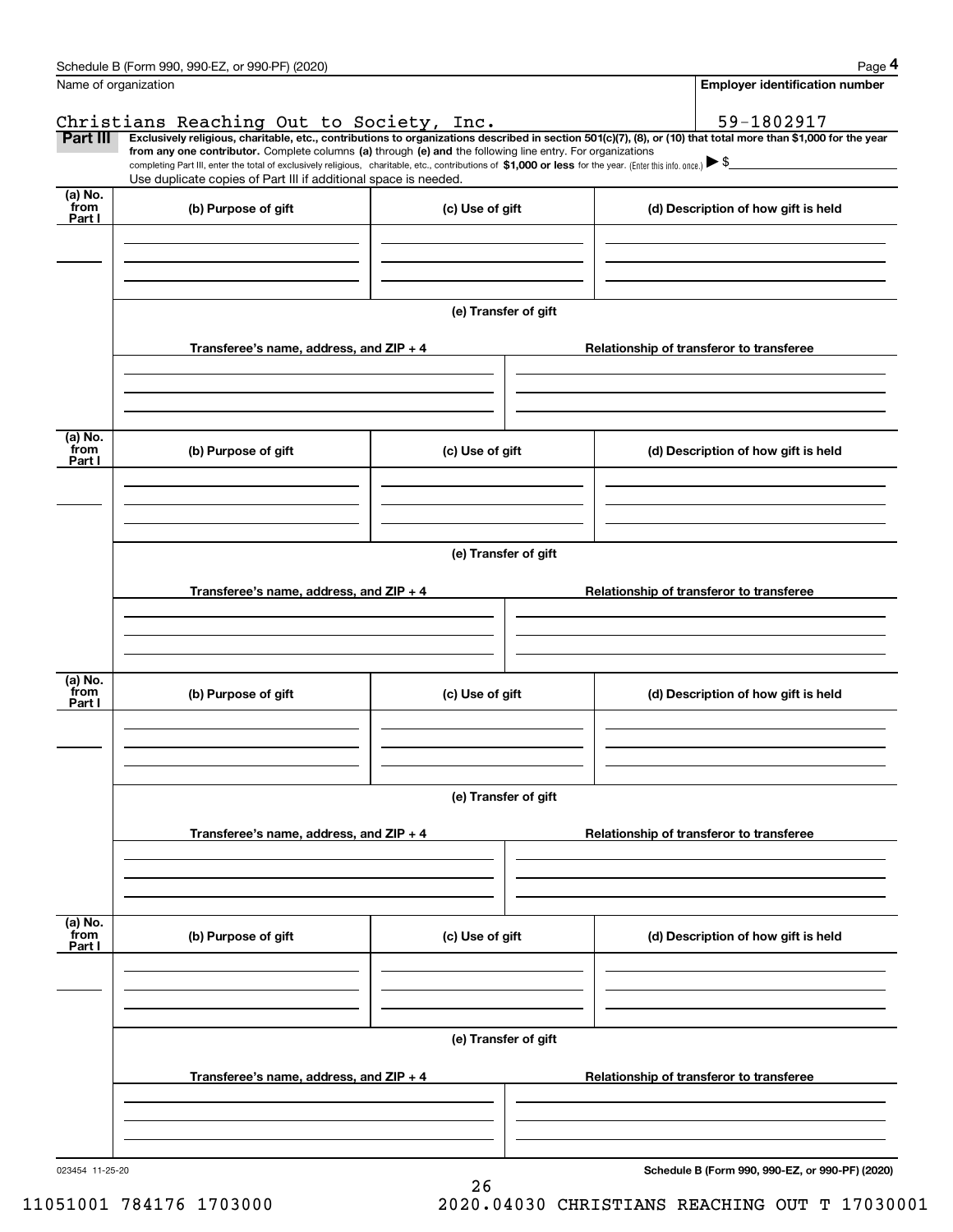Department of the Treasury Internal Revenue Service

| (Form 990) |  |
|------------|--|
|------------|--|

# **SCHEDULE D Supplemental Financial Statements**

(Form 990)<br>
Pepartment of the Treasury<br>
Department of the Treasury<br>
Department of the Treasury<br>
Department of the Treasury<br> **Co to www.irs.gov/Form990 for instructions and the latest information.**<br> **Co to www.irs.gov/Form9** 



OMB No. 1545-0047 **Open to Public Inspection2020**

|  |  |  |  | Name of the organization |  |  |
|--|--|--|--|--------------------------|--|--|
|--|--|--|--|--------------------------|--|--|

**Name of the orientification of the organization of the orientification of the orientification of the orientification of the orientification of the orientification of the orientification of the orientification of the orien** 

|          | Christians Reaching Out to Society, Inc.                                                                                                              |                         | 59-1802917                                         |
|----------|-------------------------------------------------------------------------------------------------------------------------------------------------------|-------------------------|----------------------------------------------------|
| Part I   | Organizations Maintaining Donor Advised Funds or Other Similar Funds or Accounts. Complete if the                                                     |                         |                                                    |
|          | organization answered "Yes" on Form 990, Part IV, line 6.                                                                                             |                         |                                                    |
|          |                                                                                                                                                       | (a) Donor advised funds | (b) Funds and other accounts                       |
| 1.       |                                                                                                                                                       |                         |                                                    |
| 2        | Aggregate value of contributions to (during year)                                                                                                     |                         |                                                    |
| з        | Aggregate value of grants from (during year)                                                                                                          |                         |                                                    |
| 4        |                                                                                                                                                       |                         |                                                    |
| 5        | Did the organization inform all donors and donor advisors in writing that the assets held in donor advised funds                                      |                         |                                                    |
|          |                                                                                                                                                       |                         | Yes<br>No                                          |
| 6        | Did the organization inform all grantees, donors, and donor advisors in writing that grant funds can be used only                                     |                         |                                                    |
|          | for charitable purposes and not for the benefit of the donor or donor advisor, or for any other purpose conferring                                    |                         |                                                    |
|          | impermissible private benefit?                                                                                                                        |                         | Yes<br>No                                          |
| Part II  | Conservation Easements. Complete if the organization answered "Yes" on Form 990, Part IV, line 7.                                                     |                         |                                                    |
| 1.       | Purpose(s) of conservation easements held by the organization (check all that apply).                                                                 |                         |                                                    |
|          | Preservation of land for public use (for example, recreation or education)                                                                            |                         | Preservation of a historically important land area |
|          | Protection of natural habitat                                                                                                                         |                         | Preservation of a certified historic structure     |
|          | Preservation of open space                                                                                                                            |                         |                                                    |
| 2        | Complete lines 2a through 2d if the organization held a qualified conservation contribution in the form of a conservation easement on the last        |                         |                                                    |
|          | day of the tax year.                                                                                                                                  |                         | Held at the End of the Tax Year                    |
|          |                                                                                                                                                       |                         | 2a                                                 |
|          |                                                                                                                                                       |                         |                                                    |
|          | <b>b</b> Total acreage restricted by conservation easements                                                                                           |                         | 2b                                                 |
|          |                                                                                                                                                       |                         | 2c                                                 |
|          | d Number of conservation easements included in (c) acquired after 7/25/06, and not on a historic structure                                            |                         |                                                    |
|          |                                                                                                                                                       |                         | 2d                                                 |
| 3        | Number of conservation easements modified, transferred, released, extinguished, or terminated by the organization during the tax                      |                         |                                                    |
|          | $year \blacktriangleright$                                                                                                                            |                         |                                                    |
| 4        | Number of states where property subject to conservation easement is located $\blacktriangleright$                                                     |                         |                                                    |
| 5        | Does the organization have a written policy regarding the periodic monitoring, inspection, handling of                                                |                         |                                                    |
|          | violations, and enforcement of the conservation easements it holds?                                                                                   |                         | Yes<br><b>No</b>                                   |
| 6        | Staff and volunteer hours devoted to monitoring, inspecting, handling of violations, and enforcing conservation easements during the year             |                         |                                                    |
|          |                                                                                                                                                       |                         |                                                    |
| 7        | Amount of expenses incurred in monitoring, inspecting, handling of violations, and enforcing conservation easements during the year                   |                         |                                                    |
|          | $\blacktriangleright$ \$                                                                                                                              |                         |                                                    |
| 8        | Does each conservation easement reported on line 2(d) above satisfy the requirements of section 170(h)(4)(B)(i)                                       |                         |                                                    |
|          |                                                                                                                                                       |                         | Yes<br>No                                          |
| 9        | In Part XIII, describe how the organization reports conservation easements in its revenue and expense statement and                                   |                         |                                                    |
|          | balance sheet, and include, if applicable, the text of the footnote to the organization's financial statements that describes the                     |                         |                                                    |
|          | organization's accounting for conservation easements.<br>Organizations Maintaining Collections of Art, Historical Treasures, or Other Similar Assets. |                         |                                                    |
| Part III |                                                                                                                                                       |                         |                                                    |
|          | Complete if the organization answered "Yes" on Form 990, Part IV, line 8.                                                                             |                         |                                                    |
|          | 1a If the organization elected, as permitted under FASB ASC 958, not to report in its revenue statement and balance sheet works                       |                         |                                                    |
|          | of art, historical treasures, or other similar assets held for public exhibition, education, or research in furtherance of public                     |                         |                                                    |
|          | service, provide in Part XIII the text of the footnote to its financial statements that describes these items.                                        |                         |                                                    |
|          | <b>b</b> If the organization elected, as permitted under FASB ASC 958, to report in its revenue statement and balance sheet works of                  |                         |                                                    |
|          | art, historical treasures, or other similar assets held for public exhibition, education, or research in furtherance of public service,               |                         |                                                    |
|          | provide the following amounts relating to these items:                                                                                                |                         |                                                    |
|          |                                                                                                                                                       |                         |                                                    |
|          | (ii) Assets included in Form 990, Part X                                                                                                              |                         | $\blacktriangleright$ \$                           |
| 2        | If the organization received or held works of art, historical treasures, or other similar assets for financial gain, provide                          |                         |                                                    |
|          | the following amounts required to be reported under FASB ASC 958 relating to these items:                                                             |                         |                                                    |
|          |                                                                                                                                                       |                         | -\$                                                |
|          | <b>b</b> Assets included in Form 990, Part X                                                                                                          |                         | $\blacktriangleright$ s                            |
|          | LHA For Paperwork Reduction Act Notice, see the Instructions for Form 990.                                                                            |                         | Schedule D (Form 990) 2020                         |

032051 12-01-20

| 27 |                        |  |
|----|------------------------|--|
|    | םם מאודחמדסטימ מותות ה |  |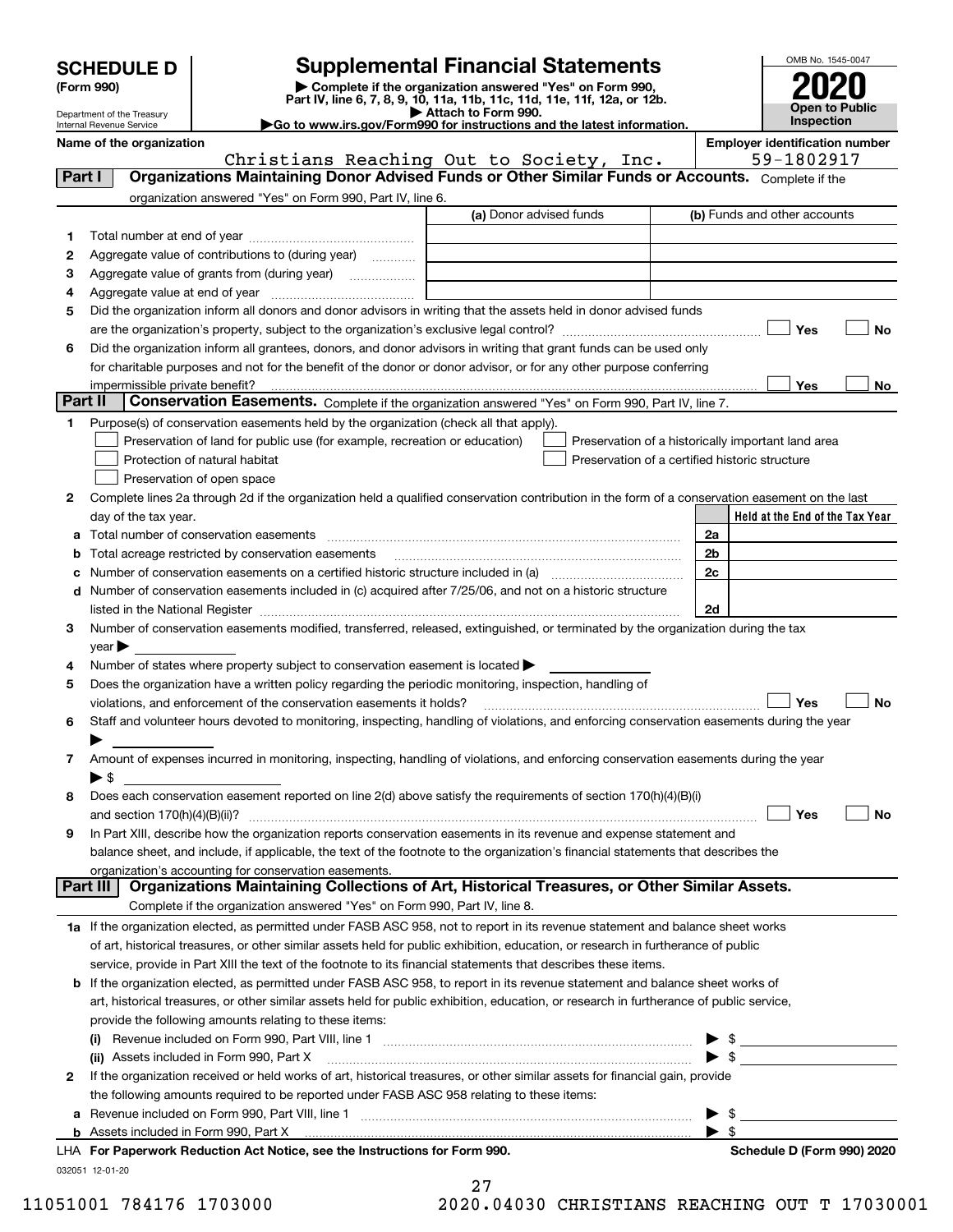|                | Schedule D (Form 990) 2020                                                                                                                                                                                                     | Christians Reaching Out to Society, Inc. |                |                                                                                                                                                                                                                                |            |                                                                             | 59-1802917 |                |          | Page 2 |
|----------------|--------------------------------------------------------------------------------------------------------------------------------------------------------------------------------------------------------------------------------|------------------------------------------|----------------|--------------------------------------------------------------------------------------------------------------------------------------------------------------------------------------------------------------------------------|------------|-----------------------------------------------------------------------------|------------|----------------|----------|--------|
|                | Part III<br>Organizations Maintaining Collections of Art, Historical Treasures, or Other Similar Assets (continued)                                                                                                            |                                          |                |                                                                                                                                                                                                                                |            |                                                                             |            |                |          |        |
| 3              | Using the organization's acquisition, accession, and other records, check any of the following that make significant use of its                                                                                                |                                          |                |                                                                                                                                                                                                                                |            |                                                                             |            |                |          |        |
|                | collection items (check all that apply):                                                                                                                                                                                       |                                          |                |                                                                                                                                                                                                                                |            |                                                                             |            |                |          |        |
| a              | Public exhibition                                                                                                                                                                                                              | d                                        |                | Loan or exchange program                                                                                                                                                                                                       |            |                                                                             |            |                |          |        |
| b              | Scholarly research                                                                                                                                                                                                             | e                                        |                | Other and the control of the control of the control of the control of the control of the control of the control of the control of the control of the control of the control of the control of the control of the control of th |            |                                                                             |            |                |          |        |
| c              | Preservation for future generations                                                                                                                                                                                            |                                          |                |                                                                                                                                                                                                                                |            |                                                                             |            |                |          |        |
| 4              | Provide a description of the organization's collections and explain how they further the organization's exempt purpose in Part XIII.                                                                                           |                                          |                |                                                                                                                                                                                                                                |            |                                                                             |            |                |          |        |
| 5              | During the year, did the organization solicit or receive donations of art, historical treasures, or other similar assets                                                                                                       |                                          |                |                                                                                                                                                                                                                                |            |                                                                             |            |                |          |        |
|                |                                                                                                                                                                                                                                |                                          |                |                                                                                                                                                                                                                                |            |                                                                             |            | <b>Yes</b>     |          | No     |
|                | <b>Part IV</b><br>Escrow and Custodial Arrangements. Complete if the organization answered "Yes" on Form 990, Part IV, line 9, or                                                                                              |                                          |                |                                                                                                                                                                                                                                |            |                                                                             |            |                |          |        |
|                | reported an amount on Form 990, Part X, line 21.                                                                                                                                                                               |                                          |                |                                                                                                                                                                                                                                |            |                                                                             |            |                |          |        |
|                | 1a Is the organization an agent, trustee, custodian or other intermediary for contributions or other assets not included                                                                                                       |                                          |                |                                                                                                                                                                                                                                |            |                                                                             |            |                |          |        |
|                | on Form 990, Part X? [11] matter contracts and contracts and contracts are contracted as a function of the set of the set of the set of the set of the set of the set of the set of the set of the set of the set of the set o |                                          |                |                                                                                                                                                                                                                                |            |                                                                             |            | Yes            |          | No     |
|                | <b>b</b> If "Yes," explain the arrangement in Part XIII and complete the following table:                                                                                                                                      |                                          |                |                                                                                                                                                                                                                                |            |                                                                             |            |                |          |        |
|                |                                                                                                                                                                                                                                |                                          |                |                                                                                                                                                                                                                                |            |                                                                             |            | Amount         |          |        |
|                | c Beginning balance measurements and the contract of the contract of the contract of the contract of the contract of the contract of the contract of the contract of the contract of the contract of the contract of the contr |                                          |                |                                                                                                                                                                                                                                |            | 1c                                                                          |            |                |          |        |
|                | d Additions during the year measurements are all an according to the year measurement of the year measurement                                                                                                                  |                                          |                |                                                                                                                                                                                                                                |            | 1d                                                                          |            |                |          |        |
|                | e Distributions during the year manufactured and continuum and contract the year manufactured and contract the                                                                                                                 |                                          |                |                                                                                                                                                                                                                                |            | 1e                                                                          |            |                |          |        |
| f.             |                                                                                                                                                                                                                                |                                          |                |                                                                                                                                                                                                                                |            | 1f                                                                          |            |                |          |        |
|                | 2a Did the organization include an amount on Form 990, Part X, line 21, for escrow or custodial account liability?                                                                                                             |                                          |                |                                                                                                                                                                                                                                |            |                                                                             |            | <b>Yes</b>     |          | No     |
|                | <b>b</b> If "Yes," explain the arrangement in Part XIII. Check here if the explanation has been provided on Part XIII                                                                                                          |                                          |                |                                                                                                                                                                                                                                |            |                                                                             |            |                |          |        |
|                | <b>Part V</b><br>Endowment Funds. Complete if the organization answered "Yes" on Form 990, Part IV, line 10.                                                                                                                   |                                          |                |                                                                                                                                                                                                                                |            |                                                                             |            |                |          |        |
|                |                                                                                                                                                                                                                                | (a) Current year                         | (b) Prior year |                                                                                                                                                                                                                                |            | (c) Two years back $\vert$ (d) Three years back $\vert$ (e) Four years back |            |                |          |        |
|                | <b>1a</b> Beginning of year balance <i>manumumum</i>                                                                                                                                                                           | 263,797.                                 | 263,797.       |                                                                                                                                                                                                                                | 263,797.   |                                                                             |            |                |          |        |
|                |                                                                                                                                                                                                                                |                                          |                |                                                                                                                                                                                                                                |            |                                                                             |            |                |          |        |
|                | c Net investment earnings, gains, and losses                                                                                                                                                                                   | 18,716.                                  | 37,975.        |                                                                                                                                                                                                                                | $-19,563.$ |                                                                             |            |                |          |        |
|                |                                                                                                                                                                                                                                |                                          |                |                                                                                                                                                                                                                                |            |                                                                             |            |                |          |        |
|                | <b>e</b> Other expenditures for facilities                                                                                                                                                                                     |                                          |                |                                                                                                                                                                                                                                |            |                                                                             |            |                |          |        |
|                |                                                                                                                                                                                                                                |                                          |                |                                                                                                                                                                                                                                |            |                                                                             |            |                |          |        |
|                | f Administrative expenses <i></i>                                                                                                                                                                                              | 18,716.                                  | 37,975.        |                                                                                                                                                                                                                                | $-19,563.$ |                                                                             |            |                |          |        |
| g              | End of year balance                                                                                                                                                                                                            | 263,797.                                 | 263,797.       |                                                                                                                                                                                                                                | 263,797.   |                                                                             |            |                |          |        |
| 2              | Provide the estimated percentage of the current year end balance (line 1g, column (a)) held as:                                                                                                                                |                                          |                |                                                                                                                                                                                                                                |            |                                                                             |            |                |          |        |
|                | <b>a</b> Board designated or quasi-endowment <b>D</b>                                                                                                                                                                          | 100                                      | %              |                                                                                                                                                                                                                                |            |                                                                             |            |                |          |        |
|                | <b>b</b> Permanent endowment > __________                                                                                                                                                                                      | %                                        |                |                                                                                                                                                                                                                                |            |                                                                             |            |                |          |        |
|                | $\mathbf c$ Term endowment $\blacktriangleright$                                                                                                                                                                               | %                                        |                |                                                                                                                                                                                                                                |            |                                                                             |            |                |          |        |
|                | The percentages on lines 2a, 2b, and 2c should equal 100%.                                                                                                                                                                     |                                          |                |                                                                                                                                                                                                                                |            |                                                                             |            |                |          |        |
|                | 3a Are there endowment funds not in the possession of the organization that are held and administered for the organization                                                                                                     |                                          |                |                                                                                                                                                                                                                                |            |                                                                             |            |                |          |        |
|                | by:                                                                                                                                                                                                                            |                                          |                |                                                                                                                                                                                                                                |            |                                                                             |            |                | Yes      | No     |
|                | (i)                                                                                                                                                                                                                            |                                          |                |                                                                                                                                                                                                                                |            |                                                                             |            | 3a(i)          |          | X      |
|                |                                                                                                                                                                                                                                |                                          |                |                                                                                                                                                                                                                                |            |                                                                             |            | 3a(ii)         |          | X      |
|                |                                                                                                                                                                                                                                |                                          |                |                                                                                                                                                                                                                                |            |                                                                             |            | 3 <sub>b</sub> |          |        |
| 4              | Describe in Part XIII the intended uses of the organization's endowment funds.                                                                                                                                                 |                                          |                |                                                                                                                                                                                                                                |            |                                                                             |            |                |          |        |
| <b>Part VI</b> | Land, Buildings, and Equipment.                                                                                                                                                                                                |                                          |                |                                                                                                                                                                                                                                |            |                                                                             |            |                |          |        |
|                | Complete if the organization answered "Yes" on Form 990, Part IV, line 11a. See Form 990, Part X, line 10.                                                                                                                     |                                          |                |                                                                                                                                                                                                                                |            |                                                                             |            |                |          |        |
|                | Description of property                                                                                                                                                                                                        | (a) Cost or other                        |                | (b) Cost or other                                                                                                                                                                                                              |            | (c) Accumulated                                                             |            | (d) Book value |          |        |
|                |                                                                                                                                                                                                                                | basis (investment)                       |                | basis (other)                                                                                                                                                                                                                  |            | depreciation                                                                |            |                |          |        |
|                |                                                                                                                                                                                                                                |                                          |                |                                                                                                                                                                                                                                |            |                                                                             |            |                |          |        |
|                |                                                                                                                                                                                                                                |                                          |                |                                                                                                                                                                                                                                |            |                                                                             |            |                |          | 0.     |
|                |                                                                                                                                                                                                                                |                                          |                | 98,112.                                                                                                                                                                                                                        |            | 39,002.                                                                     |            |                | 59, 110. |        |
|                |                                                                                                                                                                                                                                |                                          |                | 364,074.                                                                                                                                                                                                                       |            | 173,420.                                                                    |            |                | 190,654. |        |
|                |                                                                                                                                                                                                                                |                                          |                | 134,006.                                                                                                                                                                                                                       |            | 85,168.                                                                     |            |                | 48,838.  |        |
|                |                                                                                                                                                                                                                                |                                          |                |                                                                                                                                                                                                                                |            |                                                                             |            |                | 298,602. |        |
|                |                                                                                                                                                                                                                                |                                          |                |                                                                                                                                                                                                                                |            |                                                                             |            |                |          |        |

**Schedule D (Form 990) 2020**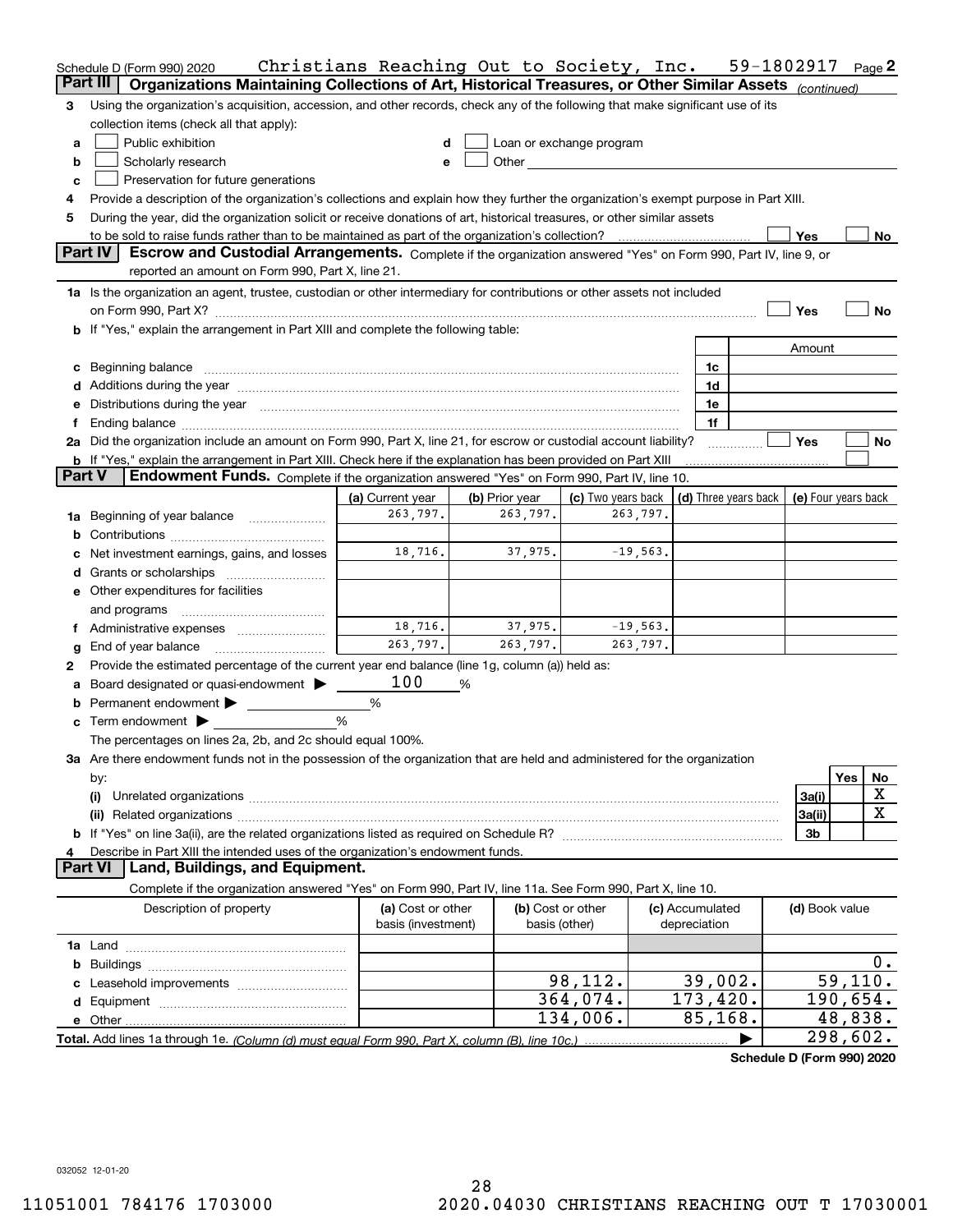| Schedule D (Form 990) 2020 | Christians Reaching Out to Society, Inc.                                                                   |  |  | $59-1802917$ Page 3 |  |
|----------------------------|------------------------------------------------------------------------------------------------------------|--|--|---------------------|--|
|                            | Part VII Investments - Other Securities.                                                                   |  |  |                     |  |
|                            | Complete if the organization answered "Yes" on Form 990, Part IV, line 11b. See Form 990, Part X, line 12. |  |  |                     |  |

| (a) Description of security or category (including name of security)                          | (b) Book value | (c) Method of valuation: Cost or end-of-year market value |
|-----------------------------------------------------------------------------------------------|----------------|-----------------------------------------------------------|
| (1) Financial derivatives                                                                     |                |                                                           |
| (2) Closely held equity interests                                                             |                |                                                           |
| $(3)$ Other                                                                                   |                |                                                           |
| (A)                                                                                           |                |                                                           |
| (B)                                                                                           |                |                                                           |
| (C)                                                                                           |                |                                                           |
| (D)                                                                                           |                |                                                           |
| (E)                                                                                           |                |                                                           |
| (F)                                                                                           |                |                                                           |
| (G)                                                                                           |                |                                                           |
| (H)                                                                                           |                |                                                           |
| <b>Total.</b> (Col. (b) must equal Form 990, Part X, col. (B) line 12.) $\blacktriangleright$ |                |                                                           |

### **Part VIII Investments - Program Related.**

Complete if the organization answered "Yes" on Form 990, Part IV, line 11c. See Form 990, Part X, line 13.

| (a) Description of investment                                       | (b) Book value | (c) Method of valuation: Cost or end-of-year market value |
|---------------------------------------------------------------------|----------------|-----------------------------------------------------------|
| (1)                                                                 |                |                                                           |
| (2)                                                                 |                |                                                           |
| $\qquad \qquad (3)$                                                 |                |                                                           |
| (4)                                                                 |                |                                                           |
| (5)                                                                 |                |                                                           |
| (6)                                                                 |                |                                                           |
| (7)                                                                 |                |                                                           |
| (8)                                                                 |                |                                                           |
| (9)                                                                 |                |                                                           |
| Total. (Col. (b) must equal Form 990, Part X, col. (B) line $13.$ ) |                |                                                           |

## **Part IX Other Assets.**

Complete if the organization answered "Yes" on Form 990, Part IV, line 11d. See Form 990, Part X, line 15.

| (a) Description                                                                                                   | (b) Book value |
|-------------------------------------------------------------------------------------------------------------------|----------------|
| (1)                                                                                                               |                |
| (2)                                                                                                               |                |
| $\frac{1}{2}$                                                                                                     |                |
| (4)                                                                                                               |                |
| (5)                                                                                                               |                |
| (6)                                                                                                               |                |
|                                                                                                                   |                |
| (8)                                                                                                               |                |
| (9)                                                                                                               |                |
|                                                                                                                   |                |
| Part X<br><b>Other Liabilities.</b>                                                                               |                |
| Complete if the organization answered "Yes" on Form 990, Part IV, line 11e or 11f. See Form 990, Part X, line 25. |                |

**1.(a)** Description of liability **Book value** Book value Book value Book value Book value **Total.**  *(Column (b) must equal Form 990, Part X, col. (B) line 25.)* (1)Federal income taxes (2)(3)(4)(5) (6)(7)(8)(9)Capital leases payable SBA PPP Loan 11,933. 181,004. 192,937.

| Liability for uncertain tax positions. In Part XIII, provide the text of the footnote to the organization's financial statements that reports the

**2.**organization's liability for uncertain tax positions under FASB ASC 740. Check here if the text of the footnote has been provided in Part XIII  $\boxed{\text{X}}$ 

**Schedule D (Form 990) 2020**

032053 12-01-20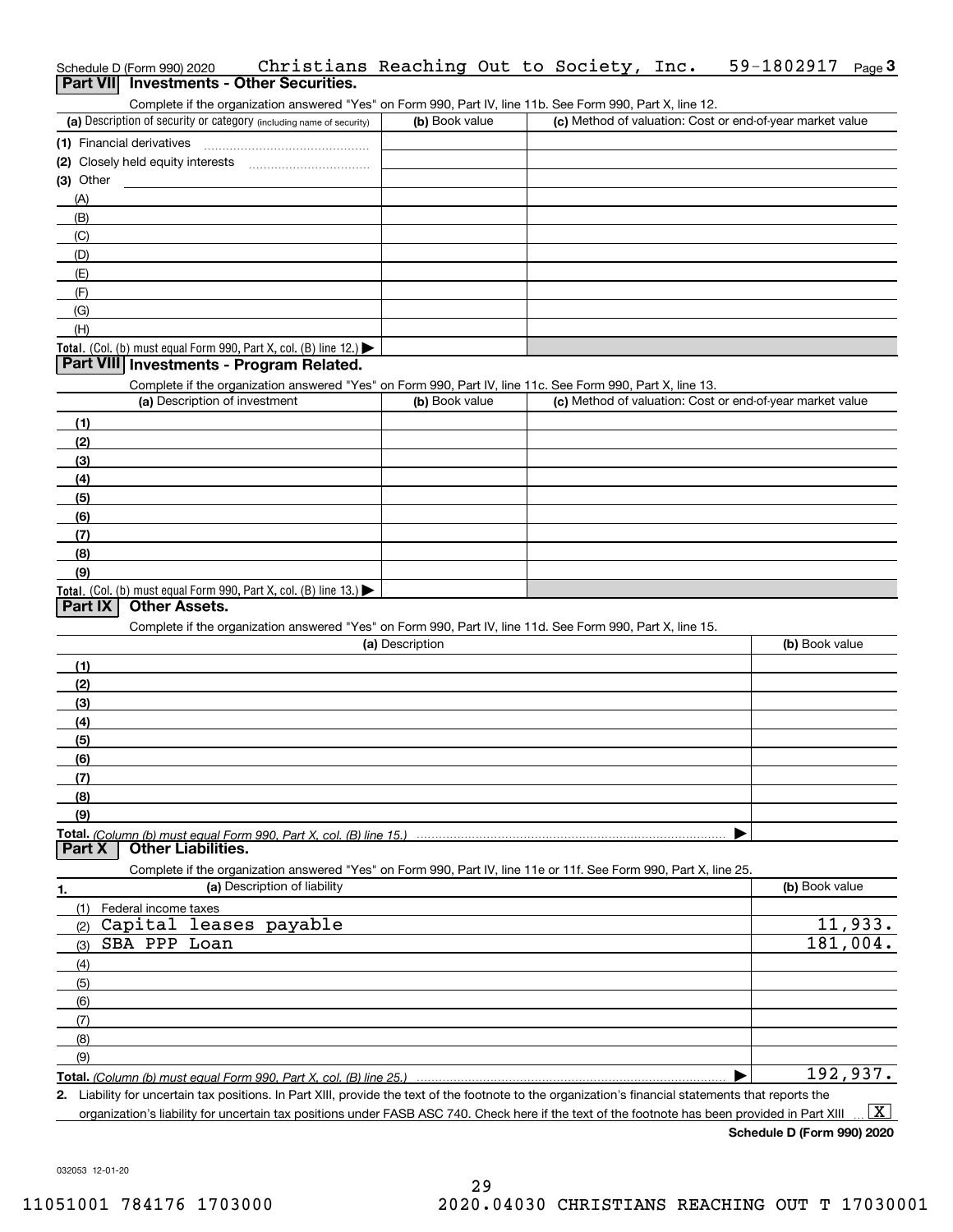|    | Christians Reaching Out to Society, Inc.<br>Schedule D (Form 990) 2020                                                                                                                                                              |                |         |                         | 59-1802917 Page 4          |
|----|-------------------------------------------------------------------------------------------------------------------------------------------------------------------------------------------------------------------------------------|----------------|---------|-------------------------|----------------------------|
|    | Reconciliation of Revenue per Audited Financial Statements With Revenue per Return.<br>Part XI                                                                                                                                      |                |         |                         |                            |
|    | Complete if the organization answered "Yes" on Form 990, Part IV, line 12a.                                                                                                                                                         |                |         |                         |                            |
| 1  | Total revenue, gains, and other support per audited financial statements                                                                                                                                                            |                |         | $\blacksquare$          | $\overline{4}$ , 289, 499. |
| 2  | Amounts included on line 1 but not on Form 990, Part VIII, line 12:                                                                                                                                                                 |                |         |                         |                            |
| a  | Net unrealized gains (losses) on investments [11] matter contracts and the unrealized gains (losses) on investments                                                                                                                 | 2a             | 34,622. |                         |                            |
| b  |                                                                                                                                                                                                                                     | 2 <sub>b</sub> | 43,345. |                         |                            |
|    |                                                                                                                                                                                                                                     | 2 <sub>c</sub> |         |                         |                            |
| d  |                                                                                                                                                                                                                                     | 2d             |         |                         |                            |
| e  | Add lines 2a through 2d                                                                                                                                                                                                             |                |         | 2e                      | 77,967.                    |
| 3  |                                                                                                                                                                                                                                     |                |         | 3                       | 4, 211, 532.               |
| 4  | Amounts included on Form 990, Part VIII, line 12, but not on line 1:                                                                                                                                                                |                |         |                         |                            |
| a  |                                                                                                                                                                                                                                     | 4a             |         |                         |                            |
|    |                                                                                                                                                                                                                                     | 4 <sub>b</sub> | 3,697.  |                         |                            |
|    | Add lines 4a and 4b                                                                                                                                                                                                                 |                |         | 4с                      | 3,697.                     |
| 5  |                                                                                                                                                                                                                                     |                |         |                         | 4, 215, 229.               |
|    | Part XII   Reconciliation of Expenses per Audited Financial Statements With Expenses per Return.                                                                                                                                    |                |         |                         |                            |
|    | Complete if the organization answered "Yes" on Form 990, Part IV, line 12a.                                                                                                                                                         |                |         |                         |                            |
|    |                                                                                                                                                                                                                                     |                |         |                         |                            |
| 1. |                                                                                                                                                                                                                                     |                |         | $\mathbf{1}$            | 2,763,627.                 |
| 2  | Amounts included on line 1 but not on Form 990, Part IX, line 25:                                                                                                                                                                   |                |         |                         |                            |
| a  |                                                                                                                                                                                                                                     | 2a             | 43,345. |                         |                            |
|    |                                                                                                                                                                                                                                     | 2 <sub>b</sub> |         |                         |                            |
|    |                                                                                                                                                                                                                                     | 2c             |         |                         |                            |
|    |                                                                                                                                                                                                                                     | 2d             |         |                         |                            |
| e  |                                                                                                                                                                                                                                     |                |         | <b>2e</b>               | 43,345.                    |
| 3  | Add lines 2a through 2d <b>contract and all anomalisation</b> and all and all anomalisation of the state of the state of the state of the state of the state of the state of the state of the state of the state of the state of th |                |         | $\overline{\mathbf{3}}$ | 2,720,282.                 |
| 4  | Amounts included on Form 990, Part IX, line 25, but not on line 1:                                                                                                                                                                  |                |         |                         |                            |
| a  |                                                                                                                                                                                                                                     | 4a             |         |                         |                            |
|    | Investment expenses not included on Form 990, Part VIII, line 7b [11, 111, 111, 111]                                                                                                                                                | 4 <sub>b</sub> | 3.697.  |                         |                            |
|    | Add lines 4a and 4b                                                                                                                                                                                                                 |                |         | 4с                      | 3,697.                     |
| 5  |                                                                                                                                                                                                                                     |                |         | 5                       | 2,723,979.                 |
|    | Part XIII Supplemental Information.                                                                                                                                                                                                 |                |         |                         |                            |

lines 2d and 4b; and Part XII, lines 2d and 4b. Also complete this part to provide any additional information.

Part X, Line 2:

| Schedule D (Form 990) 2020<br>032054 12-01-20<br>30                        |
|----------------------------------------------------------------------------|
| tax return under audit.                                                    |
| financial statements. Furthermore, there is no Federal or State open-year  |
| significant uncertain tax positions that would be material to the          |
| in income taxes. Management does not believe that CROS Ministries has any  |
| position subject to the standards required for accounting for uncertainty  |
| of an entity, including its status as a tax-exempt entity, is a tax        |
| Taxes," which states that management's determination of the taxable status |
| its uncertain tax positions in accordance with FASB ASC 740, "Income       |
| pay income taxes on its exempt function income. CROS Ministries evaluates  |
| Internal Revenue Code Section $501(c)(3)$ and, as such, is not required to |
| CROS Ministries is a Florida not-for-profit corporation, pursuant to       |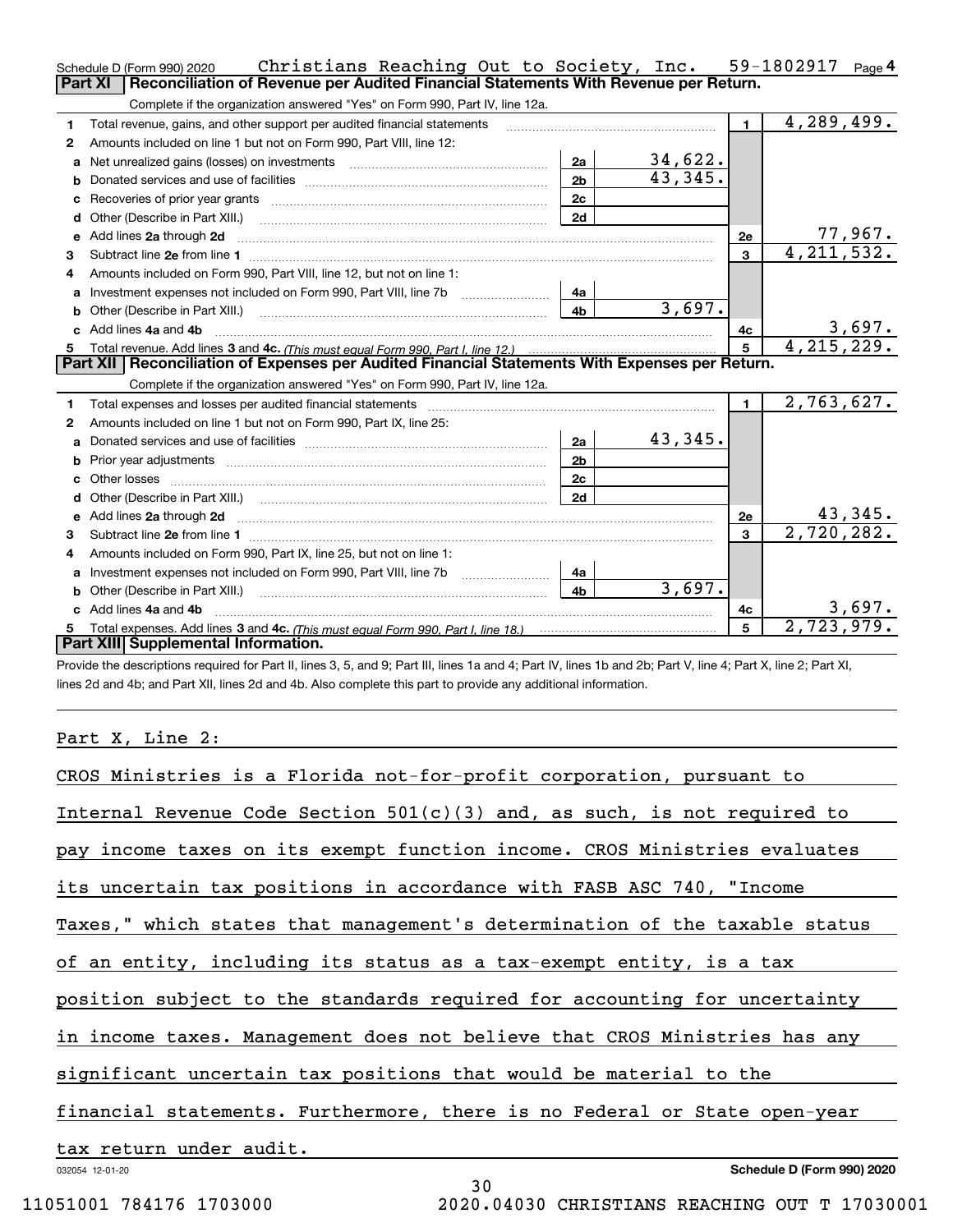| Schedule D (Form 990) 2020                                       |  |                                                                                                                      | Christians Reaching Out to Society, Inc. 59-1802917 Page 5 |                            |
|------------------------------------------------------------------|--|----------------------------------------------------------------------------------------------------------------------|------------------------------------------------------------|----------------------------|
| <b>Part XIII</b> Supplemental Information <sub>(continued)</sub> |  |                                                                                                                      |                                                            |                            |
|                                                                  |  |                                                                                                                      |                                                            |                            |
| Part XI, Line 4b - Other Adjustments:                            |  |                                                                                                                      |                                                            |                            |
| Investment management fees                                       |  |                                                                                                                      |                                                            | 3,697.                     |
|                                                                  |  |                                                                                                                      |                                                            |                            |
|                                                                  |  |                                                                                                                      |                                                            |                            |
| Part XII, Line 4b - Other Adjustments:                           |  |                                                                                                                      |                                                            |                            |
| Investment management fees                                       |  | <u> 1989 - Johann Stein, marwolaethau a bhann an t-Amhair an t-Amhair an t-Amhair an t-Amhair an t-Amhair an t-A</u> |                                                            | 3,697.                     |
|                                                                  |  |                                                                                                                      |                                                            |                            |
|                                                                  |  |                                                                                                                      |                                                            |                            |
|                                                                  |  |                                                                                                                      |                                                            |                            |
|                                                                  |  |                                                                                                                      |                                                            |                            |
|                                                                  |  |                                                                                                                      |                                                            |                            |
|                                                                  |  |                                                                                                                      |                                                            |                            |
|                                                                  |  |                                                                                                                      |                                                            |                            |
|                                                                  |  |                                                                                                                      |                                                            |                            |
|                                                                  |  |                                                                                                                      |                                                            |                            |
|                                                                  |  |                                                                                                                      |                                                            |                            |
|                                                                  |  |                                                                                                                      |                                                            |                            |
|                                                                  |  |                                                                                                                      |                                                            |                            |
|                                                                  |  |                                                                                                                      |                                                            |                            |
|                                                                  |  |                                                                                                                      |                                                            |                            |
|                                                                  |  |                                                                                                                      |                                                            |                            |
|                                                                  |  |                                                                                                                      |                                                            |                            |
|                                                                  |  |                                                                                                                      |                                                            |                            |
|                                                                  |  |                                                                                                                      |                                                            |                            |
|                                                                  |  |                                                                                                                      |                                                            |                            |
|                                                                  |  |                                                                                                                      |                                                            |                            |
|                                                                  |  |                                                                                                                      |                                                            |                            |
|                                                                  |  |                                                                                                                      |                                                            |                            |
|                                                                  |  |                                                                                                                      |                                                            |                            |
|                                                                  |  |                                                                                                                      |                                                            |                            |
|                                                                  |  |                                                                                                                      |                                                            |                            |
|                                                                  |  |                                                                                                                      |                                                            |                            |
|                                                                  |  |                                                                                                                      |                                                            |                            |
|                                                                  |  |                                                                                                                      |                                                            |                            |
|                                                                  |  |                                                                                                                      |                                                            | Schedule D (Form 990) 2020 |

032055 12-01-20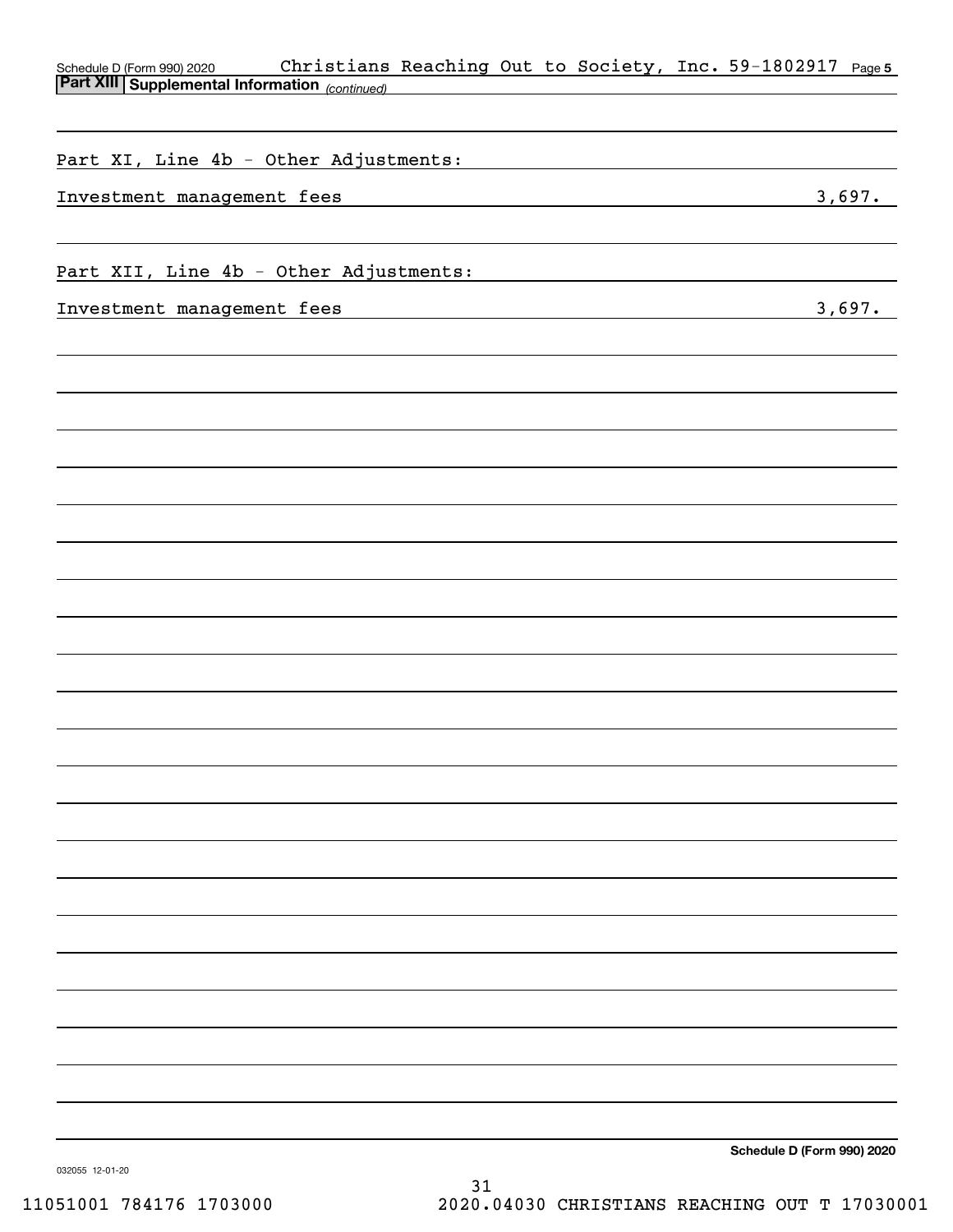| <b>SCHEDULE I</b><br>(Form 990)                                                                                                                                                                                                                                                                                                                                                                           | <b>Grants and Other Assistance to Organizations,</b><br>Governments, and Individuals in the United States<br>Complete if the organization answered "Yes" on Form 990, Part IV, line 21 or 22. |  |                |  |                      |             |  |                    |                                       |  |  |  |
|-----------------------------------------------------------------------------------------------------------------------------------------------------------------------------------------------------------------------------------------------------------------------------------------------------------------------------------------------------------------------------------------------------------|-----------------------------------------------------------------------------------------------------------------------------------------------------------------------------------------------|--|----------------|--|----------------------|-------------|--|--------------------|---------------------------------------|--|--|--|
| Department of the Treasury<br>Internal Revenue Service                                                                                                                                                                                                                                                                                                                                                    | Attach to Form 990.<br>Go to www.irs.gov/Form990 for the latest information.                                                                                                                  |  |                |  |                      |             |  |                    |                                       |  |  |  |
| <b>Employer identification number</b><br>Name of the organization<br>Christians Reaching Out to Society, Inc.<br>59-1802917                                                                                                                                                                                                                                                                               |                                                                                                                                                                                               |  |                |  |                      |             |  |                    |                                       |  |  |  |
| <b>General Information on Grants and Assistance</b><br>Part I                                                                                                                                                                                                                                                                                                                                             |                                                                                                                                                                                               |  |                |  |                      |             |  |                    |                                       |  |  |  |
| 1 Does the organization maintain records to substantiate the amount of the grants or assistance, the grantees' eligibility for the grants or assistance, and the selection<br>Yes                                                                                                                                                                                                                         |                                                                                                                                                                                               |  |                |  |                      |             |  |                    |                                       |  |  |  |
| 2 Describe in Part IV the organization's procedures for monitoring the use of grant funds in the United States.<br>Part II                                                                                                                                                                                                                                                                                |                                                                                                                                                                                               |  |                |  |                      |             |  |                    |                                       |  |  |  |
| Grants and Other Assistance to Domestic Organizations and Domestic Governments. Complete if the organization answered "Yes" on Form 990, Part IV, line 21, for any                                                                                                                                                                                                                                        |                                                                                                                                                                                               |  |                |  |                      |             |  |                    |                                       |  |  |  |
| recipient that received more than \$5,000. Part II can be duplicated if additional space is needed.<br>(f) Method of<br>1 (a) Name and address of organization<br>(c) IRC section<br>(d) Amount of<br>(g) Description of<br>$(b)$ EIN<br>(e) Amount of<br>valuation (book,<br>or government<br>(if applicable)<br>cash grant<br>non-cash<br>noncash assistance<br>FMV, appraisal,<br>assistance<br>other) |                                                                                                                                                                                               |  |                |  |                      |             |  |                    | (h) Purpose of grant<br>or assistance |  |  |  |
| Calvary Bible Alliance Church<br>898 SW 10th St.                                                                                                                                                                                                                                                                                                                                                          |                                                                                                                                                                                               |  |                |  |                      |             |  |                    |                                       |  |  |  |
| Delray Beach, FL 33444                                                                                                                                                                                                                                                                                                                                                                                    | $65 - 0516471$ $501(c)(3)$                                                                                                                                                                    |  | 0.             |  | 4.976. \$1.74/Pound  | Food stuffs |  | General assistance |                                       |  |  |  |
| Cason United Methodist Church<br>342 N. Swinton Ave.<br>Delray Beach, FL 33444                                                                                                                                                                                                                                                                                                                            | $59 - 6031865$ 501(c)(3)                                                                                                                                                                      |  | $\mathbf{0}$ . |  | 202.\$1.74/Pound     | Food stuffs |  | General assistance |                                       |  |  |  |
| Christian Humanitarian Outreach<br>2047 NE 4th St.<br>Boynton Beach, FL 33435                                                                                                                                                                                                                                                                                                                             | $46 - 2230922$ $501(c)(3)$                                                                                                                                                                    |  | $\mathbf{0}$ . |  | 16,875.\$1.74/Pound  | Food stuffs |  | General assistance |                                       |  |  |  |
| Guatamalan Maya Center<br>430 N. G St.<br>Lake Worth, FL 33460                                                                                                                                                                                                                                                                                                                                            | $65-0355018$ $501(c)(3)$                                                                                                                                                                      |  | 0.             |  | 38,614. \$1.74/Pound | Food stuffs |  | General assistance |                                       |  |  |  |
| Community Deliverance Church<br>202 NW 9th Avenue<br>Boynton Beach, FL 33435                                                                                                                                                                                                                                                                                                                              | $65-0056299$ $501(c)(3)$                                                                                                                                                                      |  | $\mathbf{0}$ . |  | 9.281. \$1.74/Pound  | Food stuffs |  | General assistance |                                       |  |  |  |
| St. Paul's Episcopal Church<br>188 S. Swinton Ave.<br>Delray Beach, FL 33444                                                                                                                                                                                                                                                                                                                              | $59-6014968$ $501(c)(3)$                                                                                                                                                                      |  | $\mathbf{0}$ . |  | 10.\$1.74/Pound      | Food stuffs |  | General assistance |                                       |  |  |  |
| 2 Enter total number of section 501(c)(3) and government organizations listed in the line 1 table<br>3 Enter total number of other organizations listed in the line 1 table                                                                                                                                                                                                                               |                                                                                                                                                                                               |  |                |  |                      |             |  |                    |                                       |  |  |  |

**For Paperwork Reduction Act Notice, see the Instructions for Form 990. Schedule I (Form 990) 2020** LHA

Schedule I (Form 990) 2020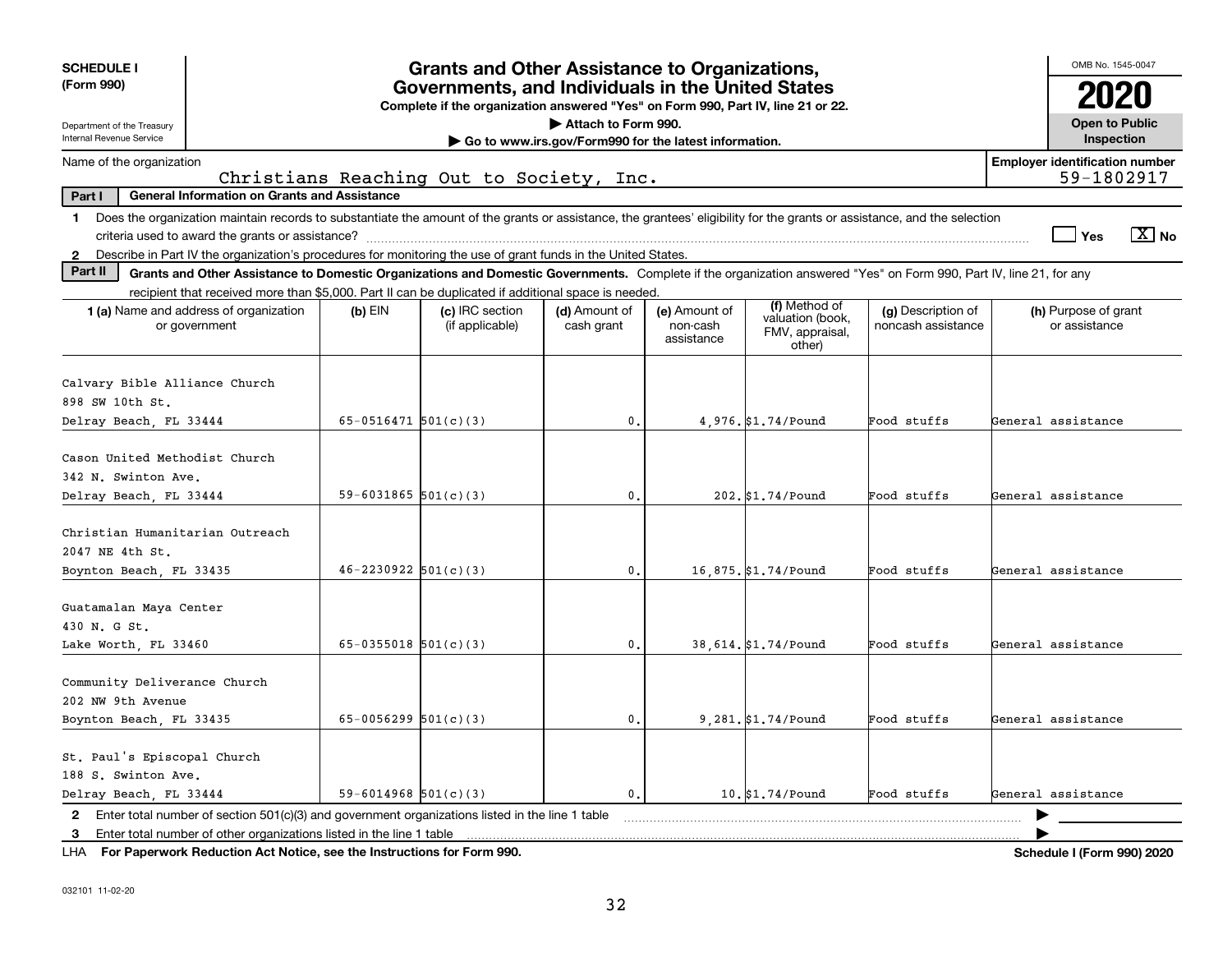| (a) Name and address of<br>organization or government                                                     | $(b)$ EIN                                                | (c) IRC section<br>if applicable | (d) Amount of<br>cash grant | (e) Amount of<br>non-cash<br>assistance | (f) Method of<br>valuation<br>(book, FMV,<br>appraisal, other) | (g) Description of<br>non-cash assistance | (h) Purpose of grant<br>or assistance    |
|-----------------------------------------------------------------------------------------------------------|----------------------------------------------------------|----------------------------------|-----------------------------|-----------------------------------------|----------------------------------------------------------------|-------------------------------------------|------------------------------------------|
| St. Vincent Ferrer Catholic Church<br>840 George Bush Blvd.                                               |                                                          |                                  |                             |                                         |                                                                |                                           |                                          |
| Delray Beach, FL 33444                                                                                    | $59-1026336$ $501(c)(3)$                                 |                                  | 0.                          |                                         | 41, 163. \$1.74/Pound                                          | Food stuffs                               | General assistance                       |
| First Foundation of Apostles<br>Church - 1717 E 2nd Ave. - Delray<br>Beach, FL 33444                      | $60 - 0003487$ $501(c)(3)$                               |                                  | 0.                          |                                         | 2,326. \$1.74/Pound                                            | Food stuffs                               | General assistance                       |
| First Congregational Church<br>1415 N K. Street                                                           |                                                          |                                  |                             |                                         |                                                                |                                           |                                          |
| Lake Worth, FL 33460<br>St Gregory's Episcopal Church<br>100 NE Mizner Boulevarde<br>Boca Raton, FL 33432 | $59 - 2097520$ $501(c)(3)$<br>$59 - 6136445$ $501(c)(3)$ |                                  | 0.<br>0.                    |                                         | 1,155.\$1.74/Pound<br>26,598. \$1.74/Pound                     | Food stuffs<br>Food stuffs                | General assistance<br>General assistance |
| Trinity Evangelical Lutheran<br>Church of DB - 400 N Swinton<br>Avenue - Delray Beach, FL 33444           | $59-0908708$ $501(c)(3)$                                 |                                  | 0.                          |                                         | 16,516.\$1.74/Pound                                            | Food stuffs                               | General assistance                       |
| WiseTribe<br>6586 W. Atlantic Avenue #1104<br>Delray Beach, FL 33444                                      | $47 - 4319424$ 501(c)(3)                                 |                                  | $\mathbf{0}$ .              |                                         | 8,273.\$1.74/Pound                                             | Food stuffs                               | General assistance                       |
|                                                                                                           |                                                          |                                  |                             |                                         |                                                                |                                           |                                          |
|                                                                                                           |                                                          |                                  |                             |                                         |                                                                |                                           |                                          |

## Schedule I(Form 990) Christians Reaching Out to Society, Inc. 59-1802917 <sub>Page 1</sub>

**Schedule I (Form 990)**

59-1802917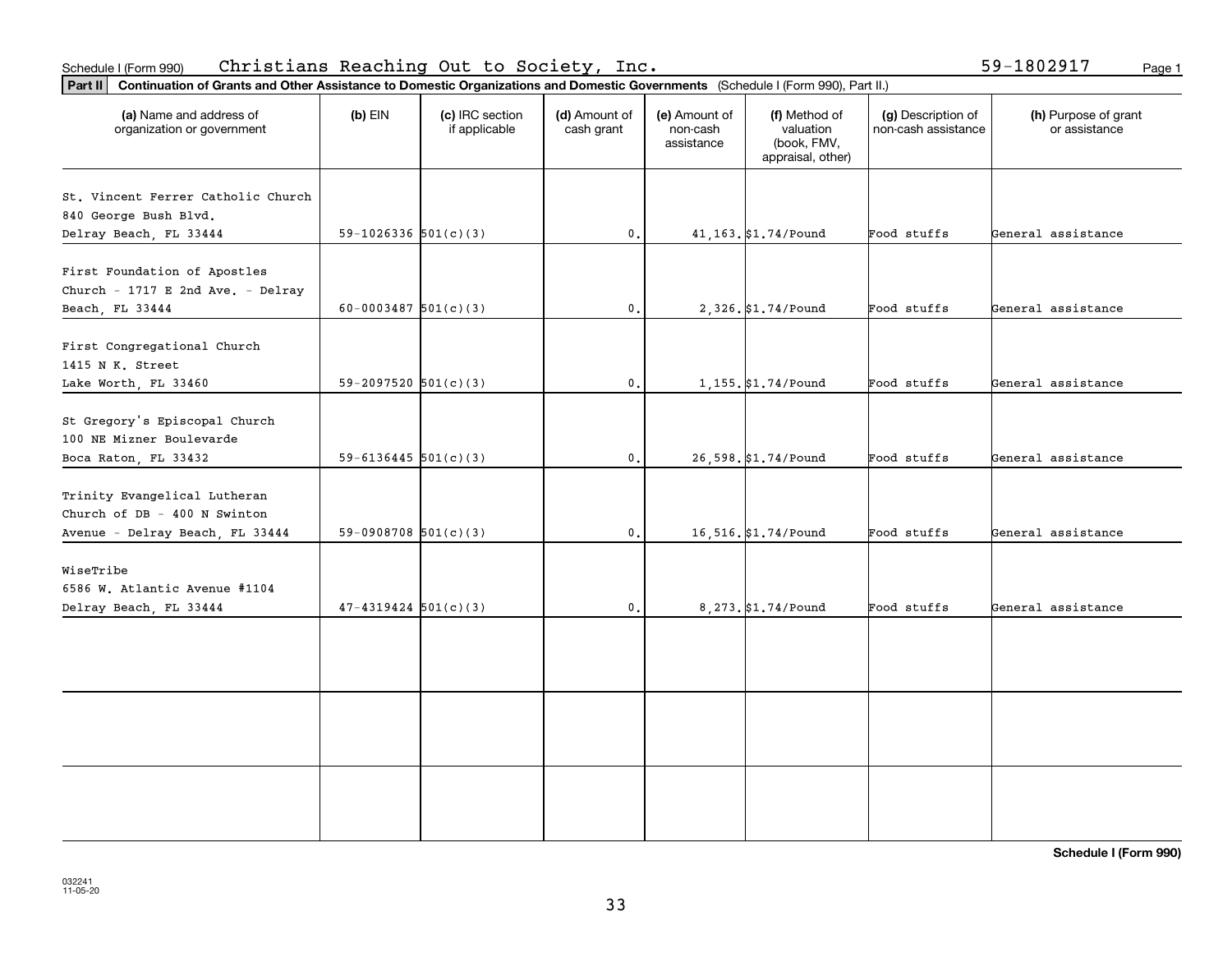### Schedule I (Form 990) 2020 Christians Reaching Out to Society, Inc. 59-1802917 Page

**2**

**Part III | Grants and Other Assistance to Domestic Individuals. Complete if the organization answered "Yes" on Form 990, Part IV, line 22.** Part III can be duplicated if additional space is needed.

| (a) Type of grant or assistance                    | (b) Number of<br>recipients | (c) Amount of<br>cash grant | (d) Amount of non-<br>cash assistance | (e) Method of valuation<br>(book, FMV, appraisal, other) | (f) Description of noncash assistance |  |
|----------------------------------------------------|-----------------------------|-----------------------------|---------------------------------------|----------------------------------------------------------|---------------------------------------|--|
|                                                    |                             |                             |                                       |                                                          |                                       |  |
| Food supplies for direct distribution to the needy | 71986                       | 0.                          |                                       | 1,234,057. \$1.74/Pound and cost                         | Food supplies                         |  |
|                                                    |                             |                             |                                       |                                                          |                                       |  |
|                                                    |                             |                             |                                       |                                                          |                                       |  |
|                                                    |                             |                             |                                       |                                                          |                                       |  |
|                                                    |                             |                             |                                       |                                                          |                                       |  |
|                                                    |                             |                             |                                       |                                                          |                                       |  |
|                                                    |                             |                             |                                       |                                                          |                                       |  |
|                                                    |                             |                             |                                       |                                                          |                                       |  |
|                                                    |                             |                             |                                       |                                                          |                                       |  |

**Part IV** | Supplemental Information. Provide the information required in Part I, line 2; Part III, column (b); and any other additional information.<br>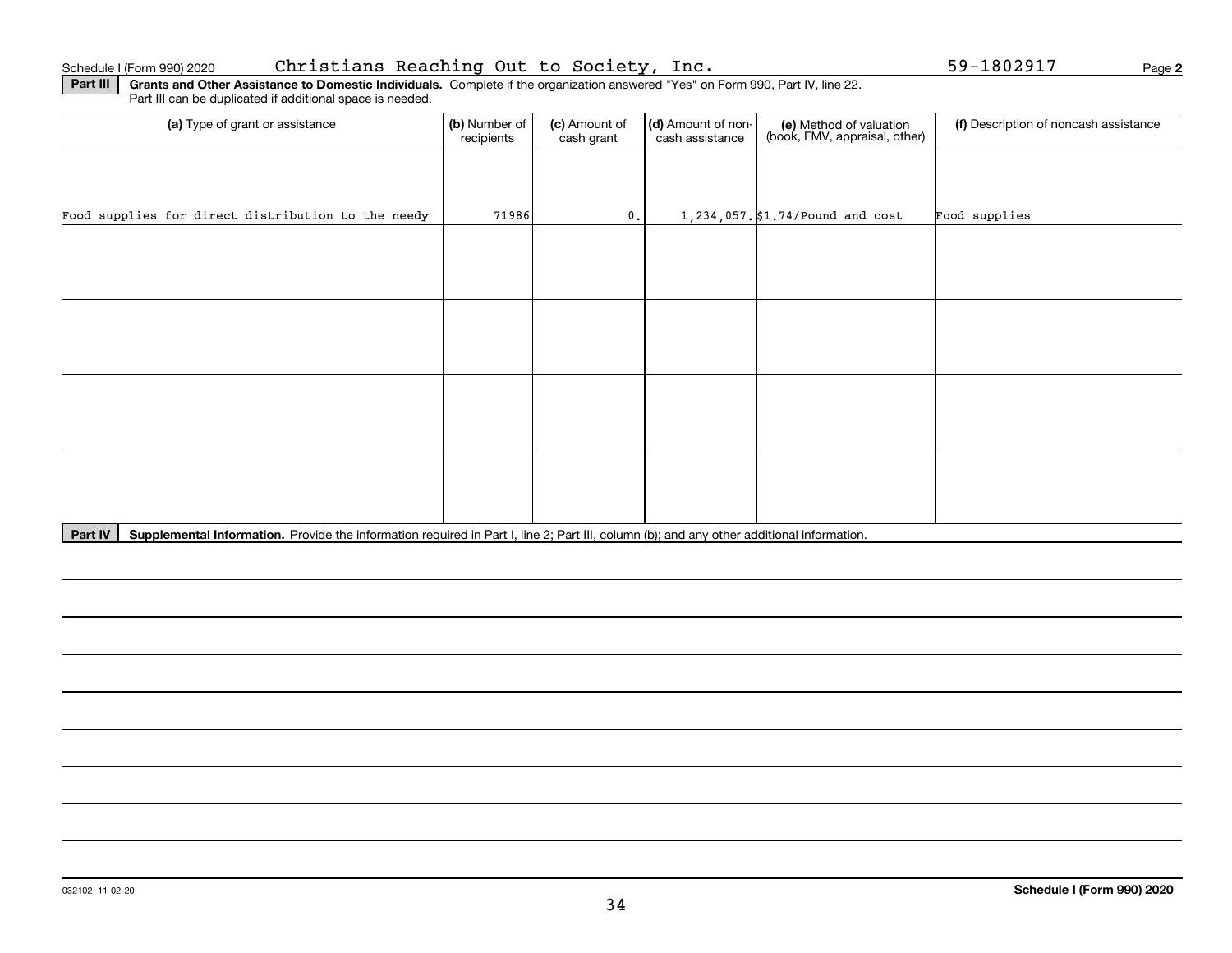## **SCHEDULE M (Form 990)**

# **Noncash Contributions**

OMB No. 1545-0047

| Department of the Treasury |
|----------------------------|
| Internal Revenue Service   |

**Complete if the organizations answered "Yes" on Form 990, Part IV, lines 29 or 30.** <sup>J</sup>**2020 Attach to Form 990.** J

**Open to Public Inspection**

|  | Name of the organization |
|--|--------------------------|

| Go to www.irs.gov/Form990 for instructions and the latest information. | Inspection |                                |
|------------------------------------------------------------------------|------------|--------------------------------|
|                                                                        |            | Emplover identification number |
| Christians Reaching Out to Society, Inc.                               |            | 59-1802917                     |
|                                                                        |            |                                |

| Part I | <b>Types of Property</b>                                                                                                                                                  |                               |                                                           |                                                                                    |                                                              |     |     |    |
|--------|---------------------------------------------------------------------------------------------------------------------------------------------------------------------------|-------------------------------|-----------------------------------------------------------|------------------------------------------------------------------------------------|--------------------------------------------------------------|-----|-----|----|
|        |                                                                                                                                                                           | (a)<br>Check if<br>applicable | (b)<br>Number of<br>contributions or<br>items contributed | (c)<br>Noncash contribution<br>amounts reported on<br>Form 990, Part VIII, line 1g | (d)<br>Method of determining<br>noncash contribution amounts |     |     |    |
| 1      |                                                                                                                                                                           |                               |                                                           |                                                                                    |                                                              |     |     |    |
| 2      |                                                                                                                                                                           |                               |                                                           |                                                                                    |                                                              |     |     |    |
| З      | Art - Fractional interests                                                                                                                                                |                               |                                                           |                                                                                    |                                                              |     |     |    |
| 4      | Books and publications                                                                                                                                                    |                               |                                                           |                                                                                    |                                                              |     |     |    |
| 5      | Clothing and household goods                                                                                                                                              |                               |                                                           |                                                                                    |                                                              |     |     |    |
| 6      |                                                                                                                                                                           |                               |                                                           |                                                                                    |                                                              |     |     |    |
| 7      |                                                                                                                                                                           |                               |                                                           |                                                                                    |                                                              |     |     |    |
| 8      |                                                                                                                                                                           |                               |                                                           |                                                                                    |                                                              |     |     |    |
| 9      | Securities - Publicly traded                                                                                                                                              | X                             | 1                                                         |                                                                                    | 55,347. Public Exchange                                      |     |     |    |
| 10     | Securities - Closely held stock                                                                                                                                           |                               |                                                           |                                                                                    |                                                              |     |     |    |
| 11     | Securities - Partnership, LLC, or<br>trust interests                                                                                                                      |                               |                                                           |                                                                                    |                                                              |     |     |    |
| 12     |                                                                                                                                                                           |                               |                                                           |                                                                                    |                                                              |     |     |    |
| 13     | Qualified conservation contribution -                                                                                                                                     |                               |                                                           |                                                                                    |                                                              |     |     |    |
|        |                                                                                                                                                                           |                               |                                                           |                                                                                    |                                                              |     |     |    |
| 14     | Qualified conservation contribution - Other                                                                                                                               |                               |                                                           |                                                                                    |                                                              |     |     |    |
| 15     | Real estate - Residential                                                                                                                                                 |                               |                                                           |                                                                                    |                                                              |     |     |    |
| 16     | Real estate - Commercial                                                                                                                                                  |                               |                                                           |                                                                                    |                                                              |     |     |    |
| 17     |                                                                                                                                                                           |                               |                                                           |                                                                                    |                                                              |     |     |    |
| 18     |                                                                                                                                                                           |                               |                                                           |                                                                                    |                                                              |     |     |    |
| 19     |                                                                                                                                                                           | X                             | 190                                                       |                                                                                    | 1,326,531. Wholesale market val                              |     |     |    |
| 20     | Drugs and medical supplies                                                                                                                                                |                               |                                                           |                                                                                    |                                                              |     |     |    |
| 21     |                                                                                                                                                                           |                               |                                                           |                                                                                    |                                                              |     |     |    |
| 22     |                                                                                                                                                                           |                               |                                                           |                                                                                    |                                                              |     |     |    |
| 23     |                                                                                                                                                                           |                               |                                                           |                                                                                    |                                                              |     |     |    |
| 24     | Archeological artifacts                                                                                                                                                   |                               |                                                           |                                                                                    |                                                              |     |     |    |
| 25     | (Misc. goods<br>Other $\blacktriangleright$                                                                                                                               | X                             | 1                                                         |                                                                                    | 2,400. Thrift store value                                    |     |     |    |
| 26     | Other                                                                                                                                                                     |                               |                                                           |                                                                                    |                                                              |     |     |    |
| 27     | Other<br>▶                                                                                                                                                                |                               |                                                           |                                                                                    |                                                              |     |     |    |
| 28     | Other                                                                                                                                                                     |                               |                                                           |                                                                                    |                                                              |     |     |    |
| 29     | Number of Forms 8283 received by the organization during the tax year for contributions                                                                                   |                               |                                                           |                                                                                    |                                                              |     |     |    |
|        | for which the organization completed Form 8283, Part V, Donee Acknowledgement                                                                                             |                               |                                                           | 29                                                                                 |                                                              |     |     |    |
|        |                                                                                                                                                                           |                               |                                                           |                                                                                    |                                                              |     | Yes | No |
|        | 30a During the year, did the organization receive by contribution any property reported in Part I, lines 1 through 28, that it                                            |                               |                                                           |                                                                                    |                                                              |     |     |    |
|        | must hold for at least three years from the date of the initial contribution, and which isn't required to be used for                                                     |                               |                                                           |                                                                                    |                                                              |     |     |    |
|        | exempt purposes for the entire holding period?                                                                                                                            |                               |                                                           |                                                                                    |                                                              | 30a |     | х  |
|        | <b>b</b> If "Yes," describe the arrangement in Part II.<br>Does the organization have a gift acceptance policy that requires the review of any nonstandard contributions? |                               |                                                           |                                                                                    |                                                              |     | х   |    |
| 31     | 32a Does the organization hire or use third parties or related organizations to solicit, process, or sell noncash                                                         |                               |                                                           |                                                                                    |                                                              | 31  |     |    |
|        | contributions?                                                                                                                                                            |                               |                                                           |                                                                                    |                                                              | 32a |     | х  |
|        | <b>b</b> If "Yes," describe in Part II.                                                                                                                                   |                               |                                                           |                                                                                    |                                                              |     |     |    |

**33**If the organization didn't report an amount in column (c) for a type of property for which column (a) is checked, describe in Part II.

For Paperwork Reduction Act Notice, see the Instructions for Form 990. **Schedule M (Form 990) 2020** LHA

032141 11-23-20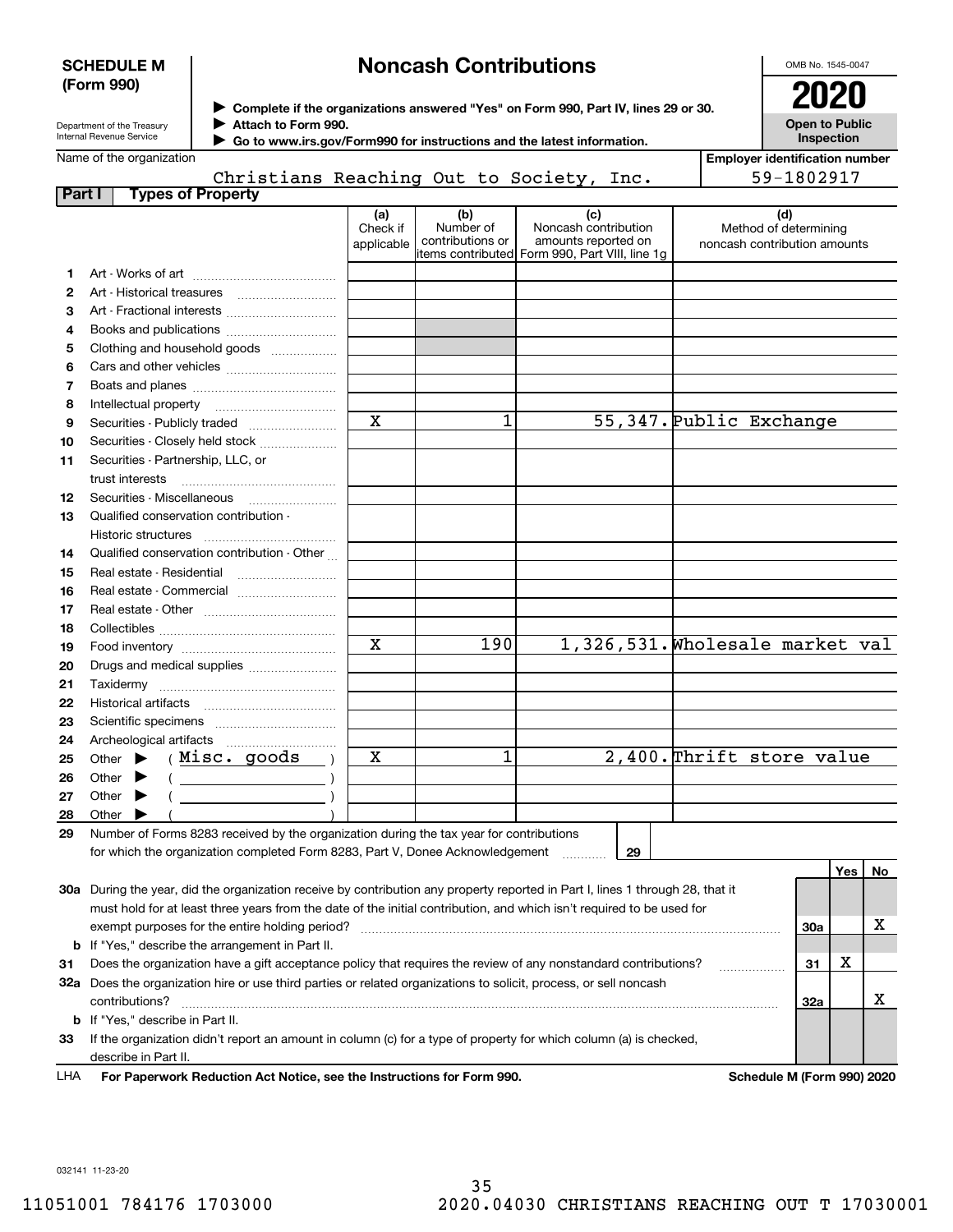|                 | Schedule M (Form 990) 2020<br><b>Part II</b>   Supplementa | Christians Reaching Out to Society, Inc.  |  |  | 59-1802917                                                                                                                                                                                                                                                           | Page 2 |
|-----------------|------------------------------------------------------------|-------------------------------------------|--|--|----------------------------------------------------------------------------------------------------------------------------------------------------------------------------------------------------------------------------------------------------------------------|--------|
|                 |                                                            | this part for any additional information. |  |  | Supplemental Information. Provide the information required by Part I, lines 30b, 32b, and 33, and whether the organization<br>is reporting in Part I, column (b), the number of contributions, the number of items received, or a combination of both. Also complete |        |
|                 |                                                            |                                           |  |  |                                                                                                                                                                                                                                                                      |        |
|                 |                                                            |                                           |  |  |                                                                                                                                                                                                                                                                      |        |
|                 |                                                            |                                           |  |  |                                                                                                                                                                                                                                                                      |        |
|                 |                                                            |                                           |  |  |                                                                                                                                                                                                                                                                      |        |
|                 |                                                            |                                           |  |  |                                                                                                                                                                                                                                                                      |        |
|                 |                                                            |                                           |  |  |                                                                                                                                                                                                                                                                      |        |
|                 |                                                            |                                           |  |  |                                                                                                                                                                                                                                                                      |        |
|                 |                                                            |                                           |  |  |                                                                                                                                                                                                                                                                      |        |
|                 |                                                            |                                           |  |  |                                                                                                                                                                                                                                                                      |        |
|                 |                                                            |                                           |  |  |                                                                                                                                                                                                                                                                      |        |
|                 |                                                            |                                           |  |  |                                                                                                                                                                                                                                                                      |        |
|                 |                                                            |                                           |  |  |                                                                                                                                                                                                                                                                      |        |
|                 |                                                            |                                           |  |  |                                                                                                                                                                                                                                                                      |        |
|                 |                                                            |                                           |  |  |                                                                                                                                                                                                                                                                      |        |
|                 |                                                            |                                           |  |  |                                                                                                                                                                                                                                                                      |        |
|                 |                                                            |                                           |  |  |                                                                                                                                                                                                                                                                      |        |
|                 |                                                            |                                           |  |  |                                                                                                                                                                                                                                                                      |        |
|                 |                                                            |                                           |  |  |                                                                                                                                                                                                                                                                      |        |
|                 |                                                            |                                           |  |  |                                                                                                                                                                                                                                                                      |        |
|                 |                                                            |                                           |  |  |                                                                                                                                                                                                                                                                      |        |
|                 |                                                            |                                           |  |  |                                                                                                                                                                                                                                                                      |        |
|                 |                                                            |                                           |  |  |                                                                                                                                                                                                                                                                      |        |
|                 |                                                            |                                           |  |  |                                                                                                                                                                                                                                                                      |        |
|                 |                                                            |                                           |  |  |                                                                                                                                                                                                                                                                      |        |
|                 |                                                            |                                           |  |  |                                                                                                                                                                                                                                                                      |        |
|                 |                                                            |                                           |  |  |                                                                                                                                                                                                                                                                      |        |
|                 |                                                            |                                           |  |  |                                                                                                                                                                                                                                                                      |        |
| 032142 11-23-20 |                                                            |                                           |  |  | Schedule M (Form 990) 2020                                                                                                                                                                                                                                           |        |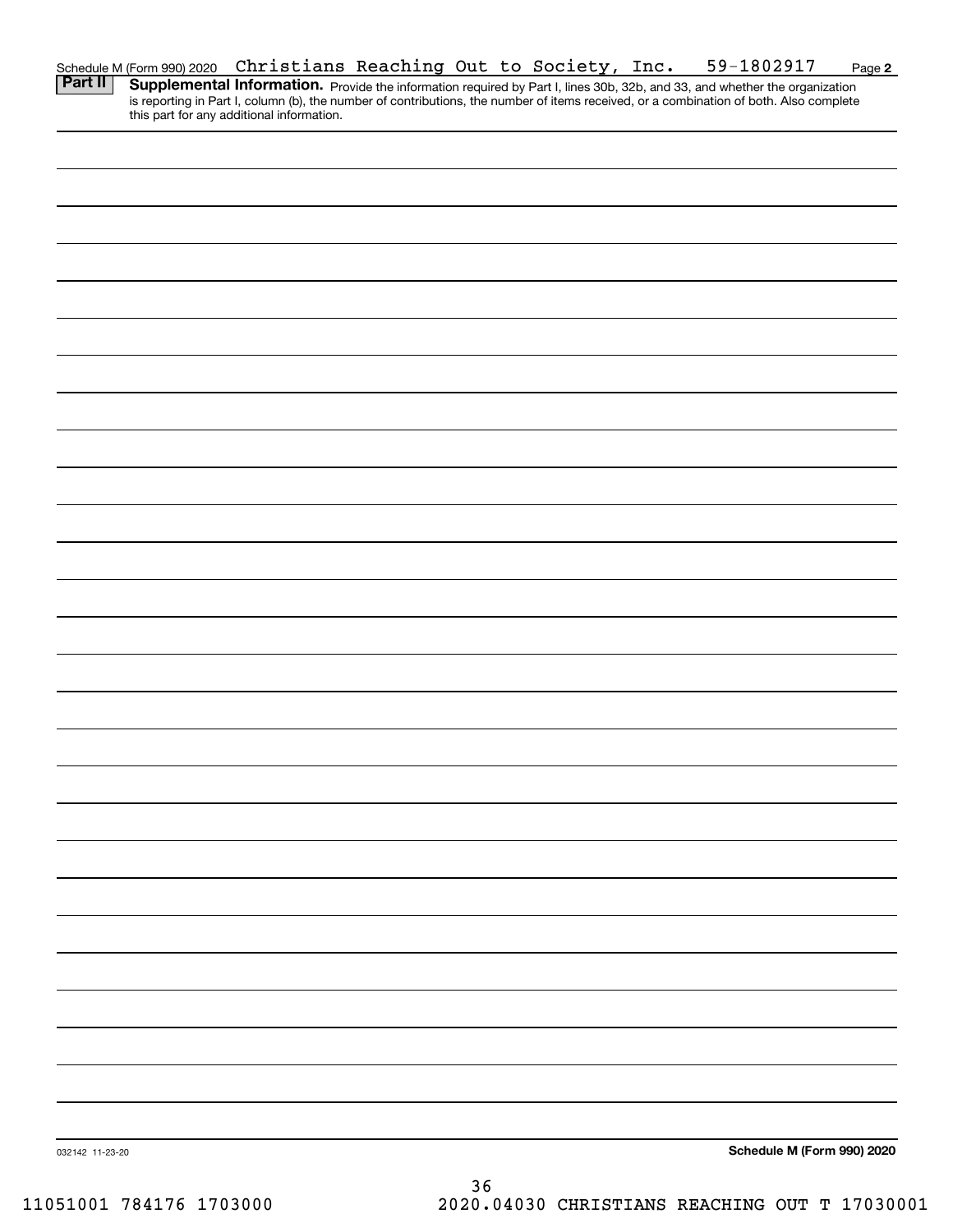**(Form 990 or 990-EZ)**

Department of the Treasury Internal Revenue Service Name of the organization

OMB No. 1545-0047 **Complete to provide information for responses to specific questions on Form 990 or 990-EZ or to provide any additional information. | Attach to Form 990 or 990-EZ. | Go to www.irs.gov/Form990 for the latest information. Open to Public InspectionEmployer identification number SCHEDULE O Supplemental Information to Form 990 or 990-EZ 2020**

Christians Reaching Out to Society, Inc.  $\vert$  59-1802917

## Form 990, Part III, Line 4d, Other Program Services:

CROS Camp

CROS Camp is a summer day camp for children in kindergarten through

eighth grade who live in Title I zip codes (neighborhoods receiving

federal funding for schools where at least 40% of students are from

families with low incomes). CROS Camp summer program goals are

promoting school readiness, encouraging proper nutrition, and offering

a safe place to call home. Due to the COVID pandemic, we did not hold

in-person camp in 2020. We focused on making sure the campers and their

families had food by opening a drive-thru pantry at the location where

camp is usually held. In 2020, 1,107 children received food from the

camp drive-thru pantry. Books, school supplies, and other children's

activities were also distributed to the children for home activity.

Expenses \$ 92,852. including grants of \$ 0. Revenue \$ 975.

Form 990, Part VI, Section B, line 11b:

A copy of Form 990 is provided to the governing body by e-mail and

presented to the board for approval before it is filed.

Form 990, Part VI, Section B, Line 12c:

The Organization monitors its "conflict of interest policy" annually

through the completion of a questionnaire regarding any potential conflict

or related party transaction and provide a complete explanation about any

37

that took place during the year.

032211 11-20-20 LHA For Paperwork Reduction Act Notice, see the Instructions for Form 990 or 990-EZ. Schedule O (Form 990 or 990-EZ) 2020